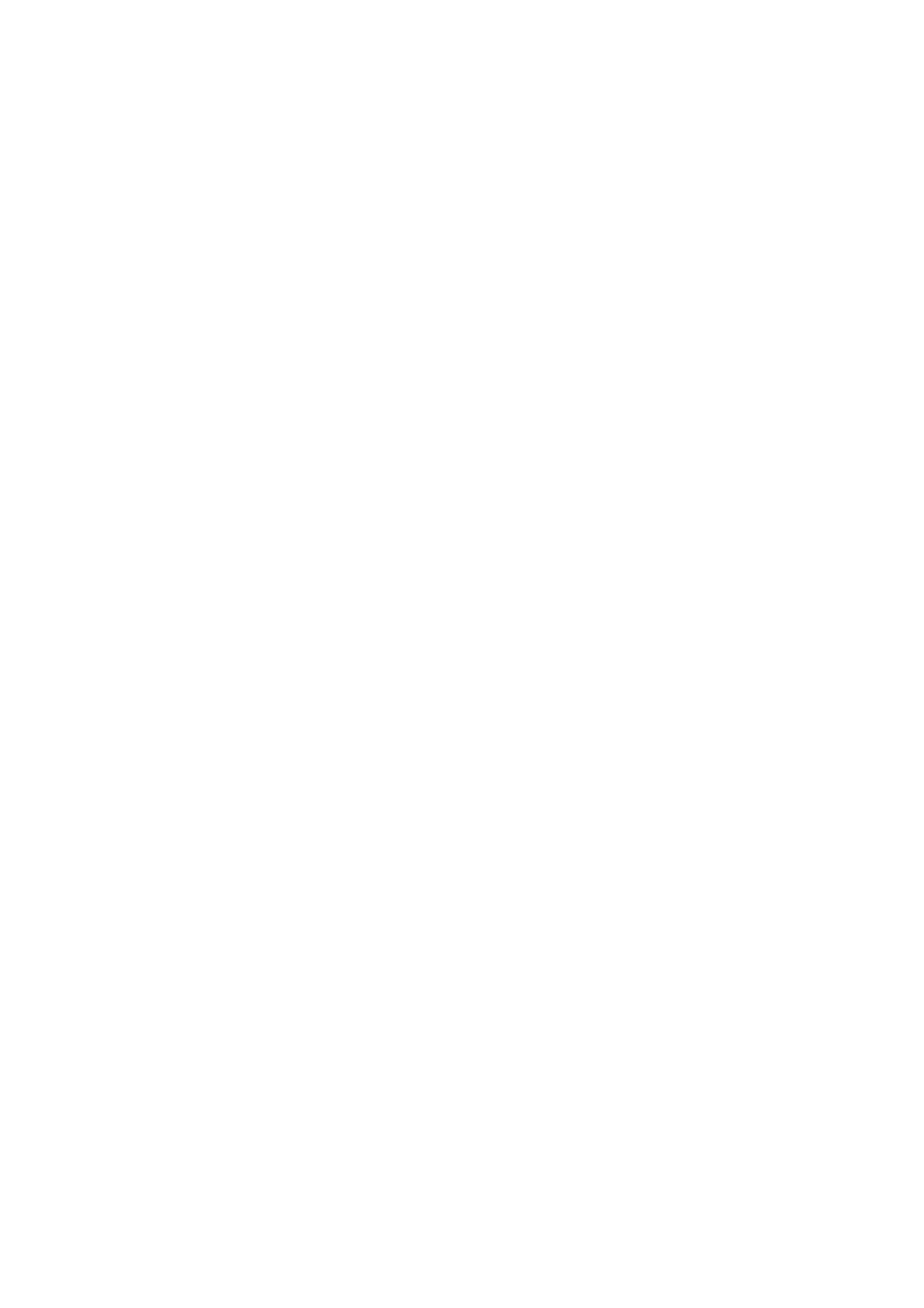# **CENTRE DE DÉVELOPPEMENT DOCUMENTS TECHNIQUES**

Cette série de documents techniques a pour but de diffuser rapidement auprès des spécialistes dans les domaines concernés les résultats des travaux de recherche du Centre de Développement. Ces documents ne sont disponibles que dans leur langue originale, anglais ou français ; un résumé du document est rédigé dans l'autre langue.

Tout commentaire relatif à ce document peut être adressé au Centre de Développement de l'OCDE, 94 rue Chardon-Lagache, 75016 Paris, France. Un certain nombre d'exemplaires supplémentaires sont disponibles sur demande.

LES IDÉES EXPRIMÉES ET LES ARGUMENTS AVANCÉS DANS CE DOCUMENT SONT CEUX DE L'AUTEUR ET NE REFLÈTENT PAS NÉCESSAIREMENT CEUX DE L'OCDE OU DES GOUVERNEMENTS DE SES PAYS MEMBRES ✒

# **DEVELOPMENT CENTRE TECHNICAL PAPERS**

This series of technical papers is intended to disseminate the Development Centre's research findings rapidly among specialists in the field concerned. These papers are generally available in the original English or French, with a summary in the other language.

Comments on this paper would be welcome and should be sent to the OECD Development Centre, 94 rue Chardon-Lagache, 75016 Paris, France. A limited number of additional copies can be supplied on request.

THE OPINIONS EXPRESSED AND ARGUMENTS EMPLOYED IN THIS DOCUMENT ARE THE SOLE RESPONSIBILITY OF THE AUTHOR AND DO NOT NECESSARILY REFLECT THOSE OF THE OECD OR OF THE GOVERNMENTS OF ITS MEMBER COUNTRIES ✒

Applications for permission to reproduce or translate all or part of this material should be made to:

Head of Publications Service, OECD 2, rue André-Pascal, 75775 PARIS CEDEX 16, France

**© OECD 1999**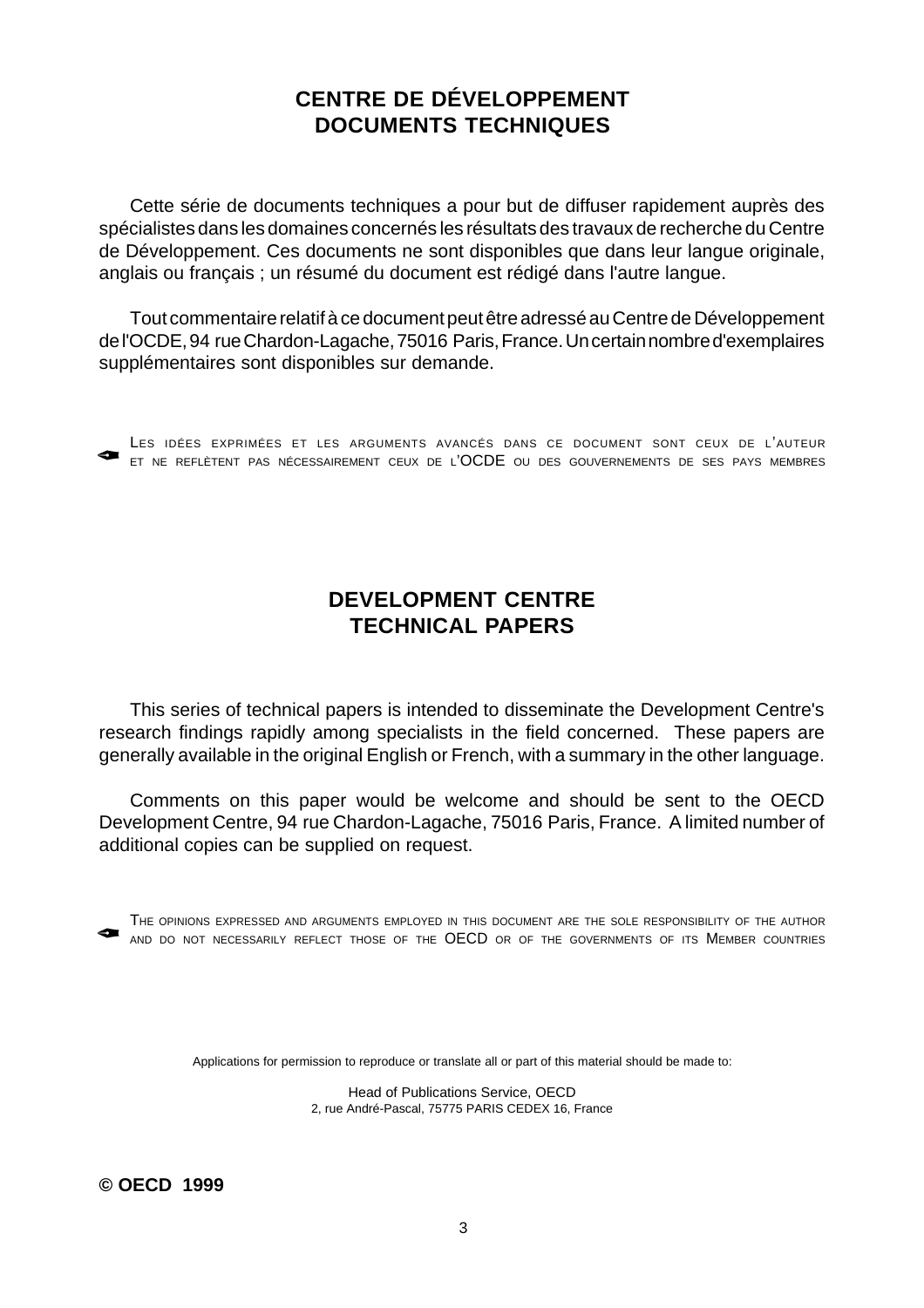# **TABLE OF CONTENTS**

| $\mathbf{L}$ |                                                               |  |  |  |  |
|--------------|---------------------------------------------------------------|--|--|--|--|
| $\Pi$ .      | THE POLITICAL ECONOMY OF CIVIL AVIATION IN OECD COUNTRIES  10 |  |  |  |  |
| III.         |                                                               |  |  |  |  |
| IV.          | THE POLITICAL ECONOMY OF CIVIL AVIATION                       |  |  |  |  |
| V.           | THE LIMITS OF CO-OPERATION: THE CASE OF AIR AFRIQUE 24        |  |  |  |  |
| VI.          |                                                               |  |  |  |  |
| VII.         | ON THE ROAD TOWARDS OPEN SKIES: THE CASE                      |  |  |  |  |
|              |                                                               |  |  |  |  |
|              |                                                               |  |  |  |  |
|              |                                                               |  |  |  |  |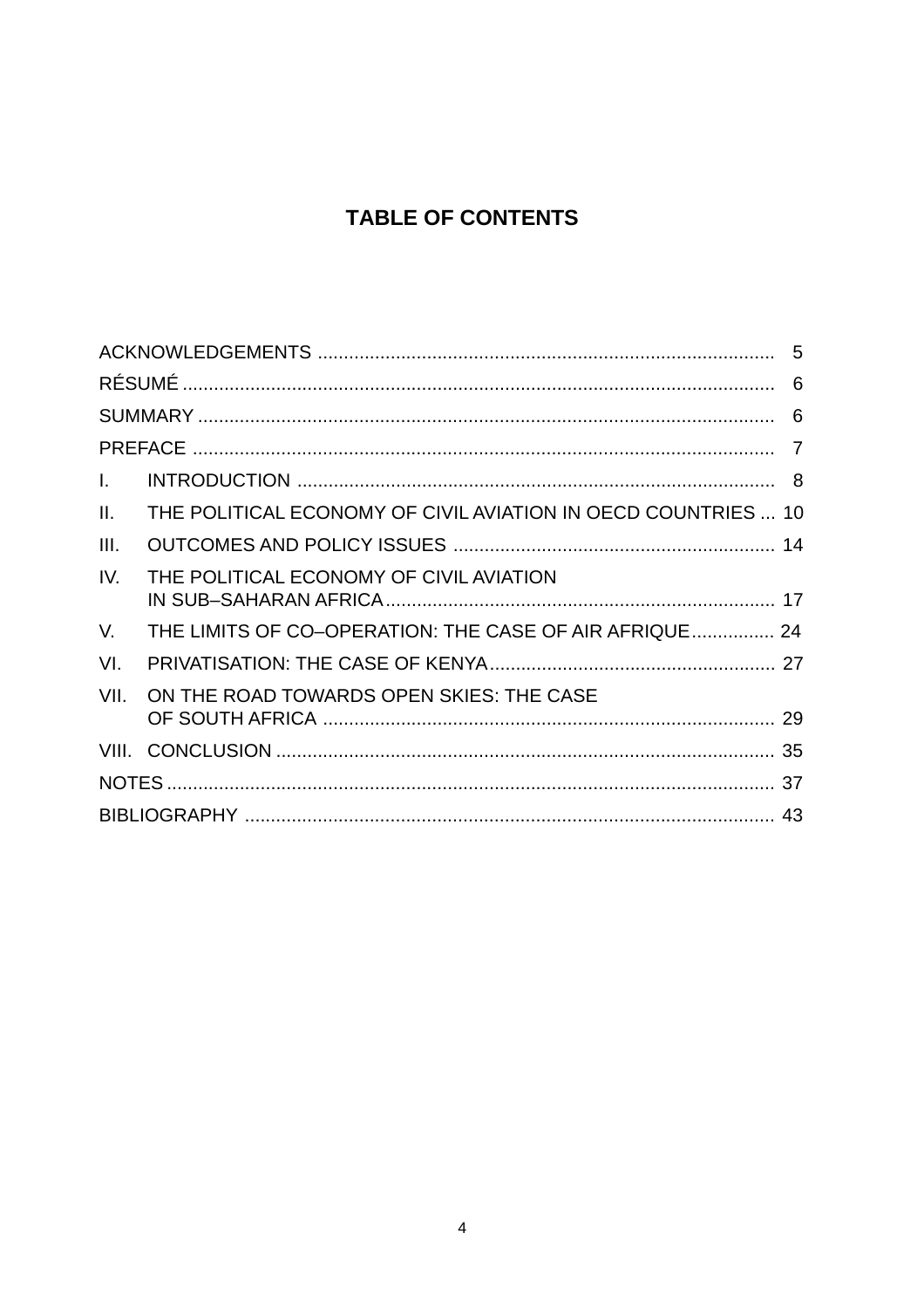### **ACKNOWLEDGEMENTS**

The author greatly benefited from meeting the staff of the Civil Aviation Authority, the Competition Commission, the Development Bank, and the National Department of Transport, all of South Africa, as well as the Intersyndicale des travailleurs d'Air Afrique. He also wishes to thank Tissa Abeyratne and Attilio Costaguta (ICAO, Montreal), Paul Behnke (ACI, Geneva), David Diaz (UNCTAD, Geneva), Antonio Estache and Zaza Ramandimbiarison (The World Bank, Washington), Timothy Johnson and Richard Smithies (IATA, Geneva), Jean–Yves Lemoine (Confédération Générale du Travail, Paris), Arthur Namu (Shah, Munge & Partners, Nairobi), Bill Swan (Boeing), Mike Tiller (IFC, Harare), Stefano Trentino (Flemings, Milan), Greg Viscusi (Bloomberg, Paris), and Richard Waiwright (British Airports Authority, London), as well as the staff of the Air France's documentation unit and the BIDPA library (Gaborone), for their precious help in gathering information. Last but not least, he is indebted to Colm Foy, Kiichiro Fukasaku, Rauf Gonenc, Ulrich Hiemenz, and David O'Connor of the OECD, Marco Berti of the European Commission (DG7), Christopher Findlay of the University of Adelaide, Hachim Kourare of the UN Economic Commission for Africa, and Peter Nijkamp of the University of Amsterdam for most useful comments and suggestions on earlier drafts. The usual caveat applies: in particular, the findings, interpretations, and conclusions expressed in this study are entirely those of the author and should not be attributed in any manner to the OECD or the OECD Development Centre.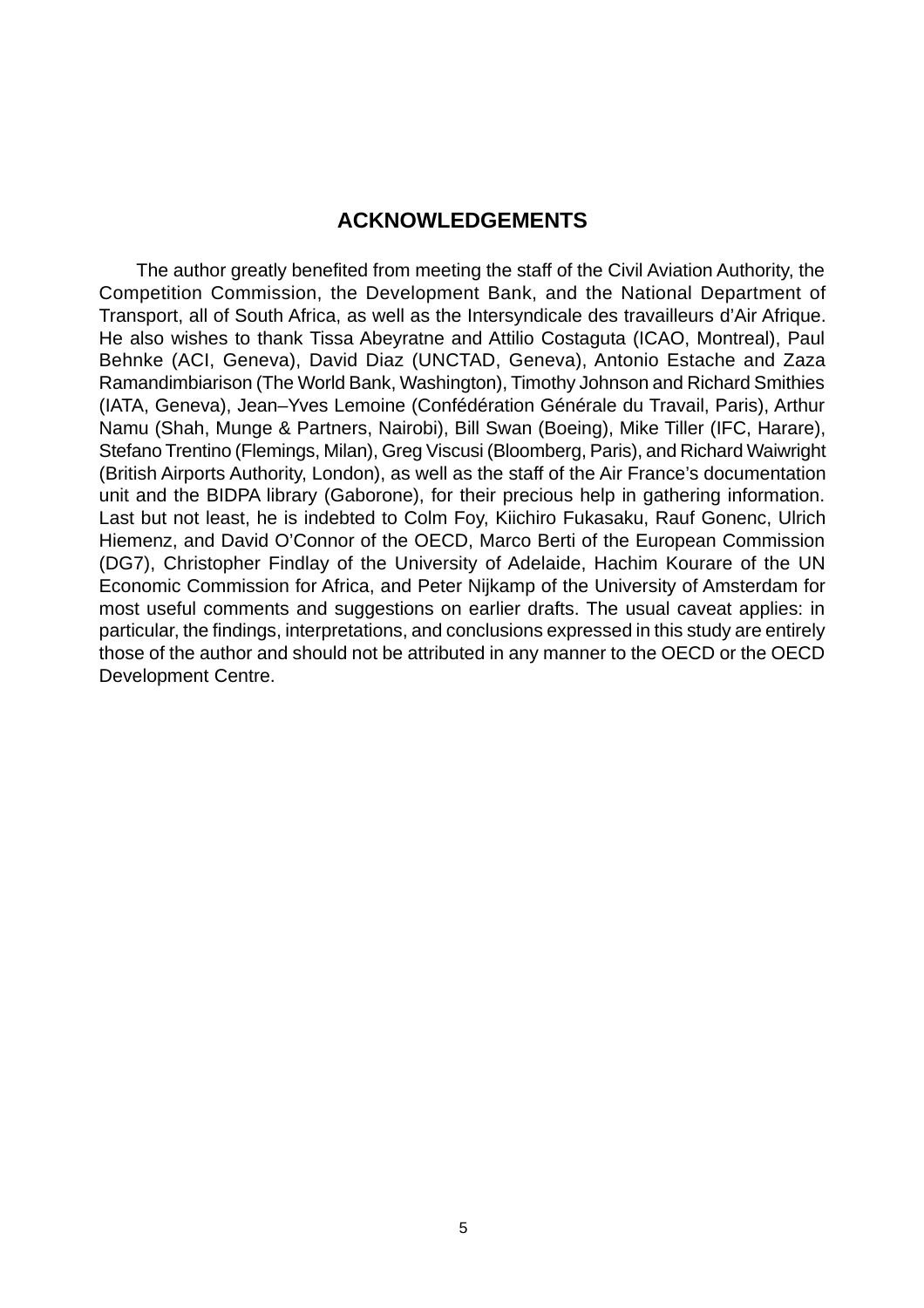# **RÉSUMÉ**

Ce Document analyse les principales questions de politique économique soulevées par la réforme de la réglementation du transport aérien en Afrique subsaharienne. Il montre que l'amélioration de l'infrastructure du transport aérien constitue un enjeu fondamental dans les efforts de la région pour s'intégrer devantage dans l'économie mondiale. Sur la base des expériences des pays de l'OCDE dans les domaines de la privatisation, de la libéralisation et de la réglementation, l'auteur analyse les progrès réalisés en Afrique subsaharienne et identifie trois études de cas particulièrement importantes : la restructuration de la compagnie aérienne régionale de l'Afrique de l'Ouest francophone, la vente de la compagnie aérienne publique du Kenya et le processus plus général de réformes en Afrique du Sud, de loin le plus grand marché du continent.

L'analyse met en lumière l'importance des dynamiques régionales pour renforcer l'industrie du transport aérien dans les pays émergents et en développement. De ce point de vue, les progrès ont été plus limités en Afrique subsaharienne qu'en Amérique centrale, par exemple. A l'approche du début des négociations commerciales du Millénaire et de la première revue du transport aérien à l'OMC, ces problèmes vont devenir des priorités politiques pour tous les pays. Ils pourraient même devenir d'importants instruments de négociation pour les pays non membres de l'OCDE qui cherchent à obtenir de meilleures conditions d'accès aux marchés des pays de l'OCDE pour leurs exportations traditionnelles.

### **SUMMARY**

This Technical Paper analyses the main policy issues raised by regulatory reform in air transport in sub–Saharan Africa. Its basic premise is that improving air infrastructure is of paramount importance for the region as it tries to integrate more thoroughly into the world economy. On the basis of the experience of OECD countries with privatisation, liberalisation, and regulatory design, the author analyses progress being made in sub– Saharan Africa and identifies three important case studies: the restructuring of the regional airline of Francophone Western Africa, the sell–off of the state–owned airline of Kenya, and the overall reform process in South Africa, by far the largest market in the sub–continent.

The analysis highlights the importance of regional dynamics in the upgrading of the air transport industry in developing and emerging areas. Sub–Saharan Africa has made smaller progress in this respect than, for instance, Central America. As the start of the Millenium Round and the first WTO air transport review approach, these issues will gain policy priority for all countries, and may become powerful bargaining tools for non–OECD countries to press for more open access into OECD markets for the South's traditional exports.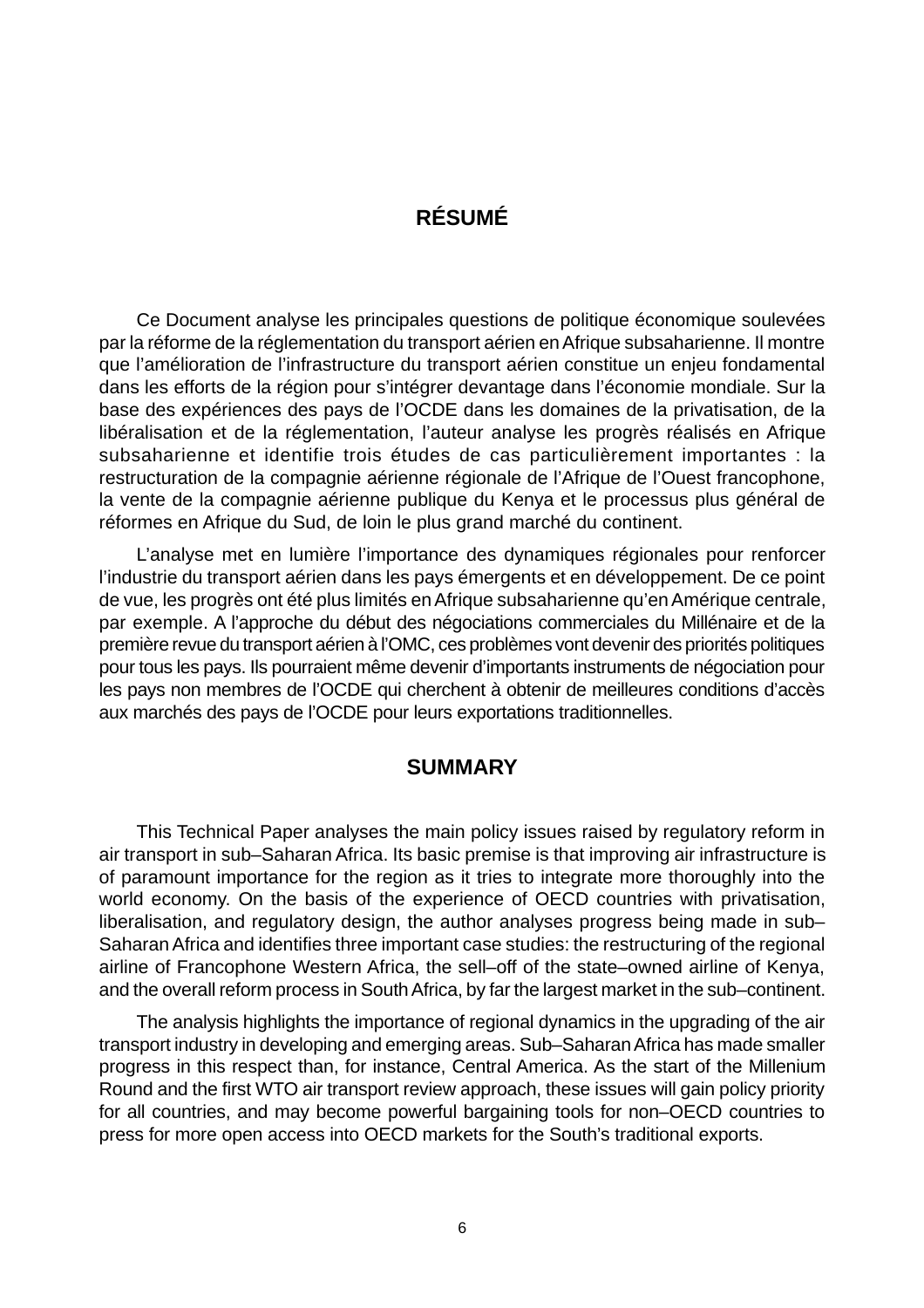### **PREFACE**

The OECD has been at the forefront of economic and institutional analyses of regulatory reform, drawing policy lessons that, while normally addressed to Member countries, are also relevant for developing and emerging economies. As part of the Development Centre's research programme on Emerging Africa and on the role that co–operation and integration among African nations can play in fostering growth and development, this Technical Paper relates the experiences of OECD countries in reforming their air transport industry to similar attempts being made in sub–Saharan Africa.

The basic finding of the study is that some progress has been made in some countries in the areas of privatisation and liberalisation. In particular, Kenya privatised its state– owned airline, which is now the only sub–Saharan African carrier fully integrated into one of the global alliances poised to dominate the air transport industry. In South Africa, for its part, the liberalisation of the air transport market is delivering benefits to customers. Nonetheless, many obstacles remain before sub–Saharan Africa will be able to fully reap the benefits of integrating into the world economy.

Reinforcing the institutional framework to encourage, and to watch over**,** market competition must be a top policy priority and governments must act more decisively to translate official declarations regarding the benefits of sub–regional, multi–national air companies into concrete policy initiatives. At the same time, developing countries' concerns about the possibly unfair dynamics of global air transport liberalisation must receive due attention by OECD Member countries.

> Ulrich Hiemenz **Director** OECD Development Centre October 1999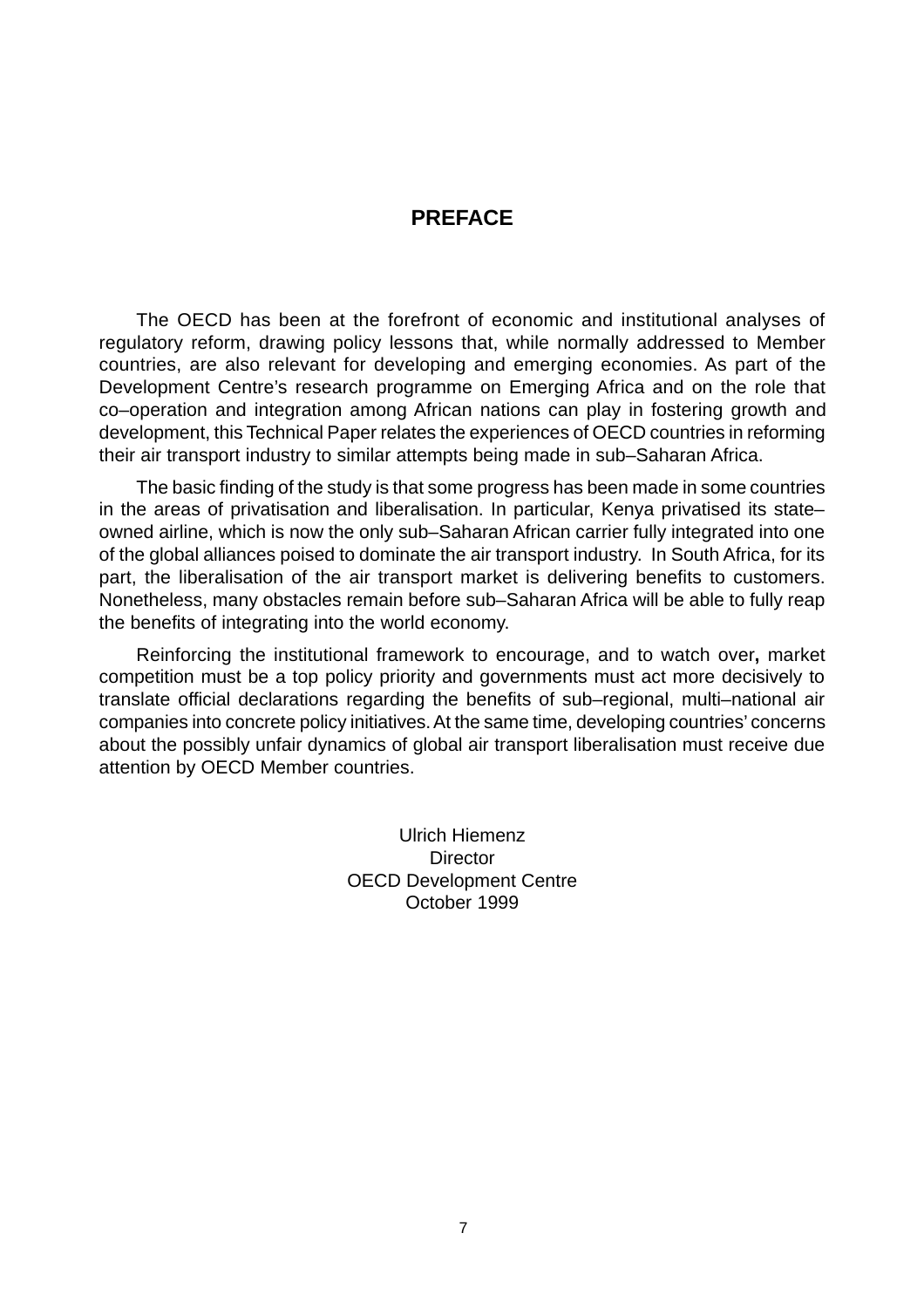## **I. INTRODUCTION**

The positive impact of a well–functioning infrastructure system on a country's growth rate and standard of living is a truism that has recently received empirical support in a number of well–known studies. Recent research on low growth in sub–Saharan Africa has also explored the role of geography and location, and has correspondingly added new dimensions to the policy debate on infrastructure. Collier and Gunning (1999), after noting that public services are deficient and infrastructure scarce and costly, hint that spending well in such areas would enhance growth. Bloom and Sachs (1998) argue that the effects of the Africa dummy on growth disappear when entering geographic variables — the percentage of a country's land area in the tropics; the density of the population within 100 km of the coast; and the population density in the interior — into the growth regressions. Noting the poor state of Africa's infrastructure, they suggest that this "may in large part reflect geographical realities" (p. 263) and conclude that "international competitiveness in manufactures requires a set of effective institutions linking the domestic economy with world markets" and that "creative effort is needed to promote investment in infrastructure" (p. 272). Freeman and Lindauer (1999), who challenge the view that Africa is different because of geography, reach similar policy conclusions about the key role of institutions.<sup>1</sup> As Hernandez–Catá (1999) summarises, "transportation is expensive because of monopolistic, cartelised, and/or subsidised sea, air, and rail links. Globalisation coupled with a reduction in transaction costs could shift comparative advantage toward manufacturing and raise output while helping to diversify the region's economy".<sup>2</sup>

In this paper we focus on current policy issues in improving air transport systems. Aviation is critical for Africa to compete in the emerging global economy. It serves to increase trade, attract investment, grow a tourism industry, and weave together a modern society. While the development of civil aviation is partly contingent on the level of income, it remains of paramount importance in Africa, especially for a number of low–density and land–locked countries in Central Africa that may find it the most rapid and suitable means for the transportation of perishable goods. Rwandan coffee traders, for example, confronted with the impediments posed by Idi Amin on shipments through Uganda to Kenyan ports, resorted to air transport in 1976, finding it no more costly, and much faster (UN–ECA 1995, p. 6). At present, the system suffers from the more general problems that have hindered investment in many developing countries — and in most of sub–Saharan Africa — as well as from further features that are idiosyncratic to civil aviation. On the one hand, an unstable financial and macroeconomic environment has increased the degree of domestic uncertainty facing investors. These have thus tended to require higher rates of return than in countries with a well–established institutional and legal infrastructure to support market transactions.<sup>3</sup> On the other hand, state–ownership, poor management and monitoring, and a maze of anti–competitive arrangements have bred corruption, fares and costs higher than the world norm, poor financial results, and low safety of airlines and airports (ICAO 1984). To put it simply, the welfare consequences of the industrial organisation of African air transport have been negative.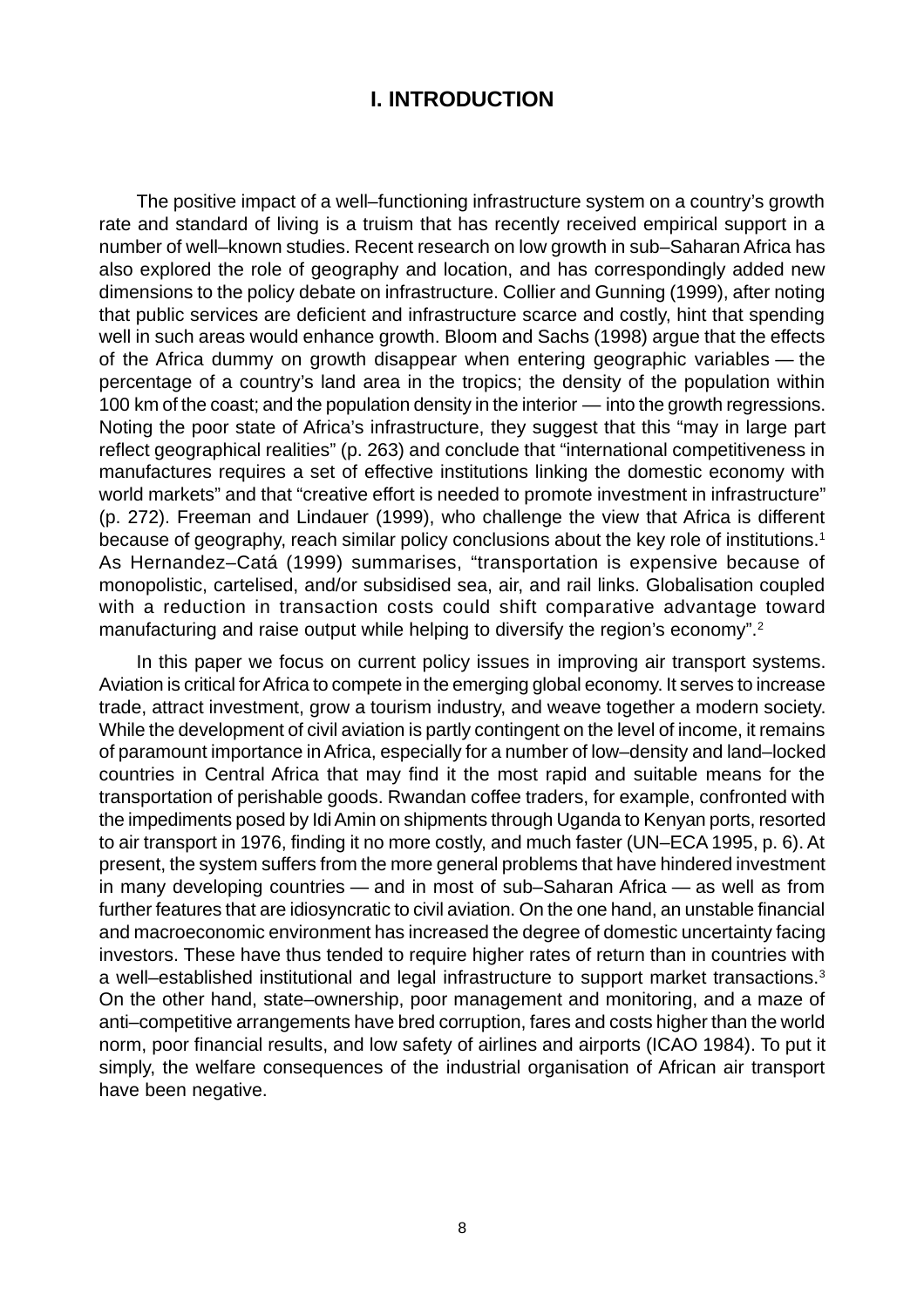OECD countries have made substantial progress in liberalising ownership and market access in air transport and, income differences notwithstanding, the lessons that can be drawn are of paramount importance for developing countries. In the wake of the 1980 Lagos Action Plan and the 1984 Mbabane Declaration on African Air Transport, gradual liberalisation of traffic rights was launched in 1988. The Yamoussoukro Declaration called for integration through mergers, shared exploitation, and consortia, in order to strengthen co–operation, co–ordination and integration of air services. A formal 3–phase timetable was also included. Some governments are also implementing privatisation strategies, in the domain of airlines (e.g. Kenya) and airports (e.g. Côte d'Ivoire, South Africa), or are at least pursuing corporatisation and commercialisation of their assets in the sector. As part of this process foreign companies are establishing their ties to the region, via direct investment, strategic partnership, or code–sharing agreements. But generally speaking results have been discouraging, and the 1997 Task Force of the African Civil Aviation Commission suggested to lift the deadlines of the Yamoussoukro Declaration and to shift the focus of future endeavours on sub–regional integration (ICAO 1999a).

Sections II–III present a concise overview of the institutional framework governing air transport around the world, of the developments that have deeply changed the industry in OECD countries since the late 1970s, and of their business and regulatory consequences. We identify a number of key issues, such as the defence of competition, the protection of consumers, environmental regulation, and state aid, that have most attracted the attention of OECD policymakers. While it is true that Africa does not yet experience the same policy dilemmas, being a reform laggard may become an opportunity for regulatory leapfrogging: in any case, in a global industry such as air transport all developing nations are confronted with most of the same issues as OECD economies. Section IV provides a broad overview of the main features and problems of African air transport, which are found to be generally associated with the small size of each domestic market, the inefficiencies of state ownership, and the existence of significant market distortions. The identification of such issues has driven the selection of three case studies: the Air Afrique attempt at forging regional integration (Section V), the privatisation of Kenya Airways (Section VI), and the current reform initiatives in South Africa, by far the most developed air market in the region (Section VII). Against the background of emerging policy issues in the OECD area, the concluding Section VIII offers some thoughts on a comparative perspective. In particular, we explore the implications for Africa of the first WTO air transport review, which should begin not later than 2000.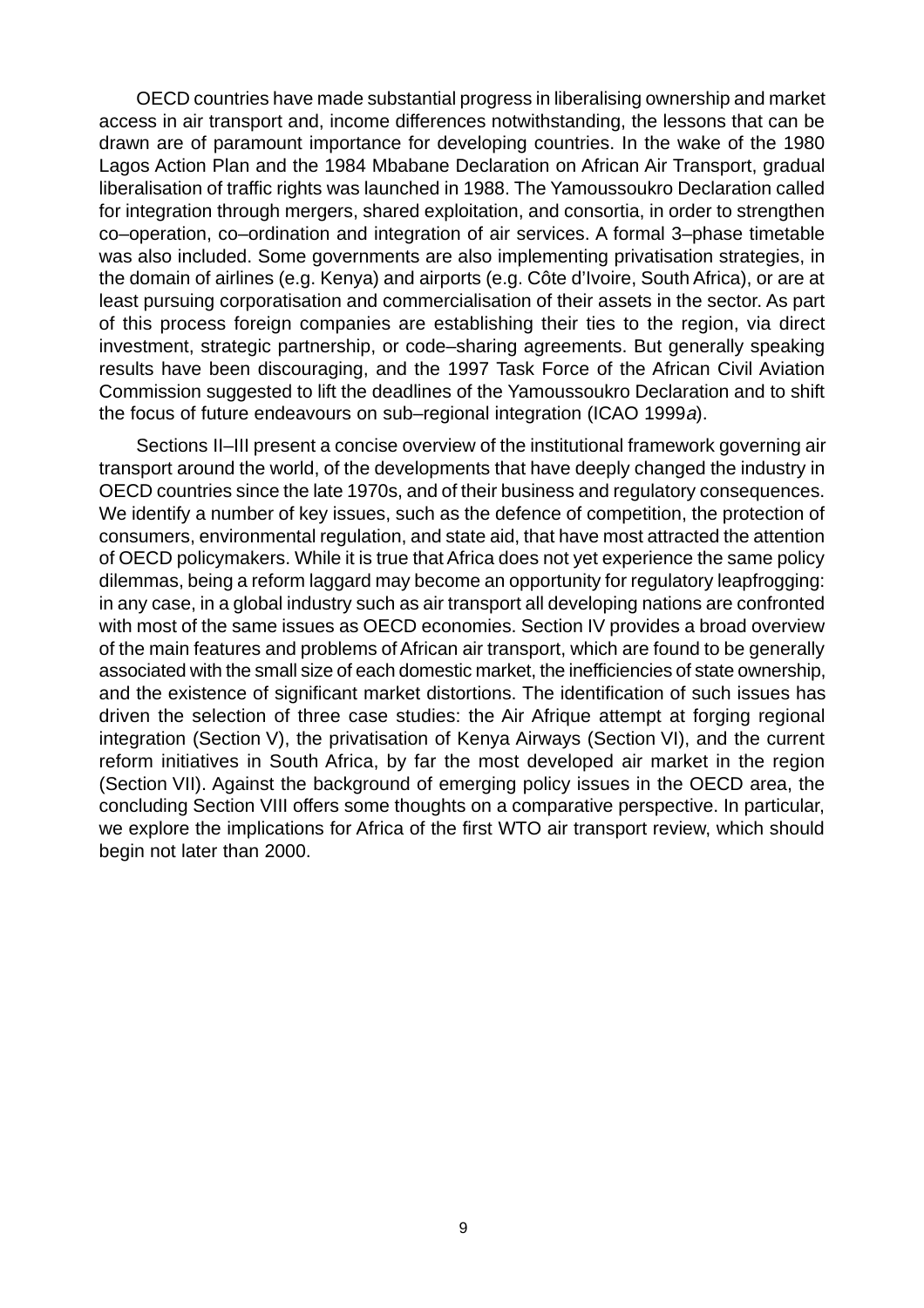# **II. THE POLITICAL ECONOMY OF CIVIL AVIATION IN OECD COUNTRIES**

Civil aviation for the transport of passengers and merchandise has always constituted a sui generis market, with the possible exception of its pioneering days when entry was basically unrestricted. It is possible to single out a core of characteristics that combine to distinguish civil aviation from other industries:

- dominant state ownership, at least outside the United States, and corresponding competition immunity, on the grounds of national security and pride considerations;
- pervasive controls on entry, capacity, and tariffs, on the grounds of the size of investment needed and the presence of network externalities;
- existence of an international regime with specific international organisations and institutions;
- high degree of vertical integration, with de jure or de facto control and ownership links between physical infrastructure and air and ground services.

At least outside the United States, state ownership became the norm around World War II. In Britain, for instance, the government nationalised BOAC (British Overseas Airways Corporation, the predecessor of British Airways) in 1939 for security reasons. In other countries, such as Italy, it was deemed that only state ownership could substitute for the lack of private capital. In Europe — and in the developing world as the progress of decolonisation led to the birth of new airlines there — state–owned carriers were charged with social obligations, such as serving remote areas in the countries or providing lowprice fares to select categories of users, but were also used as a source of political patronage and as a foreign policy tool. Very often, national airlines were seen as "visible and mobile symbols of modernity, virility, and independence" (Pirie, 1992, p. 344). Even free–market governments, however, considered civil aviation a peculiar industry and subjected it to specific norms, most notably in the United States the 25 per cent limit on foreign ownership and the "Fly America" policy, which requires US civil servants to use only US carriers.

The regulatory framework had two dimensions. On the domestic front, the goal was to ensure stability in the market, with a rather low attention to the desires of consumers: air fares, entry and exit, frequencies, co–operative agreements, and competition were responsibility of ministries (in Europe and Japan) or independent agencies such as the Civil Aeronautics Authority (later renamed the Civil Aeronautics Board, CAB) in the United States. Where ministerial regulation is combined with state ownership, the risk of a conflict of interest, for example when granting route licenses, was magnified, a fortiori in those countries where airport infrastructure was also in the hands of governments.4

At the international level, the need for a core of shared principles to govern the industry emerged as early as 1919, when the Paris Convention Relating to the Regulation of Aerial Navigation bestowed international legitimacy to the principle of unfettered sovereignty over national aerospace (Nayar 1995). The 1944 Chicago conference, attended by 52 countries, reaffirmed this principle and agreed on the so–called first and second freedoms, those to fly over another state's territory and to make a technical stopover. On the other hand, US pressures in favour of the third and the fourth freedoms, pertaining to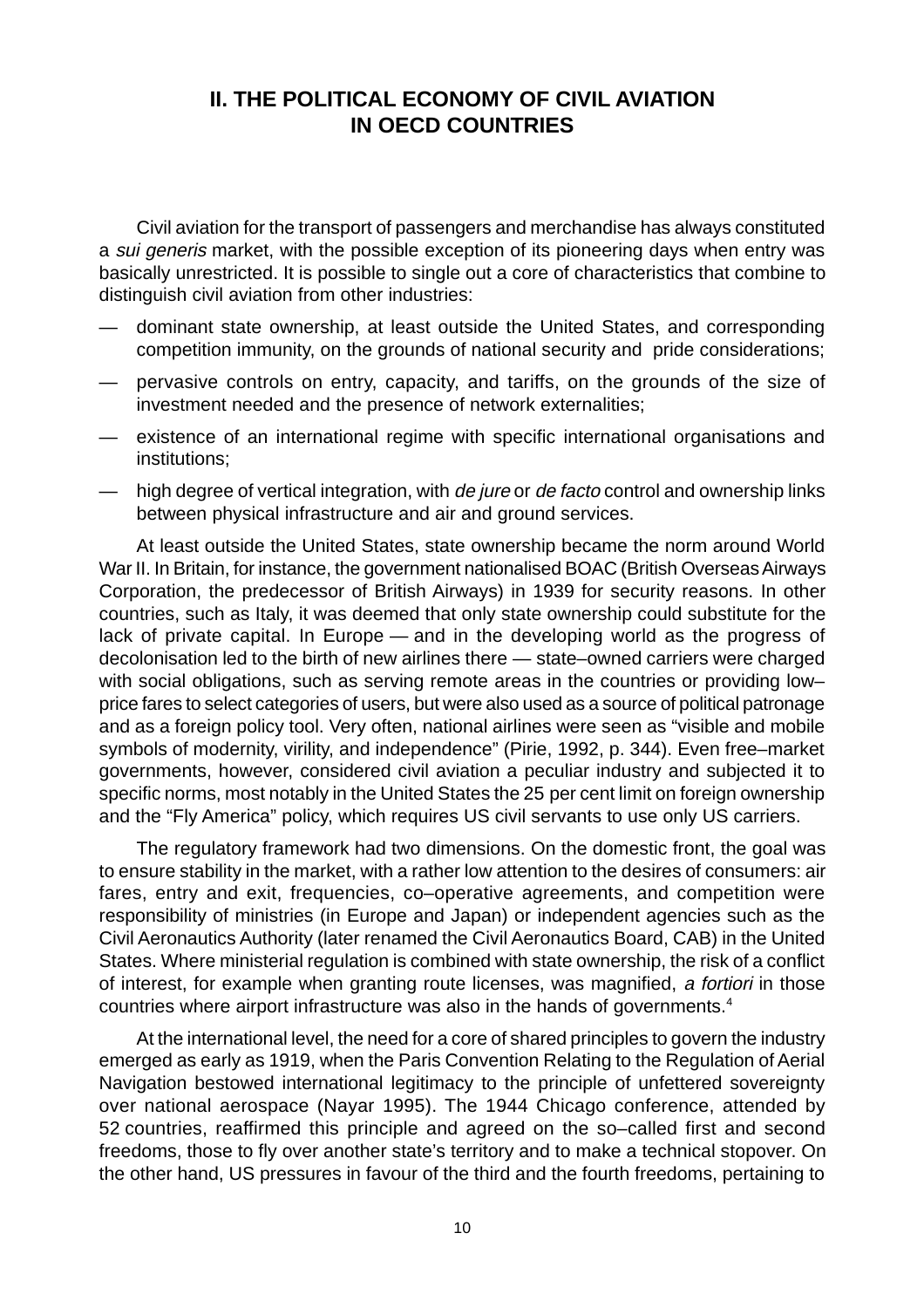unrestricted commercial rights to take traffic to, and bring traffic from, another state, were only partly successful, as they were made conditional on an initial equal sharing of frequency plus an "escalator clause" under which a carrier could add to frequency if its flights were at least two–thirds filled. A functional intergovernmental organisation, the ICAO (International Civil Aviation Organization) was also founded, with a mandate limited to safety and technical matters, and no independent voice on tariff–setting, frequency of flights, or volume of traffic carried. As regards safety, in particular, ICAO concentrates on developing standards to ensure the safe operation of aircraft, but it is the responsibility of the member states themselves to ensure the application of these standards in practice.

As the importance of civil aviation for passengers and freight rapidly rose in the post– war era, the existence of network externalities also became increasingly clear, as an adverse occurrence in any one country could affect the whole world market. Nonetheless, while the Chicago principles regulate international aviation to this day, the system is far from being multilateral. The real sources of norms are bilateral agreements negotiated by governments. These fix a set of rules that identify the airlines of the contracting economies with the rights to fly on each route; determine the capacity that can be provided by each of those designated airlines; and limit the capacity that can be offered by airlines from third countries. While mutual rights agreements are agnostic as to the desired ownership structure, nationality requirements are generally imposed upon the share register of the designated flag–carriers.

The most important such agreement, signed by the United States and the United Kingdom in 1946 at Bermuda, specified that there was no predetermination of capacity; incorporated the fifth freedom — beyond rights which allow one country's airlines to carry the traffic of third countries from and to the other one on their outward and inward flights;<sup>5</sup> and transferred to IATA (International Air Transport Association), a trade group founded in 1945 as a clearing house for financial transfers among airlines, the power to determine air fares, subject to approval by both governments. The existence of nearly 4 000 separate bilateral aviation agreements, no less than their lack of durability, undermined the coherence of the international system.

The first oil crisis provided a significant shock to the business community and policy– makers alike. Following the CAB liberalisation of entry and the so–called "discount fare experiments" of the mid–1970s, US regulatory reform started in earnest with the 1978 Airline Deregulation Act, that led to free entry to all carriers that are "fit, willing, and able" (1982) and to the complete elimination of regulations on fares, routes, destinations, and frequencies (1983).<sup>6</sup> The parallel renegotiation of the US-UK agreement led in 1977 to the signing of Bermuda II, that provided BA with more entry points to the United States; introduced dual designation (two airlines from each country) on the busier routes; established a consultative process for handling issues of capacity; and abolished fifth– freedom rights. From the early 1990s Washington tried to sign "open skies" accords, giving airlines from the two signatory countries unrestricted access to each other's airports. Among the 34 Open Skies agreed at mid–1999, the only ones with G7 partners have been with Germany (February 1996) and Italy (November 1998).

Following Bermuda II, the United Kingdom embarked on its own reform (Green and Vogelsang, 1994), as in many other policy areas, the first European country to do so. The 1979 Tory manifesto proposed to transform British Airways into a public limited company in view of its privatisation, which was finally completed in 1987, not before the company had taken over British Caledonian, its only British rival for long–distance routes. The second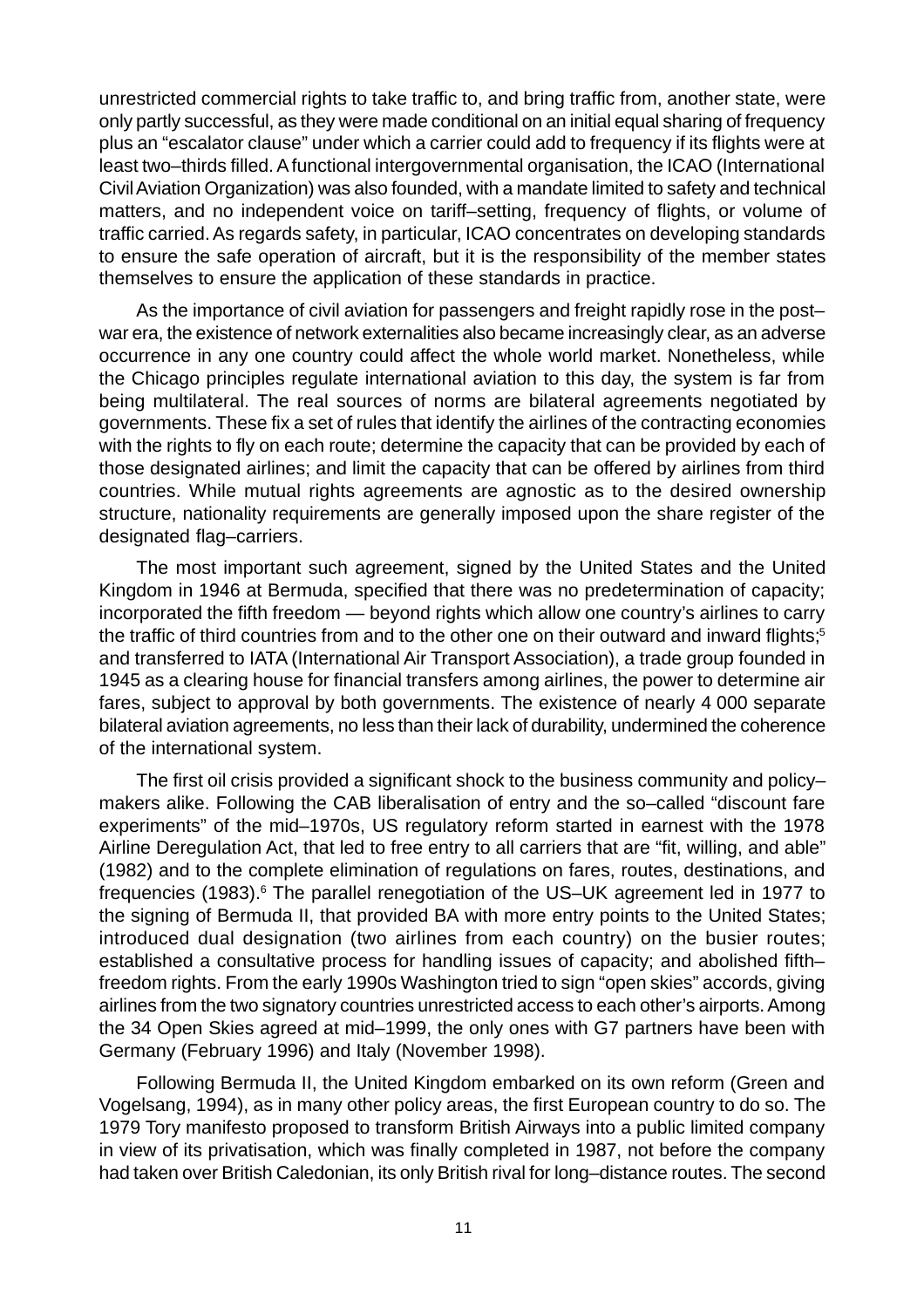half of the 1980s also saw a considerable liberalisation, both of the domestic market, where entry is now almost completely free, subject to safety licensing, and of some very important overseas ones. The "liberal bilateral" signed with the Netherlands in 1984, in particular, determined that any airline can operate between the two countries, subject to approval from its home government, and offer any fare that is not vetoed by both governments.

In Continental Europe airline deregulation started later and has followed a much slower pace, although it has gathered momentum with the realisation of the Single Market initiative. In the area of transport, the 1957 Rome Treaty limited the Commission's scope of action to rail, road, and inland waterways. Calls for improving the efficiency of the air transport system and assuring the survival of European carriers in an internationally competitive environment came from transnational business associations, consumer groups, and the airlines themselves (O'Reilly 1997). Moreover, in an important ruling in 1986, the European Court of Justice made explicit that even in the domain of air transport policy, the Commission might make use of its powers to investigate cases of suspected infringements of Articles 85 and 86, and propose measures to end such infringements.

The European Council regulations of the early 1990s have made all European routes accessible to European carriers, granted them full operational flexibility and full rate– freedom, and ended regulatory discrimination between scheduled and non–scheduled services. Establishing a single market has resulted in the reduction of the discretionary powers of national authorities and the extension of the possibilities for air carriers to decide, on the basis of economic and financial considerations, fares, new routes and capacities to be offered on the market. As a result, air transport within the European Economic Area is now governed by common rules which provide for licensing, market access, pricing freedom and the application of the competition rules.

In 1994, the Commission published a communication which identified scarcity and cost of infrastructure as a main cause of the high costs incurred by European air travellers. As of January 1999, access to ground handling facilities for third parties at Community airports has been liberalised.<sup>7</sup> This measure is expected to help reduce operating costs and improve the quality of service for airport users. The same kind of effect is expected to be achieved through a new directive on airport charges, which is now in the process of being adopted. The fragmentation of the air traffic management systems is addressed through the strengthening of the Eurocontrol organisation. For this purpose, a revised Eurocontrol Convention has been signed in 1997 and the Community is actively taking part in creating the European Air Safety Authority (EASA). Finally, the Commission started infringement procedures under Art. 169 of the Treaty against those member states that have concluded "Open skies" or similar agreements with the United States. In the view of the Commission, "open skies" agreements constitute a major distortion of the internal market as created by the third package since they grant fifth freedom traffic rights within the Community to US airlines and discriminate between Community carriers on grounds of nationality, thereby preventing the exercise of freedom of establishment. A particularly negative consequence of the bilateral system is that European airlines normally cannot fly to non–member countries from any point in the EU but only from the territory of their home Member State. This creates an asymmetry that disadvantages European airlines in comparison with their competitors. This is particularly striking in the case of the transatlantic market. American carriers can fly from whatever airport in the United States to a wide range of airports in the EU. On the contrary European carriers can operate to the United States from only one Member State.<sup>8</sup>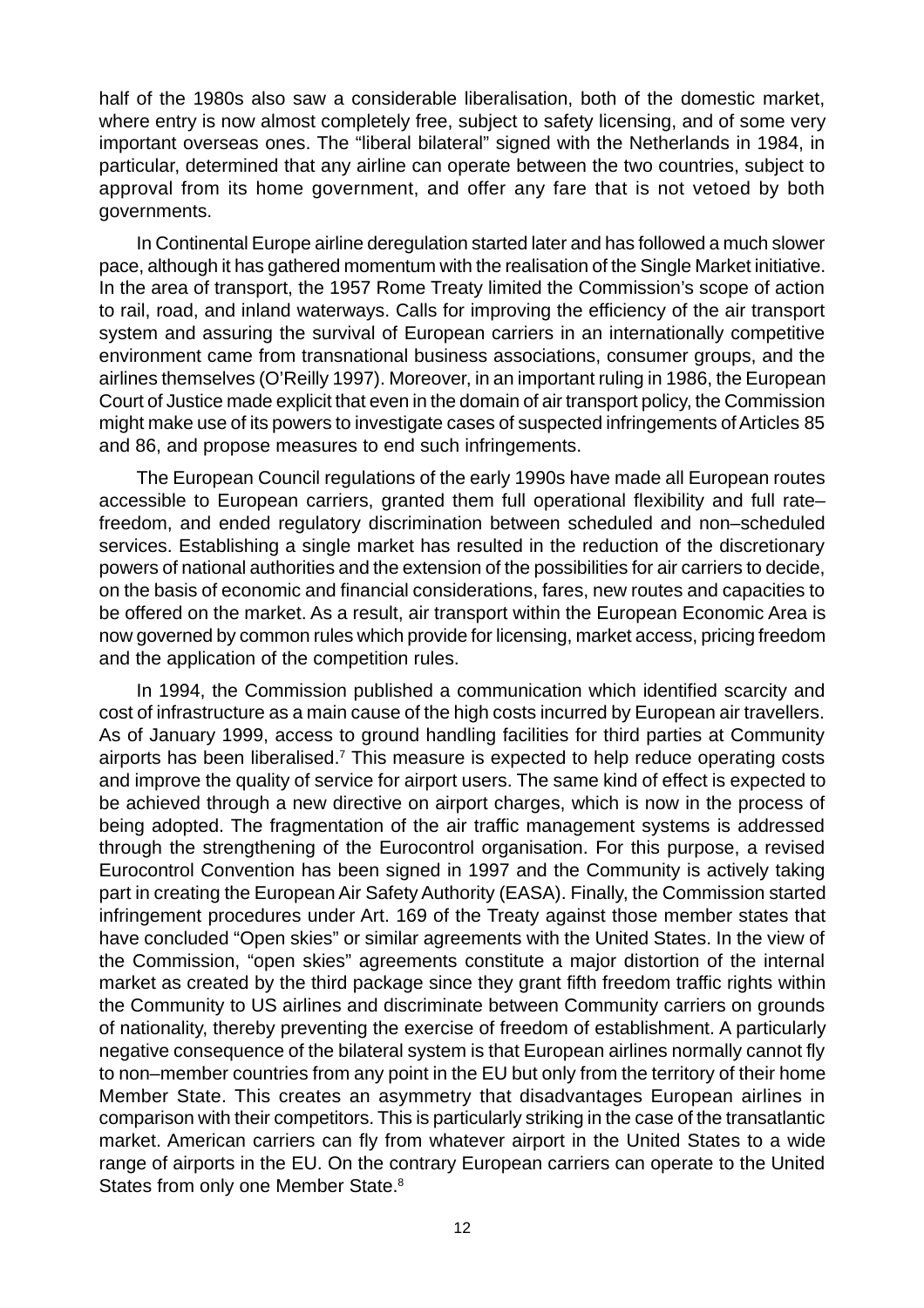The last major OECD region to be affected by these regulatory developments has been Asia.<sup>9</sup> While not an open skies agreement, the four–year deal signed by the United States and Japan in January 1998 has lifted all restrictions on the services by the three incumbent carriers whose operating rights stem from the 1952 pact, also extending them unlimited fifth freedom. On the Japanese side, two passenger carriers and one cargo operator have been designated as incumbents, although Japan Airlines and All Nippon Airways will be granted beyond rights only to the Americas, not to Europe. The new agreement also permits code–sharing on US–Japan routes for the first time. Open skies were signed by the United States with Singapore, Malaysia, Brunei, Taiwan, and New Zealand, and negotiations are underway with Korea (Baliles 1997). A single market was created between Australia and New Zealand, while a partial liberalisation initiative between Indonesia, Malaysia and Thailand was later extended to Brunei and the Philippines. APEC ministries of Transport also issued a Declaration on Principles on Harmonisation of Civil Aviation Safety Rules in 1997, based on 92 potential issues identified by a group of experts.

Nonetheless, despite these positive developments, and the more general trend towards a more liberal trading system, the regulatory system in air transport clashes with many of the principles of multilateralism (Findlay et al. 1998). Annex 9 of the General Agreement on Trade in Services (GATS) excluded traffic rights and directly related activities, although it applies to aircraft repair and maintenance services, marketing of air transport services, and computer–reservation services. Rights are still negotiated on a reciprocal basis with the aim of achieving a balance of opportunities between the two sides. It does not therefore treat all trading partners in a non–discriminatory way. It also discriminates between foreign trading partners and domestic firms in terms of market access. As a result, the current arrangements deny some of the gains from international trade in this service, although the WTO is committed to reviewing it by the year 2000 (and air transport could be included in the Millennium Round).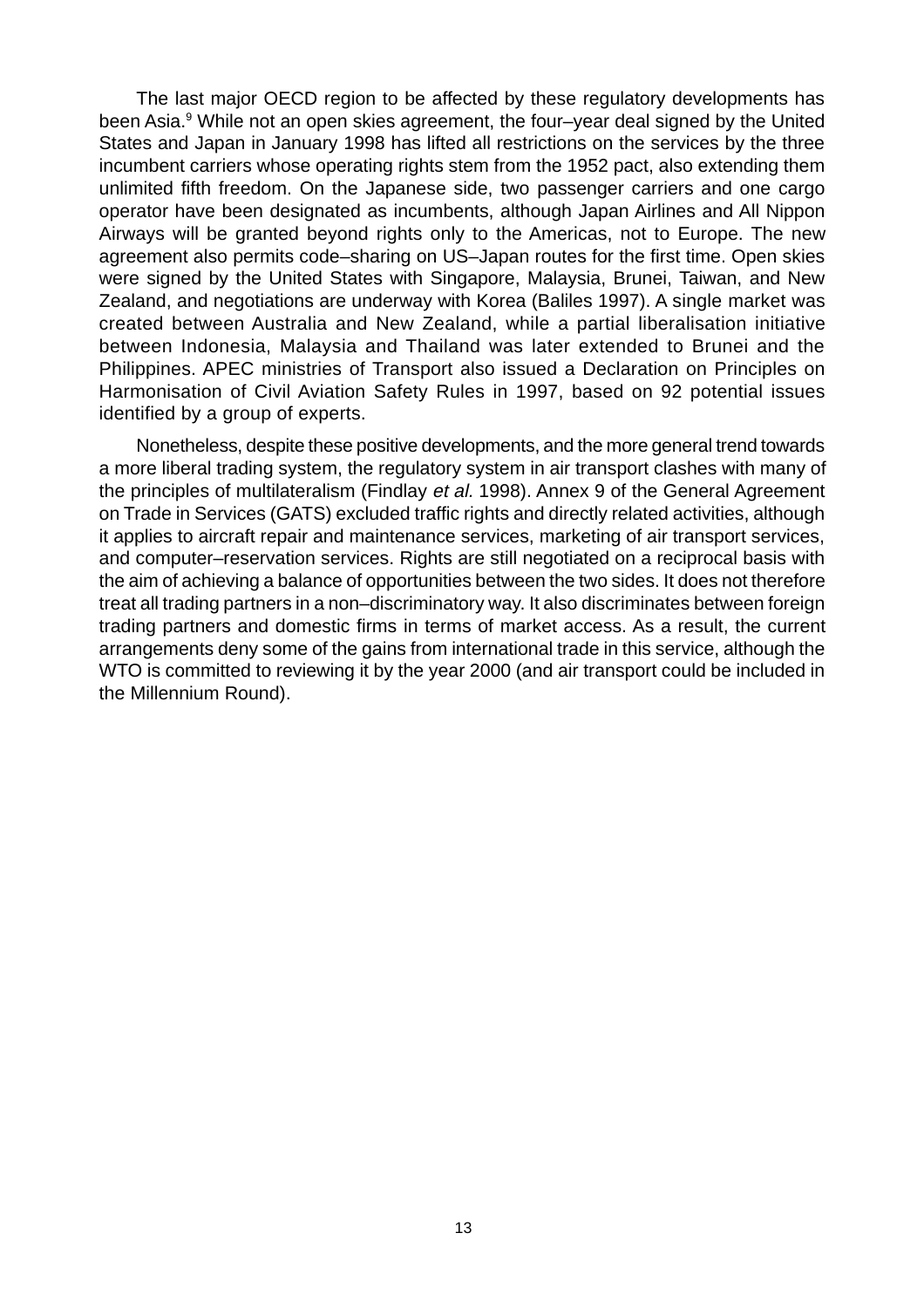# **III. OUTCOMES AND POLICY ISSUES**

While only in the United States and, to a lesser extent, the United Kingdom has the liberalisation experience been long enough to warrant some significant consideration of its effects, pristine regulatory issues can also be identified from Continental Europe. First, there is a wide consensus that in the United States deregulation has led to lower prices and significant welfare gains to consumers (US Department of Transportation 1998). This is also true for UK routes, such as those to and from Ireland and the Netherlands, where entry is free (Abbott and Thompson 1991). Some other less–known effects also deserve to be mentioned: price discrimination has increased, especially at hub airports;<sup>10</sup> employment has increased, although wages have declined somewhat; and the public has manifested a rising (albeit not necessarily justified) anxiety concerning safety (Winston 1993).

Second, it is still open to question whether reforms have increased competition. As predicted by contestability theory (Bailey and Panzar 1981), a relatively large number of new firms entered the market in the first phase, but many did not survive the rise of competition, giving rise to the emergence of an oligopoly. The six major carriers share 70 per cent of the US market by themselves and, with their other partners (so–called "feeders", or regional airlines), have an 82 per cent share of all domestic traffic.11 In the EU, liberalisation measures have not introduced competition on all markets. The Commission's own 1996 report on the impact of the third package of liberalisation measures noted that 64 per cent of EC routes were operated as monopolies, although many of these are new or thin routes, and that fares for business passengers had not decreased. According to a recent report by the Civil Aviation Authority of the United Kingdom, the percentage of European routes with more than two EU carriers rose marginally from 4 per cent in 1992 to 7 per cent in 1997, while major airlines increased the overall proportion of flights from main hubs from 77 per cent to 85 per cent.<sup>12</sup> Nonetheless, there can be no doubt that liberalisation has increased product variety, as evidenced by the emergence of no–frills passenger carriers — such as Southwest in the United States, Debonair, Go, Rynair, and Virgin Express in the EU — and of integrated cargo "express services" (FedEx, UPS, DHL, etc.). $13$ 

In the presence of network effects, a customer values a particular product more if that product is already used by a large number of people. The specific features of network competition and the existence of externalities make it valuable for customers to have access to the largest network. The more the network of the market leader grows, the lower its need to interconnect with competitors and the higher their need to interconnect with the market leader. In this case, barriers to entry may be high while barriers to expansion are low. A new entrant would have to be able to attract a critical mass of customers to become a viable competitor. Compared to a new entrant, a firm that already has an established base of customers large enough to make it viable may find it easier to attract new customers. Moreover, in the presence of network effects, an established firm should have a strong incentive to increase the size of its customer base as this makes it more attractive to both new and existing customers and, therefore, seize any opportunity to attract customers from competing suppliers. It does seem that other than size/frequency, superior management, and a high degree of cost–effectiveness (in particular in terms of maximisation of aircraft utilisation time and savings through outsourcing), what characterise survivors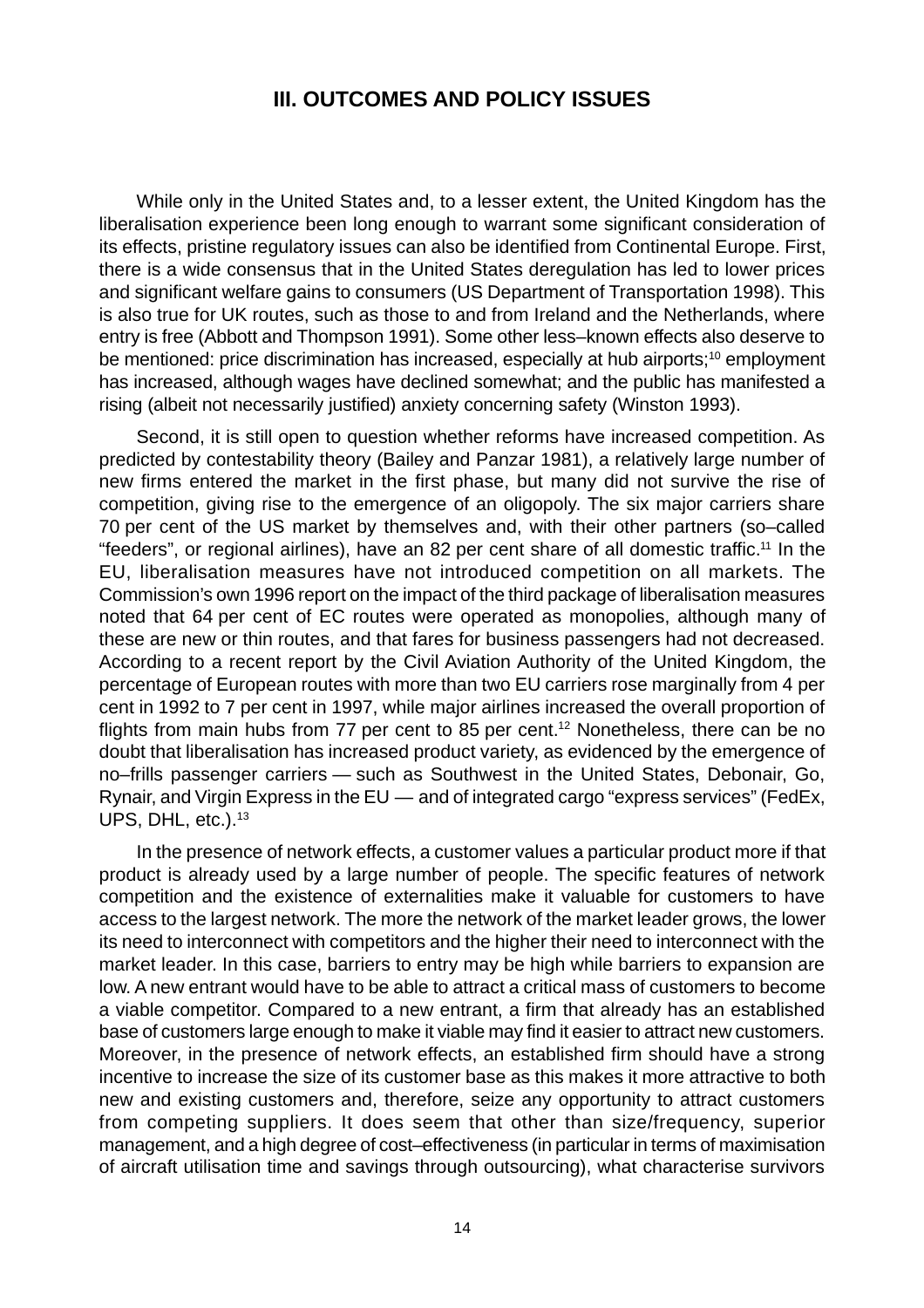are complementary inputs: ownership of a Computer Reservation System (CRS), frequent flyer programs, and market power in one or more hubs. The importance of market power in major hubs is magnified by the lack of gates, ticket counters, or take–off and landing slots at certain airports.

The US Department of Transportation decided in 1998 to initiate an investigation to determine the existence of "unfair exclusionary conduct" if a major airline responds to new entry at its hub by a low–fare competitor with a strategy of flooding the market with low– fare seats to the extent that its local revenues actually decline. The reasoning is that such a business strategy only makes sense if it eliminates competition so fares can be raised to or above pre–competition levels. Similar issues emerge at the international level as US carriers seek to repeat their domestic hub strategies on a global basis by entering into strategic alliances with foreign airlines.<sup>14</sup>

A third point, obviously closely related to the previous ones, has to do with airports (OECD 1998).15 Even if economies of scale mean that competition between different airports is not always possible, making them independent and profit–maximisers should provide the right incentives to allocate take–off and landing rights and to invest in new capacity efficiently. A real market for slots, however, has not emerged yet, because of state ownership (in Continental Europe and Japan), regulations requiring airports to reinvest all revenues raised within the airport itself (in the United States), or horizontal integration (in the United Kingdom, where all BAA airports were privatised together). Regulatory intervention is therefore needed to make more transparent the number of available slots and their use, and to encourage a quasi–market allocation of slots. In particular, requirements that slots can only be swapped, without associated cash payments, should be abolished.

Fourth, some qualitative elements seem to be playing an increasingly important role for customers, although this is difficult to evaluate in terms of standard welfare measurement.16 The proliferation of tariffs, over–booking, the availability of seats at the most publicised promotion fare, the growth in frequent–flier programmes, advance reservation and Saturday–night stay requirements, code–sharing, and airline alliances can all make it harder for consumers to compare competing offers. Interlining has also become more difficult, sometimes even legally impossible.17 This may not serve the interests of passengers, who often need to travel to several cities which are linked by different airlines and have relied on interlining to make their lives easier. Assuring transparency in flight numbering and customer service is therefore of paramount importance. It is essential that the rules keep in line with the evolution of the market. Carriers must not be allowed to distort the presentation of flight options with artificial definitions designed to keep passengers from choosing good quality connections. The rules must also ensure that new entrant carriers and new connections involving smaller carriers are given a fair chance in the market. A 1997 study indeed reached the conclusion that code–sharing has tended to divert traffic among participating airlines rather than generate new traffic, but has benefited the partner airlines both in terms of revenue generation and traffic, particularly where the agreement is part of a wider alliance (IATA 1998, p. 5).

A fifth issue is that of aid to government–owned carriers. In 1994 the Commission set out principles and criteria for the assessment of state aid to airlines in the guidelines on the application of articles 92 and 93 of the EC Treaty and article 61 of the EEA agreement on state aid in the aviation sector. Since 1991 seven airlines have benefited from public capital injections which were considered state aid and granted exemption: in a few other cases the Commission considered the capital injection to be a commercial financial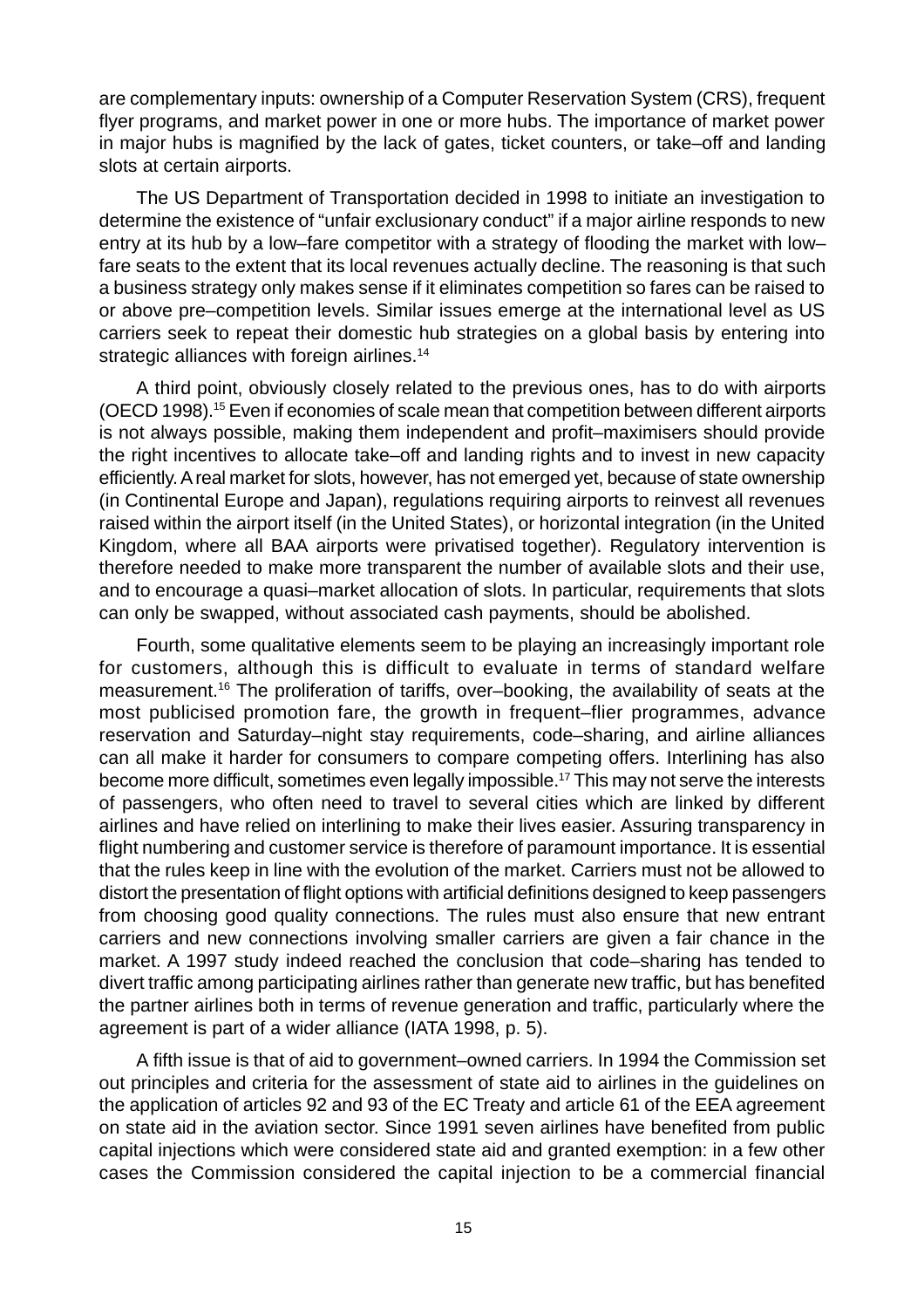transaction. The seven airlines that received state aid had different characteristics and problems, requiring specific solutions. However, several general features recur in all or some of the restructuring programmes. Cost reduction has been achieved through temporary wage cuts or freezes, suspensions of promotions, staff reductions (through early retirement schemes), two–tier pay systems, whereby new employees are hired at lower salaries than existing ones, and redistribution of free shares to employees as a compensation for the voluntary reduction in wages. Restructuring programmes have usually focused on fleets, aiming at modernisation and rationalisation. The number of aircraft may be reduced so that costly over–capacity is eliminated, old aircraft are replaced by new ones which are more cost–effective and more suitable to the specific operating requirements of each airline. Eventually the reduction of the different types of aircraft making up a fleet is pursued, since this allows considerable savings in terms of maintenance costs and costs related to training of ground and cabin personnel. The disposal of assets, such as holdings in hotels, airports, other airlines, which yield no strategic advantage to the core activity while consuming resources brought about further cost reduction. According to the Commission, the restructuring programmes have achieved their objectives to an extent which varies from one airline to another but, overall, can be regarded as successful, as shown by the most commonly used indicators in the industry.

Finally, because of acoustic and air pollution, substantial environmental regulations apply to air transport. The operation of so–called Charter 2 aircraft is being phased out, and the opportunity of international action on CO<sub>2</sub> and NO<sub>x</sub> aircraft emissions is also a matter of considerable debate.<sup>18</sup> The European decision to also limit the use of hush– kitted planes, on the grounds that they are noisier than new Charter 3 aircraft designs, has recently generated heated controversy with the US government, showing the political impact that environmental regulations may provoke. In addition, developing countries have expressed their concern that the binding targets placed on the substitution of noisy and polluting equipment may prove too onerous.

In synthesis, the OECD experience points to three main policy messages. First and foremost, that liberalisation delivers in terms of quantity, quality, and cost of air transport; second, that market opening must be accompanied by other initiatives, ranging from competition policy advocacy to privatisation, and possibly even to a reasonable resort to state aid if the latter is the fastest way to break an institutional impasse. Third, that other policy issues that are more or less ancillary to air transport liberalisation per se – such as the privatisation of airports, environment regulation, and WTO negotiation — are playing an increasingly important role in determining policy and business outcomes.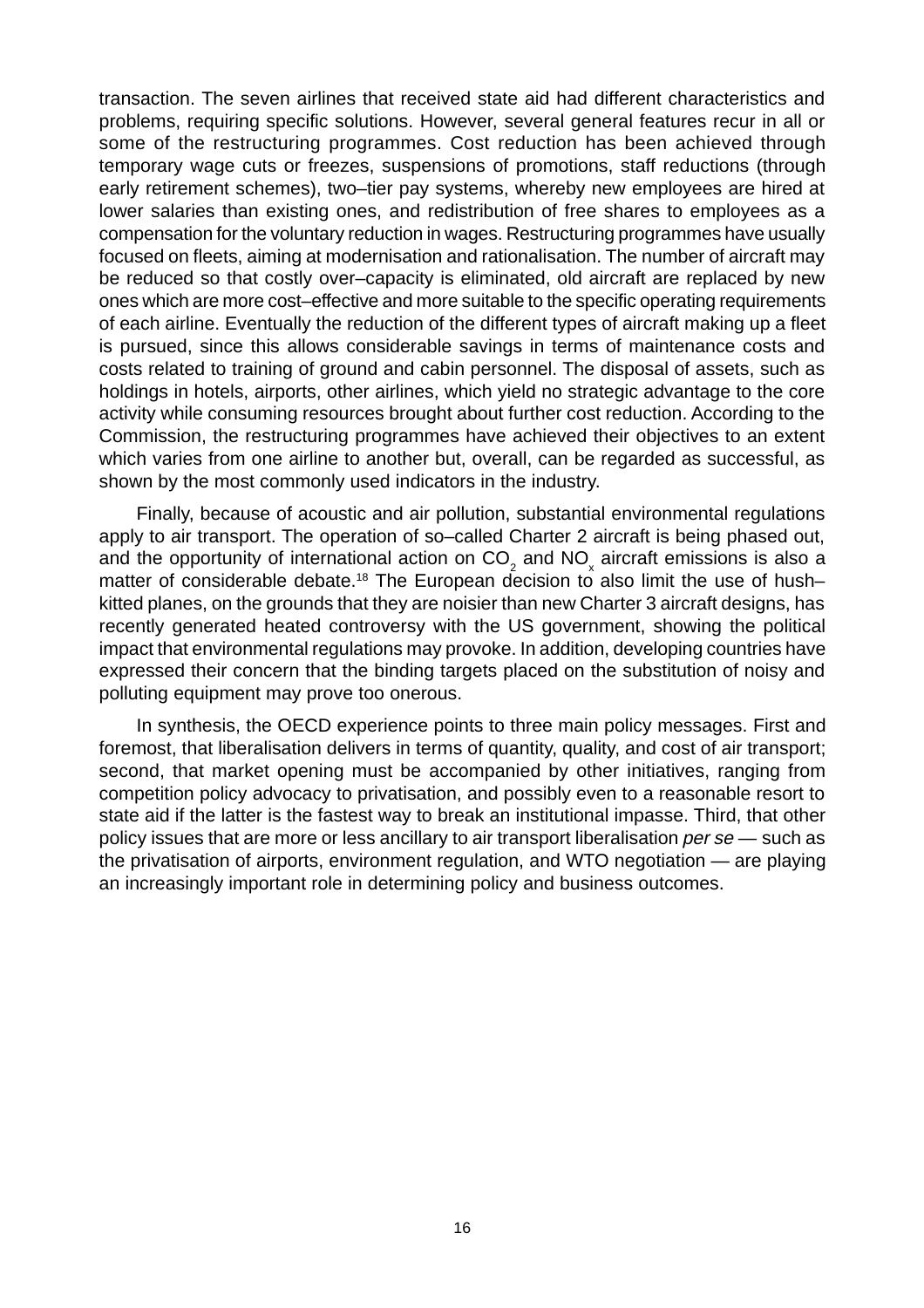# **IV. THE POLITICAL ECONOMY OF CIVIL AVIATION IN SUB–SAHARAN AFRICA**

The African air transport market has grown considerably since the mid–1980s, by a cumulative 56 per cent in 1985–96 in terms of revenue passenger–kilometres (RPKs) (Table 1). The rate of growth has been particularly high for Africa–Asian routes, reflecting the Far Eastern "economic miracle" but also the opening up of new destinations following the end of economic sanctions towards South Africa. For all its growth, however, the market share of Africa in world air traffic has diminished over the last decade, from more than 4 per cent in 1985 to 3.71 per cent in 1996. The composition of traffic flows is also rather skewed, with routes to/from Europe accounting for roughly two thirds of the total. The share of intra–African traffic, on the other hand, is limited and shrinking. In both Europe and South America, for example, intra–area traffic represents roughly a third of traffic originating in the area. Central America can be compared to Africa, insofar as, for both regions, Northern partners — the United States and Europe, respectively — play a major role as catalysts of commercial and migration flows. The world RPK share is similar — 2.13 per cent for North–Central America and 1.90 per cent for Europe–Africa. In both cases intra–area traffic is low, and it has decreased in terms of market share in Central America, although in the latter region total traffic growth of 166 per cent dwarfs that in Africa.

Tables 2 and 3 show the largest airlines and airports in sub–Saharan Africa. South Africa stands out. It is the world's 26th largest market for passenger traffic and the 29th for cargo freight, and it is five times and two and a half times as large as the two next–biggest sub–Saharan African aviation markets, Mauritius and the Yaoundé Treaty countries (i.e., the owners of Air Afrique) respectively (ICAO 1999a). Not only are South African Airways and its hub, Johannesburg, by far the biggest players in the market, but two domestic carriers (Comair and Sun Air) are the third and fourth largest airlines and Cape Town and Durban are the second and fourth busiest airports. With the partial exception of Nigeria, South Africa is also the only country with a real domestic market: elsewhere there is indeed a very limited degree of inter–modal competition, and road transport enjoys a virtual monopoly for passenger and cargo transport.

The marginalisation of African carriers is made very clear not only by the fact that none of them has joined the largest international alliances (see Table 5 below), but also by two other recent trends in aviation markets. First, they are marginal participants of CRS supply: GETS (Gabriel Extended Travel Service), a co–operative venture among developing countries' airlines, is connected to 3 000 travel agents and terminals only, whereas the three largest systems — Sabre, Galileo, and Amadeus — have roughly 40 000 connections and more than 150 000 terminals each (WTO 1998, Table 1, p. 8). Second, African carriers have faced greater obstacles in leasing aircraft than their foreign counterparts. Airlines can lease planes either from leasing companies or from other airlines, manufacturers and banks, although terms are usually better using the first modality. Out of a world total of almost 12 000 aircraft, leased planes correspond to 27 per cent, and the share in all Africa is only marginally lower at 22 per cent (ICAO 1999b). Nonetheless, when looking at the number of aircraft leased from leasing companies, the contrast is much more dramatic. The percentage is equal to 5 per cent only in Africa, compared to 10 per cent in North America, 15 per cent in Europe, and 39 per cent in Central and South America. Finding co–operative solutions on both accounts was one of Yamoussoukro's targets, although results have been largely insufficient.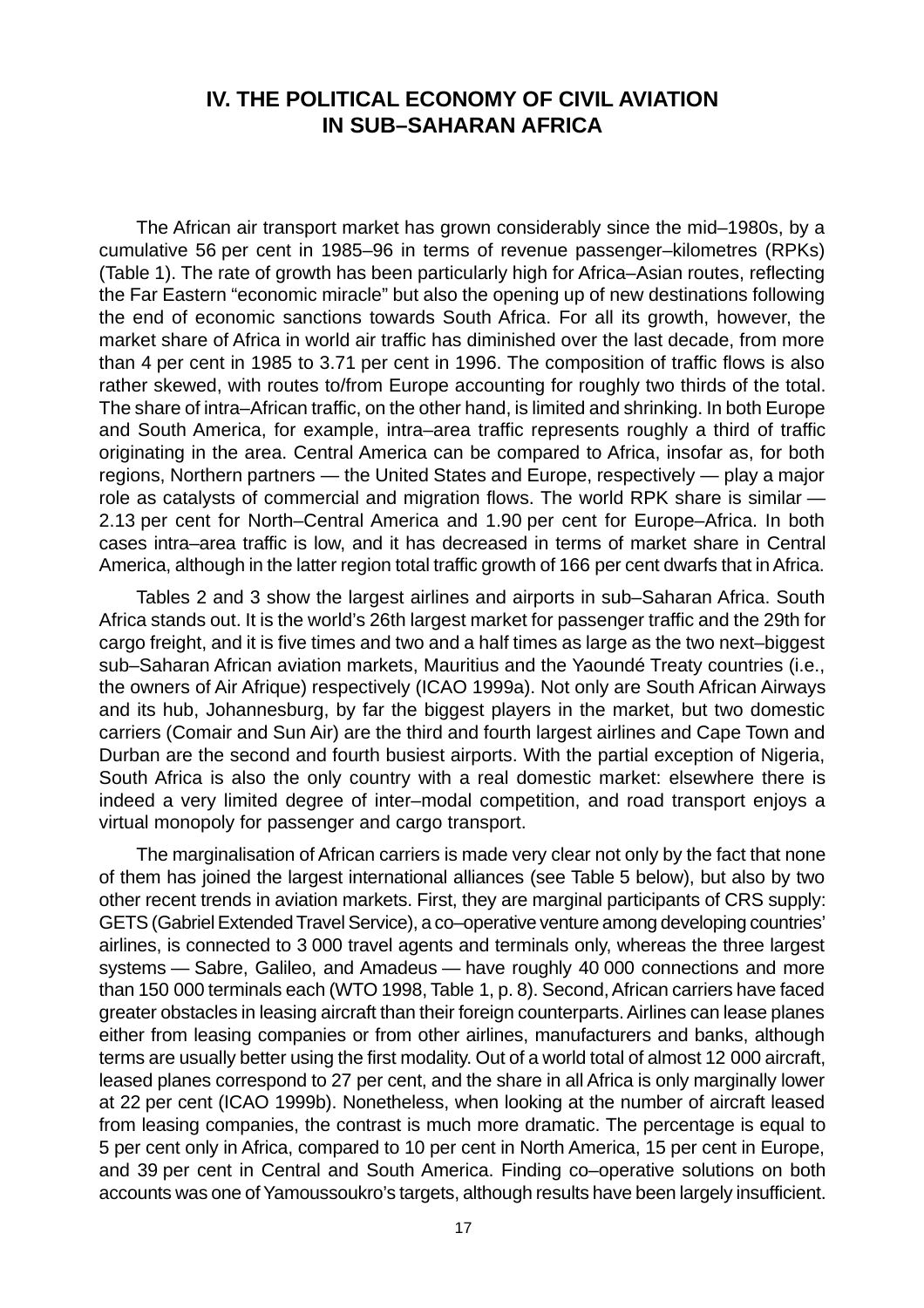|                                                | 1985    | 1990    | 1995    | 1996    |        | 1998/2007            |
|------------------------------------------------|---------|---------|---------|---------|--------|----------------------|
|                                                |         |         |         |         |        | (Annual growth rate) |
|                                                |         |         |         |         | Boeing | Airbus               |
| Revenue passenger-kilometres (RPK) in millions |         |         |         |         |        |                      |
| Africa-Africa                                  | 13 540  | 14 689  | 14 775  | 15 335  | 6.7    | 4.0                  |
| Africa-China                                   | 181     | 311     | 1 274   | 1834    | 5.8    | 7.1                  |
| Africa-Europe                                  | 43 037  | 47 732  | 57 178  | 66 897  | 5.5    | 4.5                  |
| Africa-Middle East                             | 5 1 5 6 | 7 3 9 4 | 6479    | 6973    | 6.1    | 4.5                  |
| Africa-North America                           | 1 2 2 0 | 1 2 9 8 | 2640    | 3052    | 6.9    | 5.2                  |
| Africa-Oceania                                 | 354     | 686     | 1 1 9 2 | 1633    | 5.8    | 6.2                  |
| Africa-South America                           | 985     | 1 000   | 1 373   | 1765    | 8.2    | 5.7                  |
| Africa-Southeast Asia                          | 280     | 909     | 3 2 2 6 | 3623    | 5.8    | 5.1                  |
| Africa-Southwest Asia                          | 751     | 818     | 1 0 2 5 | 1585    | 5.8    | 5.1                  |
| <b>Total from Africa</b>                       | 65 504  | 74 837  | 89 162  | 102 697 |        |                      |
| As a percentage of world total                 | 4.16    | 3.43    | 3.44    | 3.71    |        |                      |
| As a percentage of each region's total         |         |         |         |         |        |                      |
| Africa-Africa                                  | 20.67   | 19.63   | 16.57   | 14.93   |        |                      |
| Central America-Central America                | 16.58   | 13.10   | 13.25   | 10.66   |        |                      |
| Africa-Europe                                  | 65.70   | 63.78   | 64.13   | 65.14   |        |                      |
| Central America-North America                  | 56.06   | 58.36   | 51.58   | 43.34   |        |                      |

#### Table 1. **Air Traffic Statistics for Africa 1985-2007**

Source: Airbus (1998), Global Market Forecast 1998-2027 and Boeing (1998), Current Market Outlook.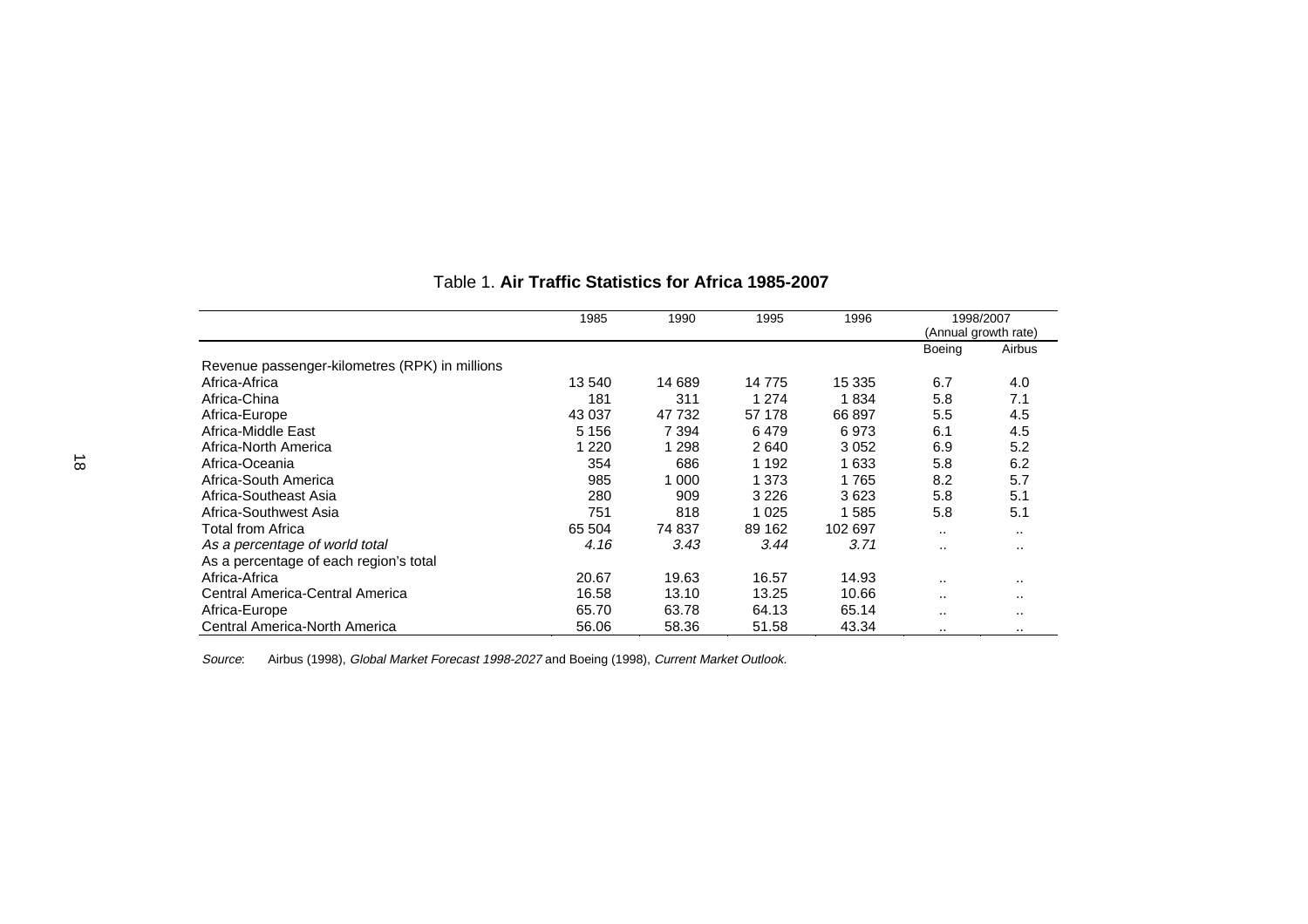| Airline                    | Passengers Carried | <b>Freight Tonnes</b><br>Carried | Revenue Passenger<br>Kms (000) | Available Seat Kms<br>(000) | Load Factor |
|----------------------------|--------------------|----------------------------------|--------------------------------|-----------------------------|-------------|
| South African Airways (SA) | 5 214 148          | 74 806                           | 15 089 277                     | 23 490 251                  | 64.23       |
| Air Afrique (RK)           | 940 723            | 47 225                           | 2 664 497                      | 4 274 225                   | 62.33       |
| Comair (BA)                | 876 980            | 1 5 5 3                          | 833 480                        | 1 279 983                   | 65.11       |
| Sun Air (BV)               | 814 696            | 0                                | 749 905                        | 1 122 292                   | 66.81       |
| Air Mauritius (MK)         | 794 482            | 24 6 20                          | 3 875 068                      | 5 642 639                   | 68.67       |
| Kenya Airways (KQ)         | 786 205            | 12 152                           | 1801558                        | 2 902 119                   | 62.07       |
| Ethiopian Airlines (ET)    | 772 266            | 35 244                           | 1 965 827                      | 3 229 368                   | 60.87       |
| Air Zimbabwe (UM)          | 608 083            | 11 728                           | 838 212                        | 1762865                     | 47.54       |
| Air Madagascar (MD)        | 571851             | 6898                             | 760 218                        | 1 154 081                   | 65.87       |
| Air Seychelles (HM)        | 384 777            | 4 4 3 2                          | 854 544                        | 1 538 653                   | 55.53       |
| SA Airlink (SA)            | 368 364            | 242                              | 152 489                        | 278 995                     | 54.65       |
| Sudan Airways (SD)         | 333 094            | 15 263                           | 471 228                        | 1 133 030                   | 41.59       |
| Air Namibia (SW)           | 214 486            | 4765                             | 906 046                        | 1731667                     | 52.32       |
| LAM (TM)                   | 188 387            | 2 3 1 1                          | 290 691                        | 439 389                     | 66.15       |
| Air Tanzania (TC)          | 187 525            | 2 8 5 1                          | 159 438                        | 300 352                     | 53.08       |
| Air Botswana (BP)          | 116 428            | 481                              | 55 043                         | 96 609                      | 56.97       |
| Nigerian Airways (WT)      | 88 411             | 814                              | 111 161                        | 338 929                     | 32.79       |
| Eagle Aviation (Y4)        | 49 450             | 0                                | 22 800                         | 55 720                      | 40.91       |

# Table 2. **Sub-Saharan Africa's Largest Airlines in 1997**

Source: IATA.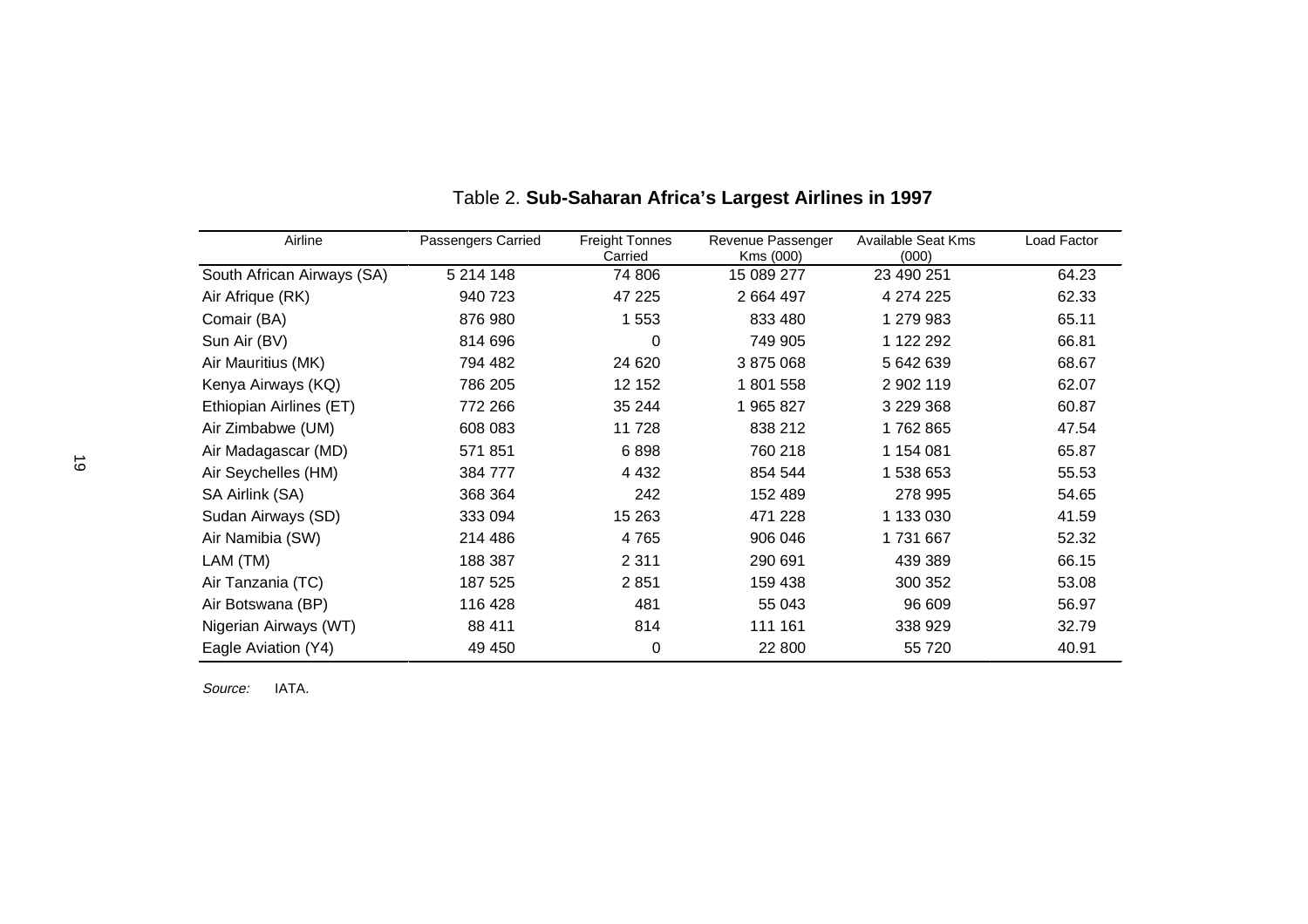| Airport (international code)<br>Country |                  | World Ranking* |                      | <b>Number</b> | Growth rate          |
|-----------------------------------------|------------------|----------------|----------------------|---------------|----------------------|
|                                         |                  |                |                      | of passengers | (1997 over 1996)     |
|                                         |                  | Passenger      | Cargo                |               |                      |
| Johannesburg (JNB)                      | South Africa     | 91             | 53                   | 9722758       | 13.5                 |
| Cape Town (CPT)                         | South Africa     | 159            | $\ddot{\phantom{1}}$ | 3998316       | 13.8                 |
| Nairobi (NBO)                           | Kenya            | 214            | $\sim$               | 2 550 972     | $-4.8$               |
| Durban (DUR)                            | South Africa     | 222            | 232                  | 2 386 247     | 6.8                  |
| Lagos (LOS)                             | Nigeria          | 238            | 224                  | 2 053 933     | $-17.8$              |
| Mauritius (MRU)                         | <b>Mauritius</b> | 279            | $\sim$               | 1 484 263     | 9.9                  |
| St Denis (RUN)                          | Reunion          | 287            | 206                  | 1 399 948     | 9.8                  |
| Abidjan (ABJ)                           | Côte d'Ivoire    | 322            | 222                  | 1 057 718     | 11.1                 |
| Dakar (DKR)                             | Senegal          | 328            | 190                  | 1014588       | 14.4                 |
| Mombasa (MBA)                           | Kenya            | 349            | $\ddot{\phantom{0}}$ | 887 839       | $-4.2$               |
| Addis Ababa (ADD)                       | Ethiopia         | $\sim$         | 179                  | 863 000       | $\ddot{\phantom{a}}$ |
| Port Elizabeth (PLZ)                    | South Africa     | 364            | 269                  | 812 601       | 5.1                  |
| Libreville (LBV)                        | Gabon            | 374            | 227                  | 754 181       | 17.9                 |
| Antananarivo (TNR)                      | Madagascar       | 416            | 248                  | 581 965       | 14.1                 |
| Abuja (ABV)                             | Nigeria          | 419            | ٠.                   | 571849        | $-1.2$               |
| Kano (KAN)                              | Nigeria          | 432            | ٠.                   | 523 617       | $-34.6$              |
| Windhoek (WDH)                          | Namibia          | 449            | $\cdot$ .            | 429 811       | 9.3                  |
| Entebbe (EBB)                           | Uganda           | 454            | 194                  | 415 016       | 9.9                  |
| Ilha do Sal (SID)                       | Cabo Verde       | 465            | 356                  | 392 914       | 17.3                 |
| Lusaka (LUN)                            | Zambia           | 482            | 251                  | 328 132       | 11.1                 |
| Maputo (MPM)                            | Mozambique       | 489            | 338                  | 308 500       | 9.7                  |
| Banjul (BJL)                            | Gambia           | 494            | 348                  | 292 460       | 14.3                 |
| Conakry (CKY)                           | Guinea           | 495            | 323                  | 290 582       | 2.7                  |
| Port Harcourt (PHC)                     | Nigeria          | 496            |                      | 290 578       | $-39.1$              |
| Cotonou (COO)                           | Benin            | 499            | 344                  | 287 954       | 8.3                  |
| Asmara (ASM)                            | Erithrea         | 522            | 358                  | 243732        | $-6.4$               |

# Table 3. **Sub-Saharan Africa's Busiest Airports in 1997**

Note: World rankings for cargo traffic are preliminary ACI 1998 data.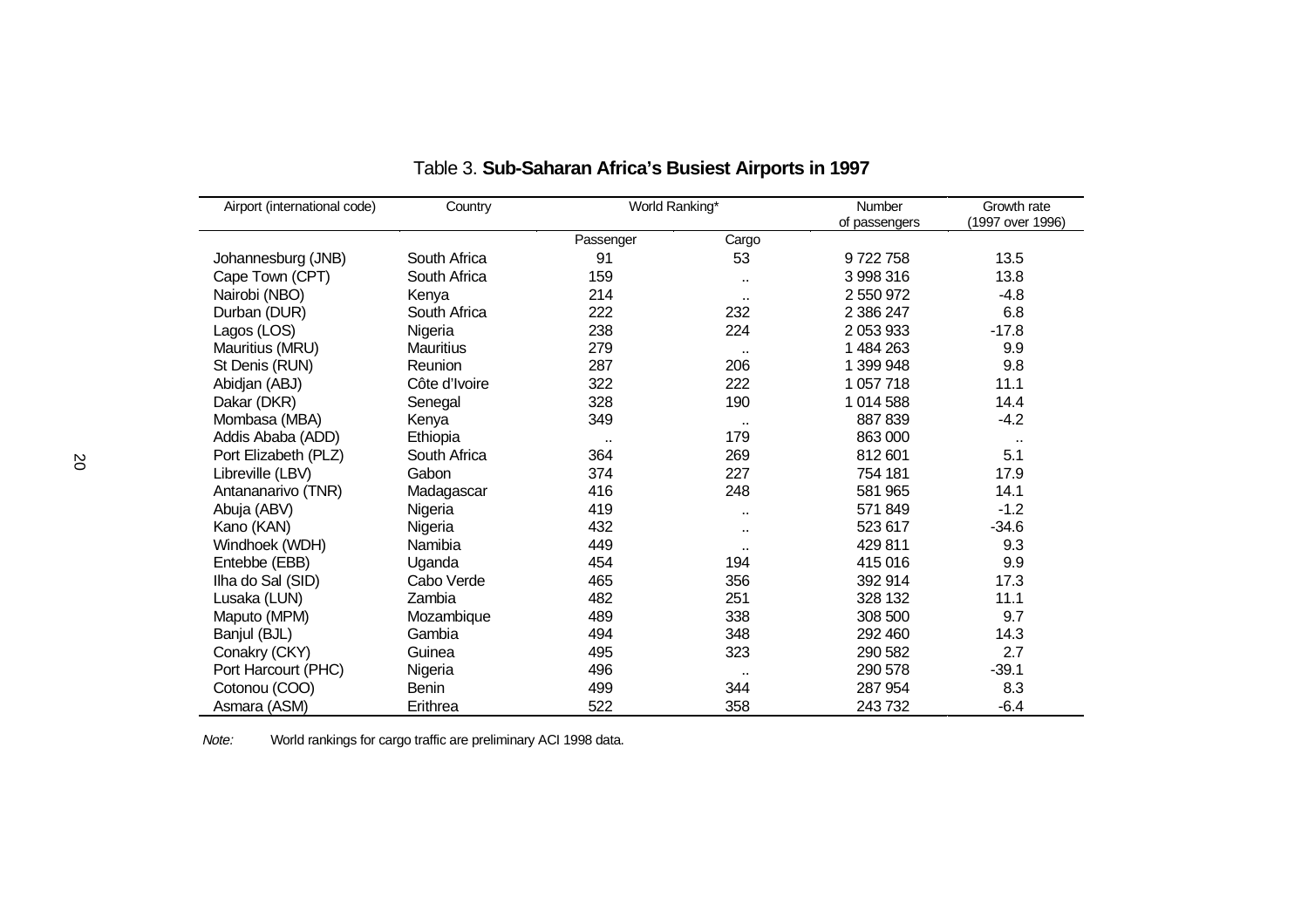State ownership of flag carriers — those that are granted rights in bilateral agreements — remains the norm, although some airlines, including Air Mauritius, are in the process of privatisation. Aggregated financial results show a low return on capital.<sup>19</sup> It would be disingenuous, however, to brand all African airlines as highly inefficient. State– owned Ethiopian Airlines, for instance, has made net profits during each of the last 14 years.20 Air Tanzania started generating profits "as a result of the bold restructuring measures undertaken since 1992" and of the freedom granted to management in a more open market (World Bank 1996, p. 162). Air Mauritius reported a profit of Rs 311 million for the year ended 31 March 1998 on a turnover of Rs 6.1 billion, comfortably exceeding the 3.4 per cent average net return on revenue achieved by IATA members in 1997 (IATA 1998).<sup>21</sup>

As noted above, the economics of hub–and–spokes aviation makes dominance at large airports a major issue for competition authorities, especially when demand outstrips supply of slots and landing and take–off rights. Given the combination of control over airports, governments' rearguard actions to protect their carriers, and entry barriers, a considerable degree of market power could be expected even in less sophisticated markets like those of sub–Saharan countries, where transit traffic as a percentage of total traffic is much lower. For six of the largest airports, we have computed a very rough measure of the existing degree of competition on the basis of the percentage of routes served by at least two carriers (Table 4).<sup>22</sup> With the caveat that in some cases bilateral agreements may de facto limit the incentives for tariff competition, consumers seem to have a fair degree of choice on regional and Africa–Europe routes — in the latter case through hubbing in Europe<sup>23</sup> — while much less so on trans–African flights. When excluding Mauritius, an island, two thirds of routes serving neighbouring countries are competitive. This ratio is not inferior to that of intra–EU routes: Button 1997 (Table 2, p. 77) shows that Air France enjoyed monopoly power on 25 per cent of its routes, Lufthansa on 39 per cent, and KLM and Air Lingus at levels exceeding 50 per cent. Combined with a through revision of bilateral agreements, this may make it easier for Africa to develop a system of competing hub–and–spoke networks.

Technical and institutional considerations make safety a major focus of attention. It is striking to observe that the share of sub–Saharan Africa in disasters involving commercial airlines — 9.28 per cent of fatalities recorded in 1990–98 — is more than double its traffic share.<sup>24</sup> A 1997 midair collision between a US Air Force plane and a German Luftwaffe one, which killed all 33 on board, was ascribed by USAF's accident investigation report to "poor management in [Luanda] airspace" and to "sporadic [and] convoluted" message routing between air traffic control agencies.25 At least 77 "near miss" accidents — involving a situation in which the cockpit crew believes their aircraft was endangered by the close proximity of another aircraft — were recorded in 1996 alone, prompting the International Federation of Air Line Pilots Associations to declare the airspace north of Zimbabwe "critically deficient". Such critical deficiencies in fact pose real obstacles to the integration of African countries into the world economy: in May 1997, for example, the UK Department of Transport barred Nigerian Airways from British airports until safety concerns were addressed.26

Currently, only five African states — Egypt, Ethiopia, Ghana, Morocco, and South Africa — meet ICAO standards, as insufficient investment has been made in airports, airways, and navigation facilities (radars, VHF radio coverage, meteorological information).<sup>27</sup> Few nations collect over–flight and landing fees and other potential payments from airlines to underwrite safety and facility upgrades, and doubts have been expressed concerning the use to which such funds are put in countries that do collect fees.<sup>28</sup> At 16 years in 1997, the average fleet age of airlines in Africa is also the highest in the world, and exactly double that of Asian carriers (Airbus 1998, p. 27).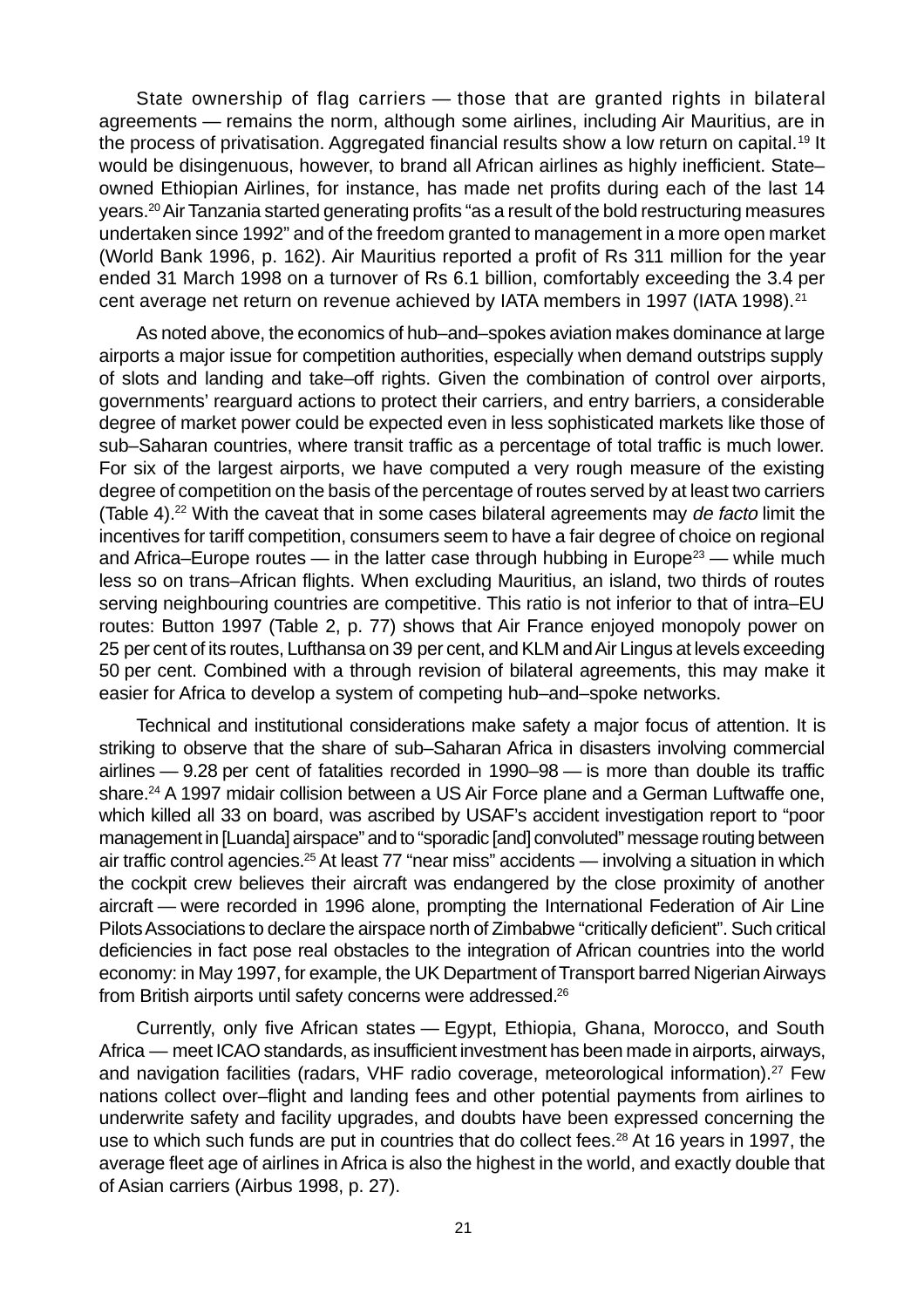|          |    | To the same country |    | To the same region |    | To the rest of Africa |    | To Europe and Israel |           | To Asia and Oceania |   | To North and South |
|----------|----|---------------------|----|--------------------|----|-----------------------|----|----------------------|-----------|---------------------|---|--------------------|
|          |    |                     |    |                    |    | and the Middle East   |    |                      |           |                     |   | America            |
|          | A  | B                   | A  | B                  | A  | B                     | A  | в                    | Α         | В                   | A | в                  |
| from JNB | 24 | 17%                 | 16 | 75%                | 25 | 28%                   | 14 | 5%                   |           | 42%                 |   | 40%                |
| from NBO | 5  | 20%                 | 11 | 72%                | 19 | 37%                   | 9  | 22%                  | 2         | 50%                 |   |                    |
| from LOS | 11 | 27%                 | 13 | 62%                |    | 14%                   | 8  | 13%                  |           | $0\%$               |   |                    |
| from MRU |    |                     | 11 | 36%                |    | 0%                    | 11 | 18%                  |           | $0\%$               |   |                    |
| from ABJ | 4  | 0%                  | 17 | 71%                | 12 | 8%                    | 9  | 22%                  | $\cdot$ . | $\cdot$ .           |   | 0%                 |
| from DKR |    | 25%                 | 12 | 58%                |    | 28%                   | 14 | 21%                  |           |                     |   | 0%                 |

Table 4. **Competition in the Busiest Airports in sub-Saharan Africa**

Column A: number of destinations<br>Column B: percentage of destination

 Column B: percentage of destinations for which there is competition (more than one airline plying the route, excluding code-sharing) Source: author's calculation based on *OAG World Airways Guide*, March 1999.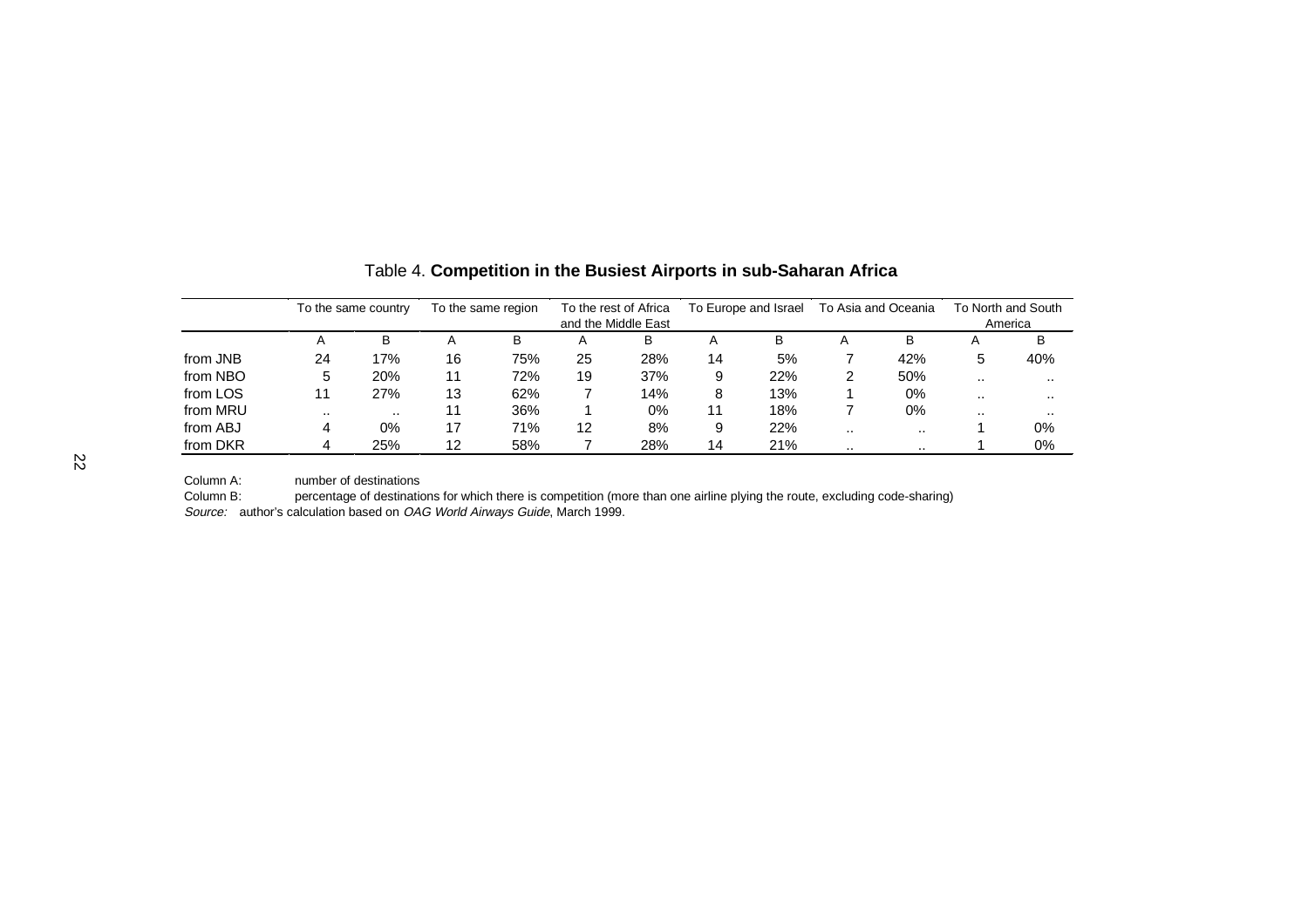|                       | Capital participation          | Partnership | Code-sharing                |
|-----------------------|--------------------------------|-------------|-----------------------------|
| Air Afrique           | Air France (10%)               |             | <b>TAP</b>                  |
| Air Gabon             | Air France, CDC (jointly 20%)  |             |                             |
| Air Madagascar        | Air France (3.5%)              |             | $\cdot$ .                   |
| <b>Air Mauritius</b>  | Air France (2.8%), Air India   |             | Air France, Air Madagascar, |
|                       | (2.6%), British Airways (3.8%) |             | Air Seychelles, Austrian    |
|                       |                                |             | Airlines, British Airways,  |
|                       |                                |             | Malaysian                   |
| Cameroon Airlines     | Air France (3.6%)              |             | $\cdot$ .                   |
| Kenya Airways         | KLM (26%)                      |             | Alitalia, KLM               |
| Nigerian Airways      | $\cdots$                       |             | British Airways, MEA        |
| South African Airways | SAirGroup (20%)                | Lufthansa   | American Airlines, Varig    |
| TAAG                  | $\cdot$ .                      |             | Air France                  |

#### Table 5. **Forms of Internationalisation of Sub-Saharan African Carriers**

Note: Capital participation data from "Airline ownership survey", Airline Business, July 1998, pp. 63-7; code-sharing agreements from OAG World Airways Guide, March 1999.

Meeting in Abuja in 1997 under the auspices of the ICAO, aviation authorities from Africa and the Indian Ocean produced a new navigation plan, recommended the formation of financially autonomous and politically independent civil aviation authorities, and adopted a suggestion to extend ICAO's Safety Oversight Programme to include audits of airports (ICAO 1997). Rapidly improved co–ordination between ATS units throughout Southern Africa has also resulted from the implementation of essential communication links by the Southern African Development Community (SADC) Vectoral Satellite (VSAT) project. The system uses the Intelsat 604 satellite of Telkom, the South African telecom operator, which is in fixed orbit over the Indian Ocean. Establishing a Southern Africa Regional Air Transport Authority is also being considered, and a safety oversight group has been formed in the framework of the East African Tripartite Co–operative Commission.

The US government has made improvements in the operational efficiency of civil aviation, including upgrading of airport and air traffic control infrastructure, a core area of its strategy towards the region. The "Safe Skies for Africa" initiative, launched by President Clinton during his 1998 trip, aims at promoting sustainable improvements in aviation safety and security in Africa and creating the environment necessary to foster the growth of aviation services between Africa and the United States.<sup>29</sup> The initiative also complements US efforts to conclude open skies agreements with key African countries and promote code sharing agreements between US and African airlines. Specific goals include:

- quadrupling the number of sub–Saharan African countries that meet ICAO safety standards (based on FAA assessments);
- improving airport security at between 8–12 airports within the region within three years;
- improving regional air navigation services in conjunction with assistance offered in support of the above two goals.

The first Safe Skies country survey began in Kenya in March 1999, and other candidates for the programme include Angola, Cameroon, Cape Verde, Ivory Coast, Mali, Tanzania and Zimbabwe. The possibility of Open Skies arrangements are currently explored with Kenya, Tanzania, and Ghana, and talks have also been held with Burkina Faso (Slater 1999).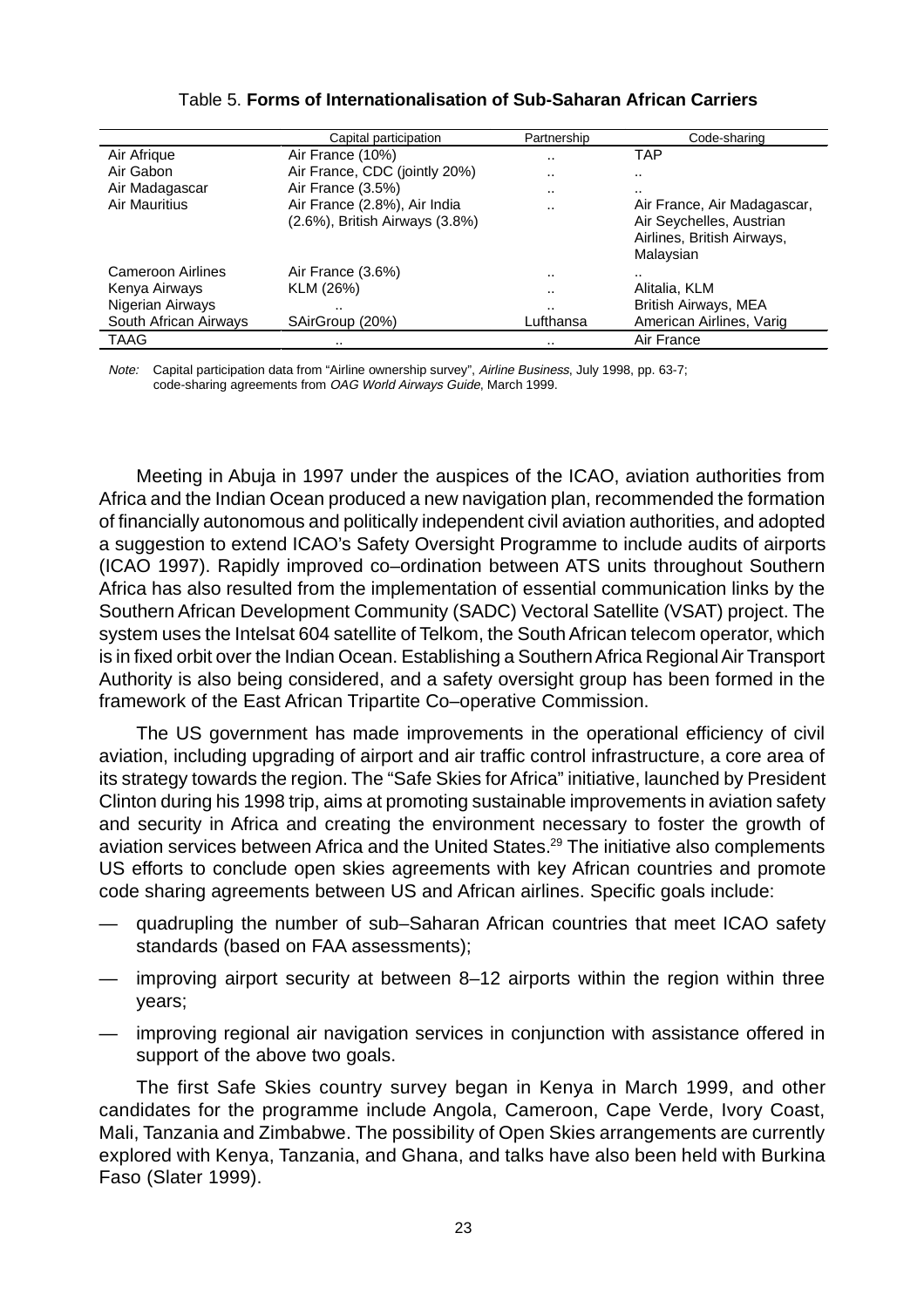## **IV. THE LIMITS OF CO–OPERATION: THE CASE OF AIR AFRIQUE**

Civil aviation is an industry where co–operative approaches among developing countries appear to be almost natural in order to overcome the problems posed by large investments, in aircraft, airport infrastructure, and human resources planning and development. Airports incur sizeable fixed indivisible costs and it is estimated that the presence of such economies of scale means that airports serving less than 1.5–to–3 million passengers operate with increasing long–term average costs (Nicoletti 1997). Size, moreover, provides bargaining power in the purchase of goods and services, and ultimately in aircraft procurement.<sup>30</sup> These factors could have been conducive to regional and subregional co–operation even in the pre–liberalisation era of world civil aviation, but can be taken as almost binding these days as the industry moves towards cut–throat competition and OECD carriers launch their onslaught even in non–OECD markets. Recent trends in Central America, a region that can be judiciously compared with sub–Saharan Africa, point to forging partnerships to increase the sway of airlines over suppliers, expand their route networks in open skies markets, and improve the safety of their operations. The Taca group, for example, was formed in the mid–1990s by merging the airlines of Costa Rica, El Salvador, Guatemala, Nicaragua, and Panama. It manages all their commercial, financial, and airport–service work, and it teamed with airlines from Brazil and Chile to acquire some 200 medium–range, narrow–body transports.<sup>31</sup>

The track record of air transport co–operation in Africa, however, is far from auspicious. West Africa Airways Corporation (WAAC) for example, was founded by Ghana, Nigeria, Sierra Leone and Gambia and based in Lagos, Nigeria. After Ghana became independent in 1957, the Ghanaian government left WAAC and joined with the British Overseas Airways Corporation (BOAC). In 1962 Ghana terminated the agreement with BOAC, and the following year Ghana Airways became a state corporation. A more recent failure, due not least to civil wars, is that of Air Mano, a proposed joint venture between Liberia, Sierra Leone, and Guinea.<sup>32</sup> On the other side of the continent, the East African Airways Corporation (EAA), formed in 1946, was one of the institutions operated under the East African High Commission by Kenya, Tanganyika, and Uganda. The airline survived as a statutory corporation when the three countries achieved independence and created in 1961 the East African Common Services Organisation, which then became the East African Community in 1967. But the rising political divergence between capitalist Kenya and socialist Tanzania, as well as the Ugandan crisis under Idi Amin, led to the demise of EAA, and the creation of three autonomous carriers.33

Nothing more than Air Afrique, however, stands as the quintessential emblem of the promises and limits of Pan–Africanism: the frequency and depth of press coverage goes indeed well beyond that received by airlines in OECD countries. Established on 28 March 1961 by the treaty of Yaoundé, signed by eleven Francophone countries (Benin, Burkina Faso, Cameroon, the Central African Republic, Chad, Congo, Gabon, Ivory Coast, Mauritania, Niger, and Senegal), Air Afrique's capital was initially divided among the signatory countries (66 per cent) and Sodetraf (34 per cent), a branch of UTA, a French private airline. Each country gave Air Afrique an exclusive concession on international traffic (except for the neighboring rights), while keeping their autonomy on domestic transportation. During the 1970s, two member states, Cameroon and Gabon,<sup>34</sup> withdrew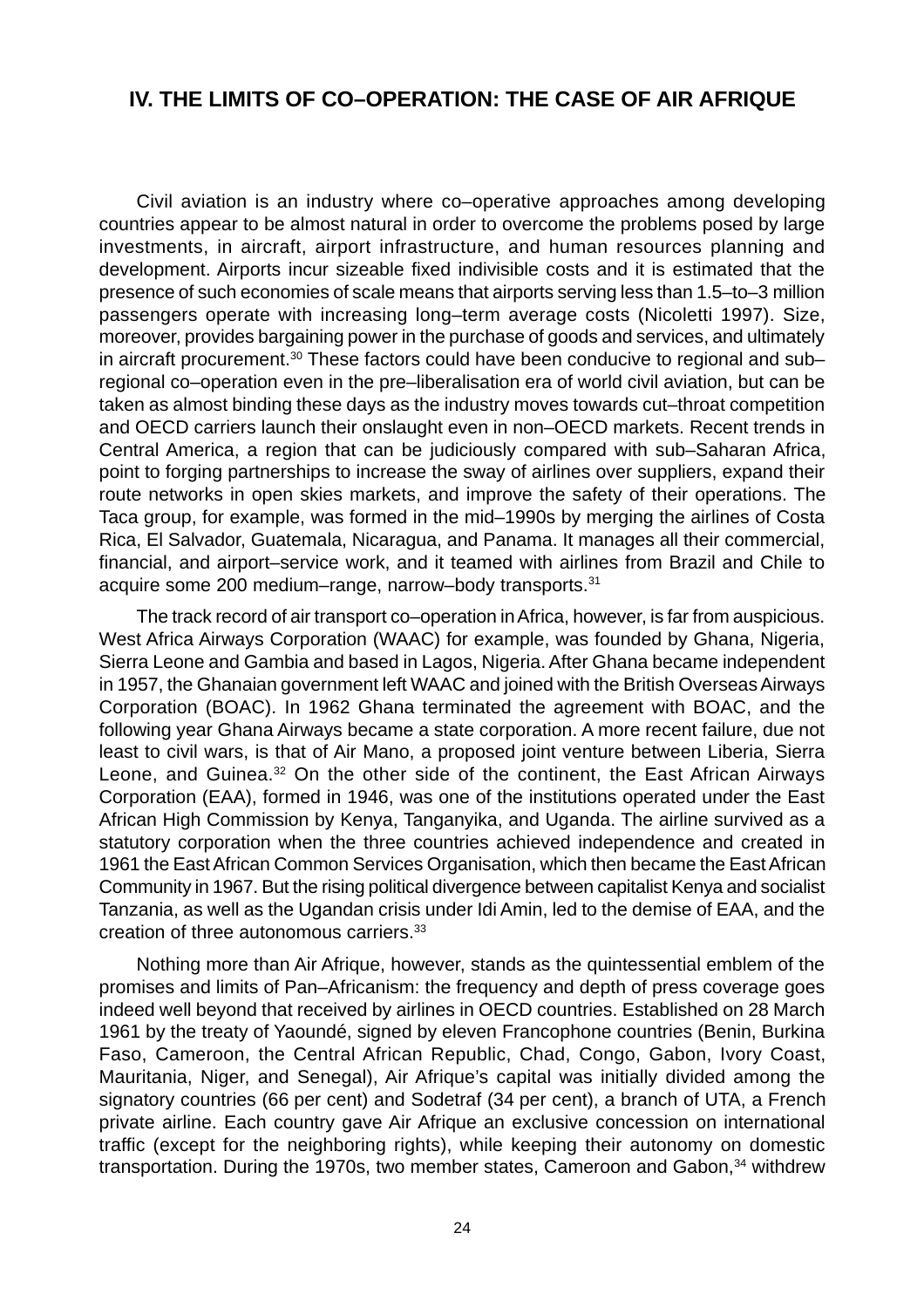but were replaced by two new joining members, Togo and Mali. Following some changes in the capital structure, regional governments each own a 6.4 per cent stake, while the Caisse Française de Développement, the French equivalent to the Overseas Development Corporation, Air France, the West African Development Bank and DHL own a combined 29.6 per cent. In 1992, another milestone was to jointly negotiate bilateral agreements with non–members through a multilateral negotiation committee.

Route developments followed the path set by the long–standing relationships with Europe, and particularly with France, or two main markets:

A North–South line corresponding to the traffic Europe – Africa.

A South–South line corresponding to inter–state relationships.

Afterwards, the company created air links starting from West Africa to New York, Jeddah and Johannesburg. As West Africa grew, so did Air Afrique. Traffic, of both passengers and freight, increased, a progressive promotion of native managers took place, and significant investments were made to acquire planes: from the Caravel, DC 8 and DC 10s, to a modern fleet of 1 Boeing 747 cargo bought in 1980 and 3 Airbuses A–300 bought in 1981–84. The company also created training and maintenance centres in Abidjan, Brazzaville, and Dakar to train cockpit and ground maintenance personnel.

A new French president and chief executive officer (PDG in French usage) was named in 1989, Yves Roland–Billecart, a former president of the Caisse Française de Développement, with no previous airline experience. Despite a very low cash–flow, Air Afrique took delivery of four Airbus A–310 jets between 1991 and 1993.<sup>35</sup> The steep increase of the debt level, as well as the unusually short maturity of the loan (12 years, as opposed to a 20–year average amortisation period for an aircraft) made the company very vulnerable to the 1994 CFA franc devaluation.<sup>36</sup> A reorganisation was started in 1995, with the elimination of unprofitable European destinations such as London, Geneva, Nice, and Marseilles, but it proved insufficient.<sup>37</sup> In 1996, losses peaked at US\$ 35 million, on revenues of US\$ 398 million, and business in 1997 was further hit by the civil war in Congo that effectively shut down the Brazzaville airport for more than 4 months.

In September 1996, in a clear and unprecedented sign of uneasiness with management, the board of directors refused to approve the company's annual report, prompting the resignation of Roland–Billecart. A formal process of recruitment conducted by an international head–hunter led to the appointment of Sir Harry Tirvengadum, PDG of Air Mauritius (on which see below), as CEO (and not as PDG). Under his stewardship, significant progress has been made, with the introduction of tight cost controls, the freezing of new hirings, and the substitution of expatriates with local cabin crew. Perhaps ironically, the seizure of four jets in July 1998 by creditors for non–payment of debt has also helped Air Afrique, since leasing repayments have been reduced.<sup>38</sup> A plan was also designed to create a special–purpose company, owned by Agence pour la Sécurité de la Navigation Aérienne en Afrique et Màdagascar (ACSENA<sup>39</sup>) and the eleven governments, to buy and lease back the fleet, in an effort to reduce Air Afrique's debt burden. But despite the fact that ASECNA, in which France still exercises considerable pressure, deposited its 64.5 per cent share in an escrow account, only five regional shareholders did so and no international air leasing company has agreed to participate.<sup>40</sup> Sir Tirvengadum, however, suddenly resigned in January 1999 — officially for health reasons, although insiders blamed the resignation on shareholders' lack of support for him<sup>41</sup> — and after a few months of tortuous negotiations Pape Sow Thiam was appointed as PDG in late April.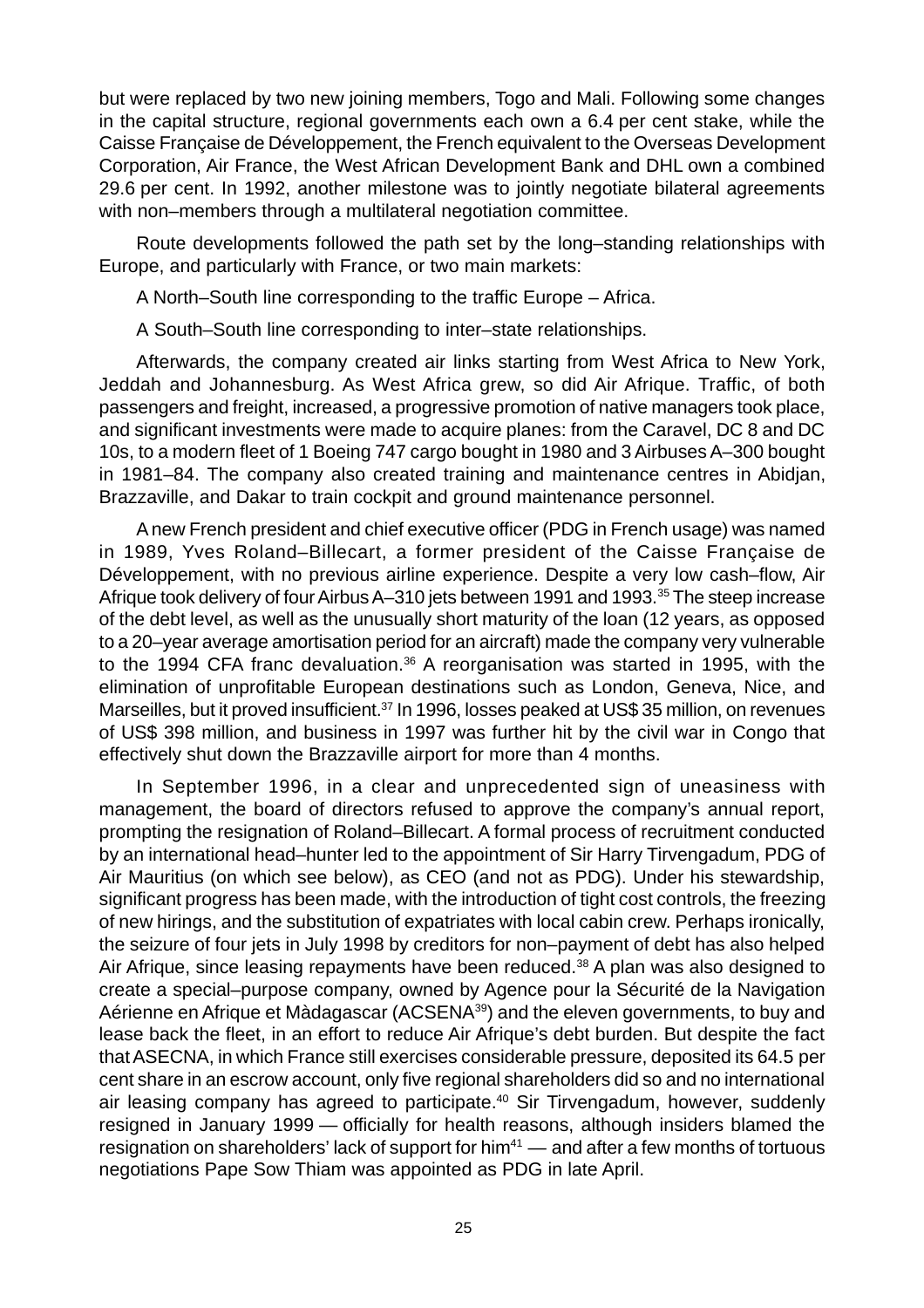Air Afrique has suffered from a number of problems, some of them chronic to African aviation: high fuel prices,<sup>42</sup> control charges, and airport taxes, as well as steep insurance premiums due to inadequate safety, both in the air and on the ground. Moreover, in many cases the lack of subcontractors has obliged the company to internalise services such as handling, general sales agents, and catering. Others, in turn, characterise many state– owned carriers around the world. Cash–strapped governments have not provided adequate financial compensation for universal service obligations, that require it to ply uneconomical inter–state routes, and have failed to supply the much–needed capital infusion.<sup>43</sup> Bureaucracy and weak organisation make Air Afrique poorly equipped to slash costs to compete against aggressive carriers that have a strong presence in the West African market, such as Sabena, or that are striving to build it, such as British Airways and Royal Air Maroc.44 Given that France represents 40 per cent of its market, Air Afrique's competitiveness has been particularly damaged by the change in attitude of Air France, that, facing increased competition on its own home market, has started being more aggressive in West Africa.

Finally, some problems are idiosyncratic to the working of a multi–partner carrier. First of all, national sensibilities have impeded the sole consideration of managerial skills when appointing personnel.<sup>45</sup> Roland–Billectart, in particular, was accused of weakening the staff's morale by marginalising African managers, and Thiam is indeed the first chairman to emerge from Air Afrique's rank–and–file. Second, in this multinational context, corporate governance has proved deficient: Air Afrique has 32 directors, for example, whereas General Motors, ranked first in the Fortune 500 List, has 15. In the absence of strong controls by their principals, managers have chosen to acquire large, top–of–the–range aircraft, instead of turboprop–equipped short–haul planes that are better equipped to operate regional routes.46 Third, similar political considerations have forged the need for multi–stop routes, which are more costly to operate than direct flights. All member governments wanted a direct liaison with Europe, whereas in many cases it would have been much more profitable to develop Abidjan, and possibly Dakar, as hubs.<sup>47</sup> The result is that while European competitors started servicing the major destinations with non stop–flights long ago, Air Afrique could do so from Paris to Abidjan and Dakar only in June 1999, when it was also finally able to align daily departure timings. Finally, some countries started free riding, subtly opening their markets to charters from Europe in disobedience of the spirit of the Yaoundé treaty.<sup>48</sup>

There are two, though not alternative, strategies for assuring the future of Air Afrique. Privatisation has been aired for a long time, and has so far met strong resistance from the unions, despite the fact that employee share participation is envisaged.49 Member states have agreed to a slow reduction in their holding from 70.4 to 51 per cent by 2002, although it is not so clear that foreign investors would content themselves with a minority participation. As for forging a strategic alliance with an OECD airline, Air France is considered as the "natural partner", possibly more for political and historical than for purely business reasons. In any case, the advantages that the African airline could gain from a global partnership greatly outweigh those for the chosen bridegroom, as European executives do not fail to mention.<sup>50</sup>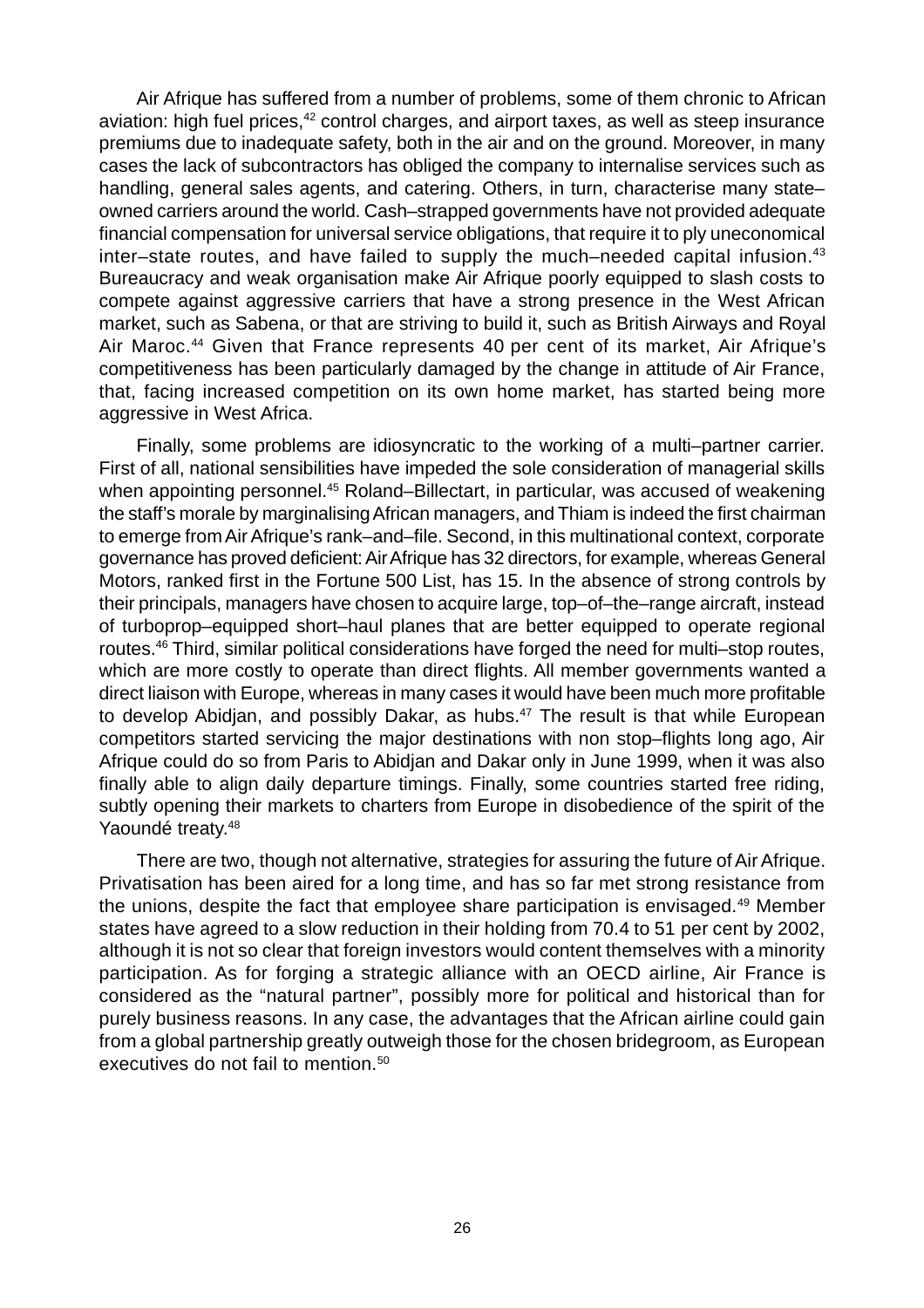## **V. PRIVATISATION: THE CASE OF KENYA**

As budget constraints, aid conditionality, foreign examples, and new public spending priorities push for an overall reduction of public ownership, some airlines are being partially privatised.51 Air Mauritius, for instance, opened up shareholding in 1995, listing on the stock exchange of Mauritius, although the government still controls a 51 per cent majority. It now plans to invest in other African countries, and is considering the possibility of establishing a regional carrier in the Indian Ocean.<sup>52</sup> Senegal is another country that has embraced an ambitious strategy with regard to air transport, aimed at ensuring safety, increasing the national supply of air transport, and promoting an international traffic platform at Dakar airport (IMF 1998a). Air Senegal should be fully privatised by December 1999, upon implementation of a business plan, prepared and discussed with the World Bank, focused on reducing staffing and covering the liabilities incurred by the loss of two aircraft. Other governments that envisage similar action in 1998/99 are those of Uganda (IMF 1998b) and Cameroon (IMF 1998c).

It is true, however, that many airlines are not as attractive an investment as their counterparts in other regions and adequate legal guarantees for foreign investment are lacking in a number of countries. A case in point are uncertainties concerning traffic rights. Jointly with Tanzanian authorities and SAA (a 40 per cent shareholder naming 4 directors out of 8), the government of Uganda launched a new carrier, Alliance Airline, that started direct flights between Dar er Salaam, Entebbe, and London on 1 July 1995.53 Other European countries, however, refused the designation of Alliance as flag carrier, because it is not Ugandan–owned. In the wake of the privatisation of Uganda Airlines, authorities are trying to reclaim traffic rights from Alliance, arguing that the earlier deal was based on a decree law that had not been ratified by Parliament.<sup>54</sup> Delays are generally the order of the day. The privatisation of Air Madagascar was announced by the end of 1997, but in 1999 the IMF was still urging the authorities to complete the process of divestiture (IMF 1999).55 An initial tender for 51 per cent of Air Ivoire was launched in September 1998 to no avail, prompting the government to take over the company's debts in April 1999 in a renewed effort to ease the privatisation and send a positive signal to the IMF. Finally, the Harare government named a former Irish consultant as chief executive at Air Zimbabwe in 1997, with a mandate to sell the airline. This task is made difficult by President Mugabe's habit to use one of the fleet's few aircraft for his own trips overseas and by the existing business deals between the airlines and the ruling Zanu–PF party.<sup>56</sup>

In very few cases, however, have governments shown the necessary resolve to stop providing subsidies and close them. One such case is Zambia, where President Chiluba took the decision to liquidate the loss–making national airline and to allow the establishment of private airlines. Four such companies — Aero Zambia, Zambia Express,<sup>57</sup> Eastern Air, and Stabo Air — now operate, without government financing or subsidies (Fundanga and Mwaba 1997, p. 14). The national airline of Sierra Leone was also liquidated.

The most complex deal concluded so far has concerned Kenya Airways.<sup>58</sup> The airline had been established in 1976 out of the ruins of the East African Airways Corporation. Largely for reasons of speed and administrative convenience, Kenya Airways was registered as a limited liability company, wholly owned by the government but not subject to the provisions of State Corporations Act. Mismanagement and political interference combined to produce a situation whereby, in the early 1990s, the airline was in desperate conditions,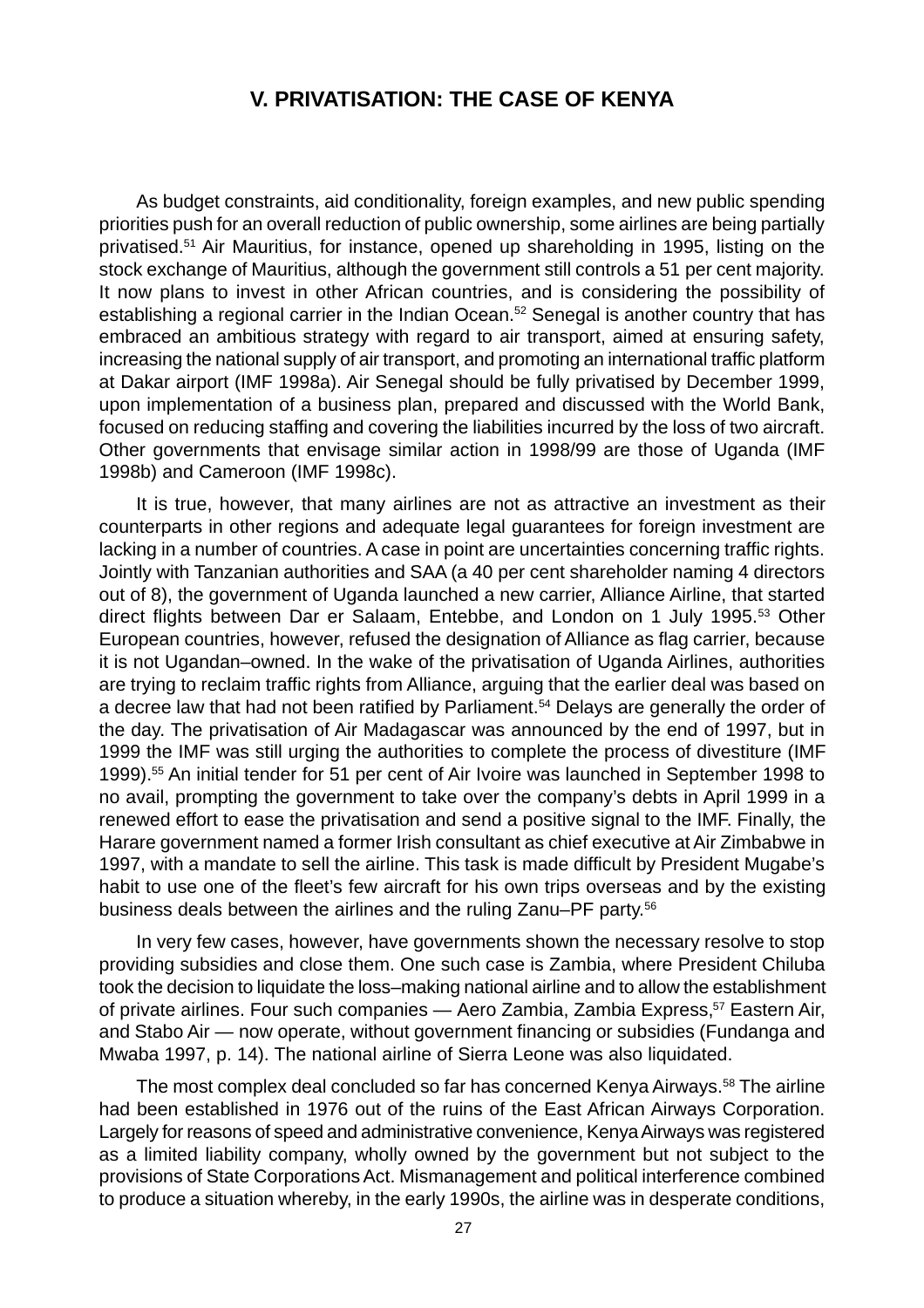burdened by debt arrears and penalties arising from 17 years of accumulated losses. In 1993, the government chose to restructure the airline. A former governor of the Central Bank and economic advisor to President Moi was appointed as the airline's chairman and the board was completely overhauled. Philip Ndegwa, who had also been a businessman in the private sector, brought in a new, partly foreign management team, recruited through Speedwing, British Airways' consulting spin–off. Routes, fares, and the fleet were rationalised, while specific training was provided to staff to engender a corporate culture oriented towards consumer satisfaction and financial viability. In the spring of 1994, the International Finance Corporation, the World Bank group's merchant bank, was engaged by Kenyan authorities as principal advisor. The government accepted the IFC's suggestion to assume the company's pre–1993 debt arrears and to convert most of its own "bridging" loans to equity. While not needed for other sell–offs, parliamentary approval was obtained in order to reassure potential investors over the respect of conditions. A privatisation committee was also formed, composed of government representatives, airline senior staff, and — in a purely consultative role — two IFC experts.

Following a complex 18–month process — which comprised debt restructuring, approval of the IFC's recommendation of introducing a foreign shareholder, preparation of the information memorandum, short–listing of acceptable strategic partners, and negotiation with two of them in January 1996 KLM purchased 26 per cent of Kenya Airways. The price of US\$26 million was three times its book value and at the top of the range indicated in the valuer's report. A comprehensive co–operation agreement was signed between Kenya Airways and KLM detailing corporate governance and management and stating that KLM will deliver US\$3 million in goods and services to Kenya Airways free of charge. The following phase of the privatisation programme consisted in the completion of the sale of the shares of Kenya Airways to the Kenyan public through an offering on the Nairobi Stock Exchange (20 per cent) and to Kenyan and international institutional investors through private placements (14 per cent each). A 3 per cent portion of shares was made available to Kenya Airways staff through an employee share ownership plan. More than 100 000 investors bought into the company at Ks 11¼ per share, a spectacular success for the Kenyan stock market.

A combination of stringent fiscal need, strong management will, and direct links between the chairman and the top government echelon has made this privatisation one of the best concluded so far in sub–Saharan Africa. Profits rose 41 per cent in 1998 and in 1999 Kenya Airways has added two new aircraft to its 6–strong fleet, hired new staff, opened new regional routes, and focused its services with Europe on routes code–shared with KLM and Alitalia. It also plans new routes to the United States with Continental and Northwest, partners of KLM and Alitalia in the Wings international alliance.<sup>59</sup> The Kenyan privatisation programme, however, quickly lost momentum, contributing to the severing of relations with the IMF in 1998. Citing the worsening political climate, international financial investors got out, and Kenyan Airways' stock price has fallen below Ks 7.<sup>60</sup>

There is, however, "a sting in the tail" (Campbell White and Bhatia 1998, p. 28). As part of the deal, all charter operations have been banned from Nairobi airport for at least five years, even if such flights are possible to and from Mombasa airport. In 1998, to boost tourism, a new venture, East African Safari Air, that associates local and European investors, was awarded a license on routes discontinued by Kenya Airways. Arguing that it had not completely withdrawn from those routes, the latter tried to revoke the license, but the matter landed in court and still is. A separate development has been the 1999 opening of a new cargo centre in Nairobi, that has finally broken Kenya Airways' cargo and ramp handling monopoly. Launch customers include British Airways, DHL, and Lufthansa.<sup>61</sup>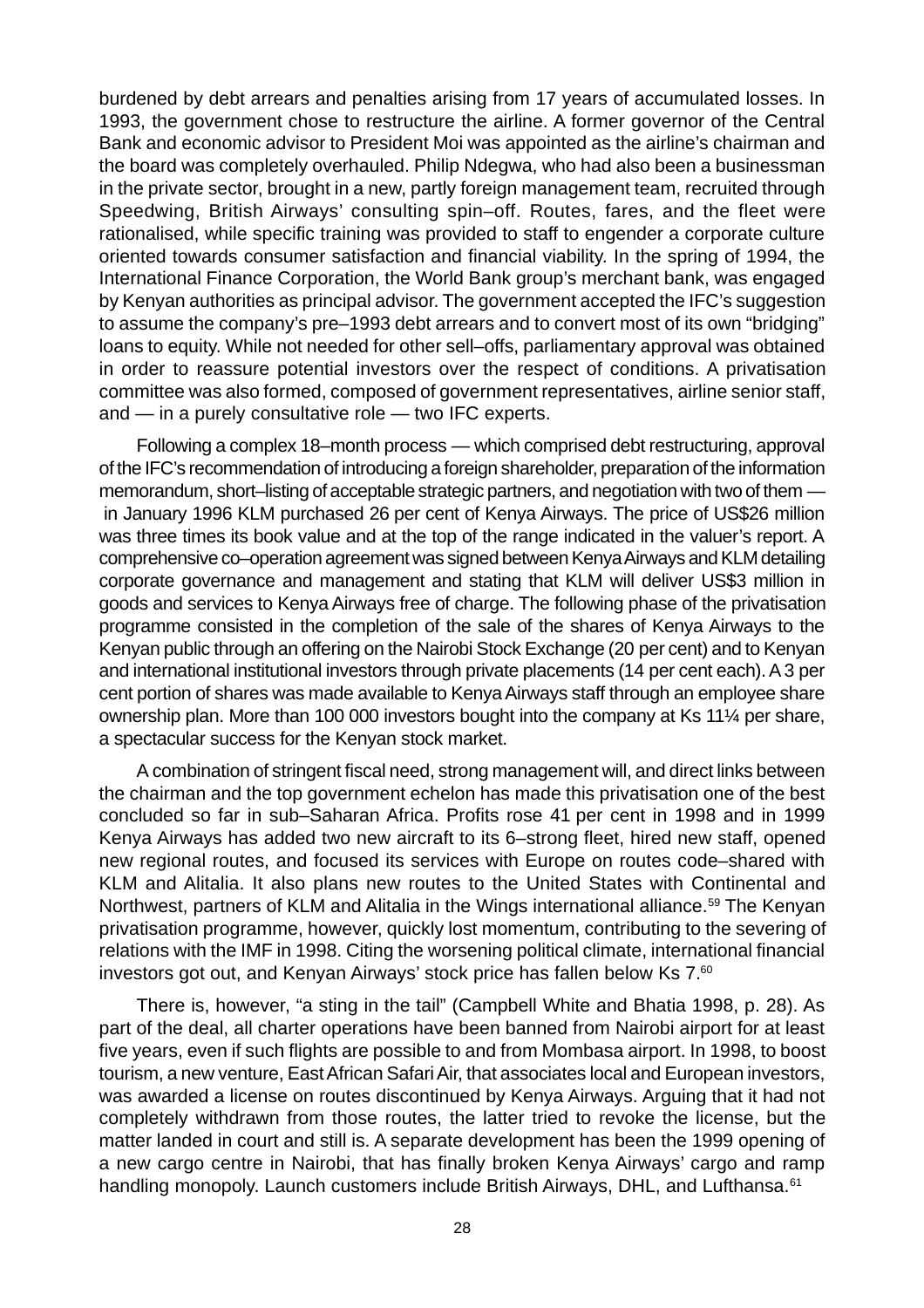# **V. ON THE ROAD TOWARDS OPEN SKIES: THE CASE OF SOUTH AFRICA**

#### **General Features**

As shown in Tables 2–3, the South African air transport industry is by far the continent's most developed, and it is now advancing at the fastest pace on the road towards liberalisation — though not, perhaps ironically, on that of privatisation. South African Airways (SAA) was formed in 1934, when the Union of South Africa acquired all assets and liabilities of a private airline. With two Gypsy Moths, a Puss Moth, three Junkers F13s and a Junkers W34, the airline started chartered and scheduled flights between Cape Town, Durban, and Johannesburg. The range of destinations expanded after WWII, to include most European capitals. To protest against apartheid, most African countries withdrew over– flying rights in the 1960s, obliging SAA to fly an over–water route around the bulge of Africa to and from Europe, and in the mid–1980s Australia, Canada, and the United States revoked SAA's landing rights and forbade their airlines from flying to South Africa (Pirie 1992).

SAA became a division of Transnet on 1 April 1990, and began the process of forming the airline into a fully market–related commercial enterprise.<sup>62</sup> Once relations between South Africa and the rest of the world normalised again, SAA launched new services to African destinations, such as Abidjan in 1992. More importantly, SAA could finally re– route its planes, thus saving considerably on fuel and labour costs. A new, wholly–owned, feeder (SA Express) took to the air in April 1994, taking over SAA's Johannesburg– Kimberley, Johannesburg–Upington, and Bloemfontein–Durban service routes.

The transition to democracy opened new trade and tourism opportunities, leading to a dramatic increase in the number of airlines servicing the country, which skyrocketed from 21 in 1990 to 59 in 1998. The lift of Commonwealth's "people–to–people" sanctions allowed the resumption of flights to and from Australia in 1992, while a New York service was launched by USAfrica on 4 June 1994. After eight months, however, the airline suspended flights, as did Avia Airways, a South–African–based company with local and British shareholders, in August 1995, only three months after it had started flying between Johannesburg and London. When Logans Travel also ended its flights, operated with Sudan Airways, in August, hundreds of passengers were stranded at Gatwick Airport near London. The collapse of several short–lived, cut–price airlines prompted the government to investigate the situation and to put in force a moratorium on all new default travel insurance.<sup>64</sup>

Domestic liberalisation marched in parallel. Some private airlines existed, but they were restricted to low–density routes. The dismantling of SAA's monopoly in 1990 opened the window for commercial airlines, which initially tried to tackle the state–owned carrier head–on in the business market. The failure of Flite Star, however, convinced the three large private airlines  $-$  British Airways Comair,<sup>64</sup> Nationwide, and Sunair  $-$  to focus on the tourist niches. By 1996 BA Comair and Sunair had reportedly eroded more than two thirds of SAA's market share on the Cape Town–Durban–Johannesburg triangle. The 25 per cent foreign ownership ceiling was increased to 49 in early 1998, and later that year Comair was listed on the Johannesburg Stock Exchange.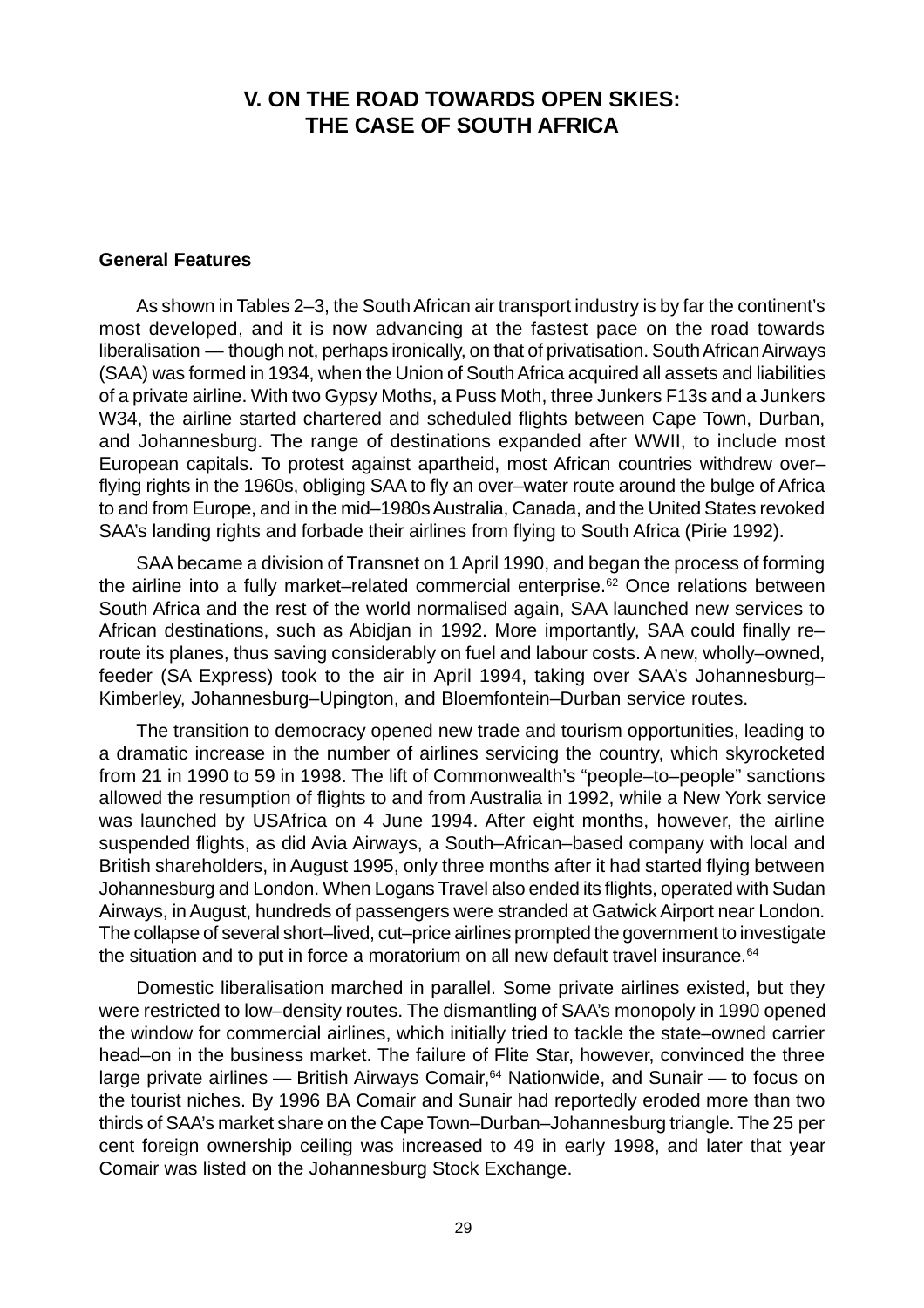On the international front, authorities have adopted a double–disapproval policy on fares, whereby all tariffs are allowed unless both countries in question object. The United States and South Africa reached a new aviation agreement in March 1996, the first with an African nation to allow airlines from each country to operate code–share service with those of the other country, expanding service over a five–year period.<sup>65</sup> More competition was also introduced on the London routes in 1996, when Virgin Atlantic started competing with BA and SAA. Fares fell immediately, but unconfirmed rumours are that the London– Johannesburg route remains one of the most lucrative for the former duopolists.<sup>66</sup> SAA has indeed repeatedly opposed any relaxation on restrictions on charter flights.<sup>6</sup> The end of apartheid has also enlarged the possibilities for sub–regional co–operation. In 1996, the 12–member Southern African Development Community (SADC) signed a SADC Protocol on Transport, Communications and Meteorology, that calls inter alia to restructure state–owned transport assets, maximise private sector investment, and develop transparent investment regimes and incentives. Progress within the SADC Civil Aviation Committee, however, has been rather limited, on account of the smaller countries' opposition to South Africa's liberal policy towards franchises.

### **Progress in Privatisation**

Under the umbrella of the Reconstruction and Development Program (RDP), economic policy since the end of apartheid has aimed at redressing the inequalities of the racist regime, while also preparing the South African economy for the new requirements of the global economy. Since the mid–1990s, the government has approved numerous transport policy documents to this end (Table 6). They all share some general features, which are broadly in line with the emergent international consensus in this area: consistency between different transport means and between transport policy and other economic objectives (environment preservation, consumer protection, macroeconomic discipline); introduction of user charges and other cost–recovery mechanisms; establishment of independent specialised regulatory agencies; regionalisation of transport policies; and ultimately privatisation — or at least corporatisation and increasing reliance on private–public partnerships. They also embrace the principle of black economic empowerment, i.e. a deliberate proactive programme designed to achieve meaningful participation by blacks in the mainstream of the South African economy as entrepreneurs, owners, and managers of productive assets and wealth.

Decreasing funds, increasing workloads, and the inability to attract and retain skilled staff have made it difficult for the Department of Transport to fulfil its functions (Department of Transport 1998). The creation of new specialised agencies — such as the South African Maritime Safety Authority, the South African National Roads Agency, and the South African Cross–Border Transport Authority, all established in April 1998 — reflects the government's new priorities of policy development, economic restructuring, addressing social inequalities, and reducing the burden of the general taxpayer by introducing a user–pay system (Maharaj 1998a). The South African Civil Aviation Authority (CAA) was established on 1 October 1998. It is governed by no more than seven directors, appointed by the Minister of Transport, of whom at least two must represent participants in civil aviation. The CAA is funded by a combination of user charges, a fuel levy placed on all industry participants and government funding for services which the CAA performs on its behalf. The CAA will continue to receive a subsidy, to be phased out by 2002.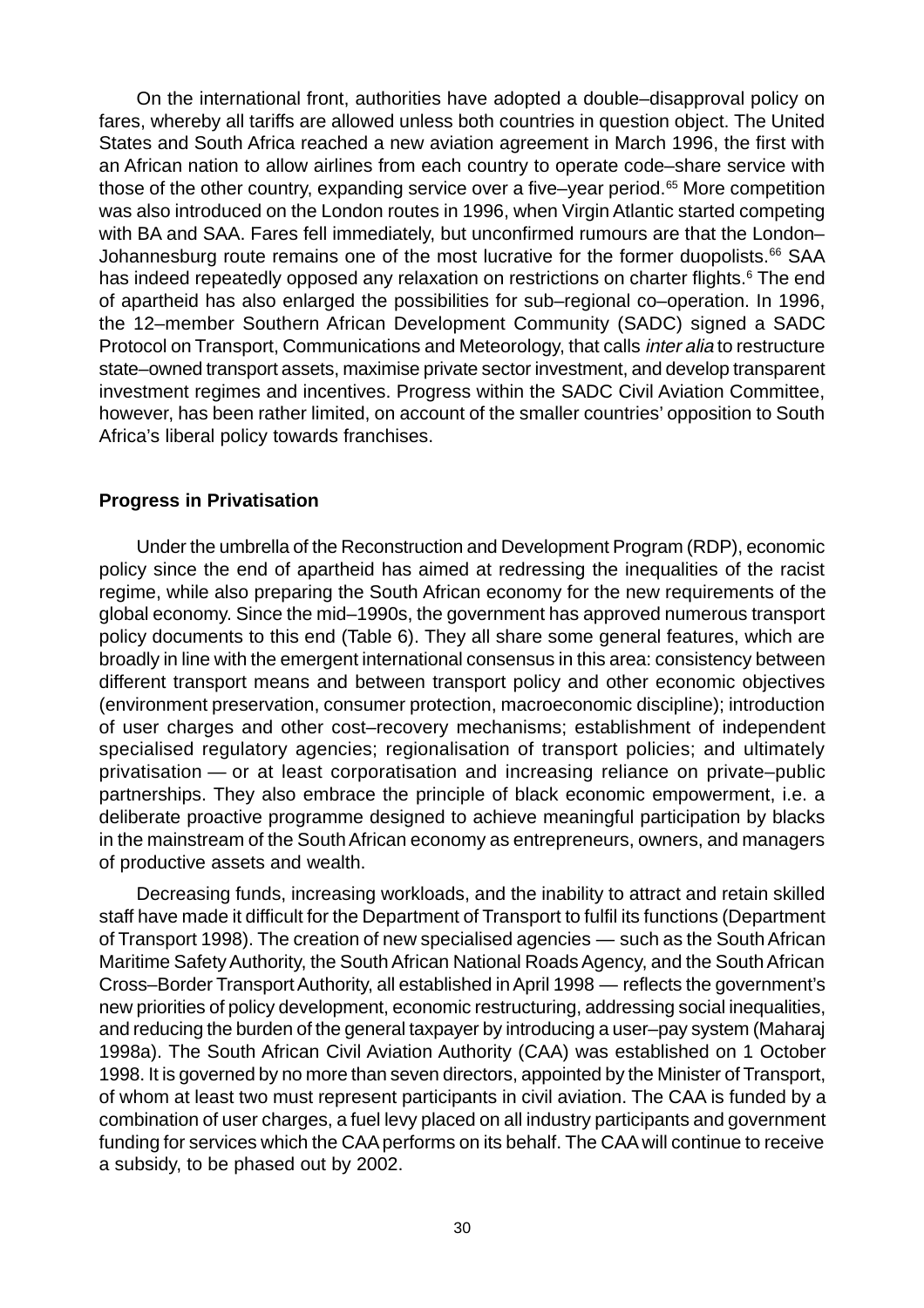| Document                                                              | Date                                    | Highlights                                                                                                                                                                                                                                                                                                                                                                                                                                                                                                                                                                                                                                                                                                                                                                                                                                                                                                                                       |
|-----------------------------------------------------------------------|-----------------------------------------|--------------------------------------------------------------------------------------------------------------------------------------------------------------------------------------------------------------------------------------------------------------------------------------------------------------------------------------------------------------------------------------------------------------------------------------------------------------------------------------------------------------------------------------------------------------------------------------------------------------------------------------------------------------------------------------------------------------------------------------------------------------------------------------------------------------------------------------------------------------------------------------------------------------------------------------------------|
| <b>Airports Policy Review</b>                                         | April 1995                              | A committee was established to provide a strategic vision for the<br>upgrading of the airport system. The Department of Transport and the<br>Airports Company were represented in the committee, which was<br>independently chaired and included representatives from the British<br>Airports Authority, Vienna International Airport, and a consultant<br>experienced in privatisation and economic regulation. The committee<br>found that the airports system operated by the Airports Company Ltd<br>(ACL) since August 1993 was working and should remain in its present<br>form, although a further two to four years would be necessary to<br>establish a reasonable track record and to improve the efficiency of the<br>company to maximise its privatisation value. It also recommended the<br>modification of the passenger terminals at the three major airports,<br>rather than the building of new terminals or even new airports. |
| Constitution                                                          | 1996 (effective since<br>February 1997) | Transferred to provincial and local governments some specific functions<br>hitherto allocated at the federal level. As regards airports in particular,<br>all those not belonging to ACSA became provincial assets.                                                                                                                                                                                                                                                                                                                                                                                                                                                                                                                                                                                                                                                                                                                              |
| Green Paper on National Policy on<br>Airports and Airspace Management | <b>June 1997</b>                        | Proposed that all of South Africa's estimated 600 unlicensed airports<br>and heliports be required to obtain a licence to ensure a minimum set of<br>safety standards. The Paper stressed that the issuing of an airport<br>licence should remain an aviation safety regulatory instrument and<br>should not be used for other purposes. The document also suggested<br>that strategies to promote private-sector involvement should be<br>encouraged and, where on the borderline of viability, methods of<br>stimulating private-sector participation should be examined.                                                                                                                                                                                                                                                                                                                                                                      |
| White Paper on National Transport<br>Policy                           | 1997                                    | Recommended to establish transportation infrastructure networks in<br>conjunction with provincial and local governments, as well as other<br>Southern African countries. Certain ports and airports elevated to hub<br>status in keeping with international trends. According to the White<br>Paper, ownership and regulation of transport infrastructure, whether<br>state-owned or privatised, should also be separated.                                                                                                                                                                                                                                                                                                                                                                                                                                                                                                                       |
| <b>Moving South Africa</b>                                            | October 1997                            | This planning project aims at determining the country's land, sea and air<br>transport needs over the next 20 years. The project focuses on the<br>structure, infrastructure and functioning of the South African transport<br>system and categorises problems which may be solved in the short,<br>medium and long term. It also clarified the split-up of responsibilities,<br>leaving policy, regulatory and financial control with the central<br>government, while foreseeing the creation of four separate agencies,<br>funded through user charges, to deal with the construction and<br>management of roads, the issue of cross-border permits for goods and<br>passengers, and maritime and aviation safety.                                                                                                                                                                                                                            |

# Table 6. **Major Policy Documents and Legal Initiatives in South Africa**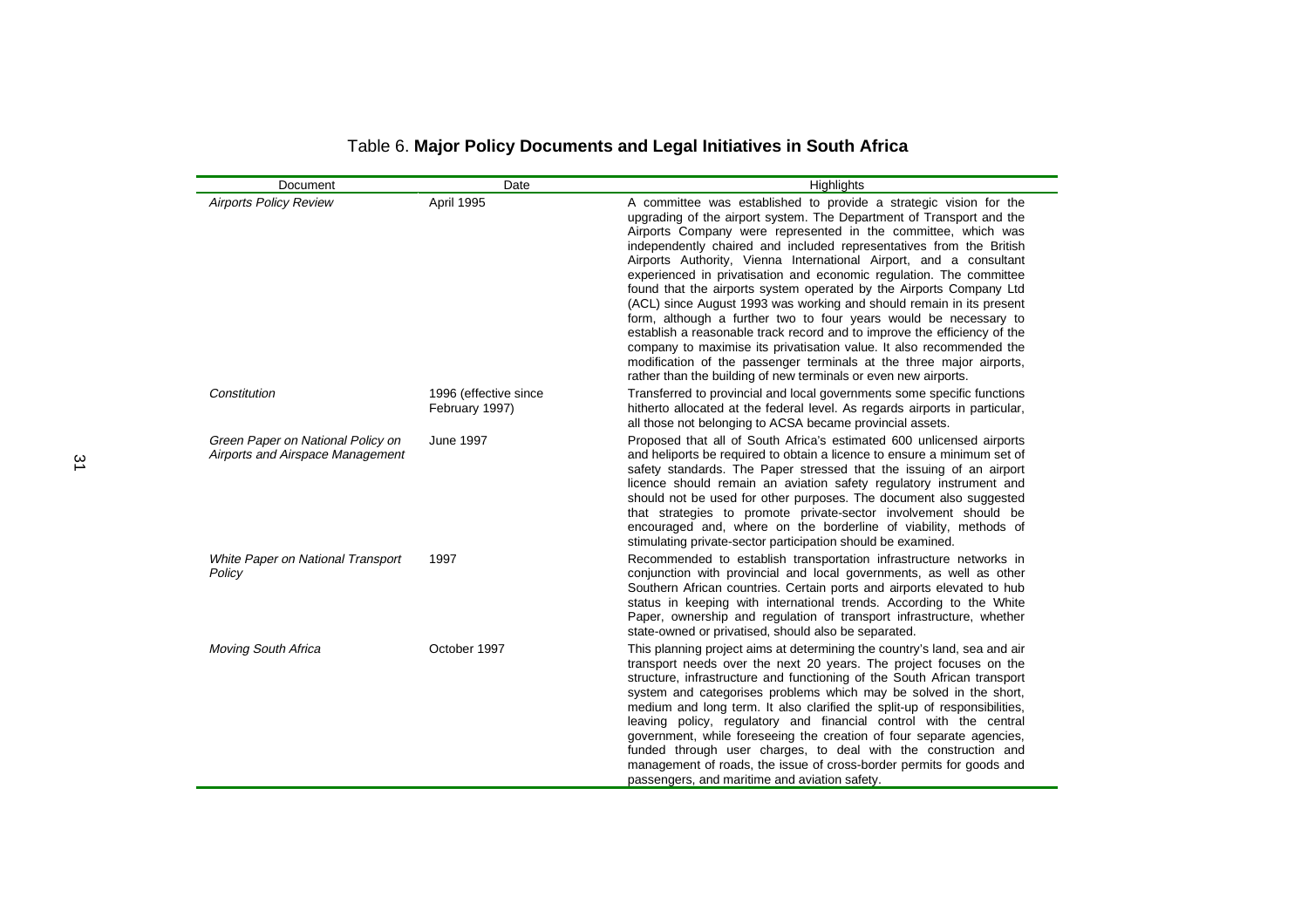A discussion document on the restructuring of government assets was unveiled in September 1995. It identified the policy objectives as to promote economic growth, widen ownership, reduce debt, enhance the competitiveness of state enterprises, promote fair competition, and fund the RDP. In December 1995, the government adopted a number of recommendations, proposed by an *ad hoc* task team, aimed at inviting strategic equity partners to join the transport sector's public corporations. Such recommendations included:

- form alliances which will allow the airline sector to be strengthened by working with the partners and facilitating the growth of these sectors. The Airports Company and SAA were specifically identified in this option, leaving the majority and controlling share in the state's hands while widening the scope for employee share ownership and broadening black ownership;
- sell Sun Air, Transkei Airways and Autonet, enterprises which operate in a highly competitive sector and were not deemed strategic and therefore requiring a specific state involvement. It was also recommended that divestiture should promote black economic empowerment;
- place greater focus on internal restructuring to enable the enterprises to become more efficient and effective in their operations before further steps could be considered. Enterprises affected by this recommendation included Spoornet, Portnet, and the South African Rail Commuters Corporation;
- regulate monopolies and prevent excessive tariffs for Portnet and Petronet;
- strengthen the role of the South African Roads Board, which controls the national road network.

At the end of March 1995, the Minister of Public Enterprises, Stella Sigcau, appointed a committee to recommend changes to SAA's corporate identity, which led *inter alia* to the appointment of six black executive directors in Transnet and the introduction of a more "African feel". As early as December 1995 the government announced its intention to sell a 20 to 25 per cent stake to a strategic investor, prompting an immediate negative reaction from the unions.68 In June 1997, four consortia — led by Malaysian Airlines (MAS), Phoenix, Rethabile/BA Comair and Virgin Atlantic — were short-listed for Sun Air.<sup>69</sup> Following the withdrawal of MAS and Virgin — the latter due to disagreements with the South African Railway and Harbours Workers Union, which was a member of the consortium — Rethabile/ BA Comair won the bid for R 50 million. Rethabile bought a 55 per cent controlling share and BA Comair 25 per cent, the remaining stake being held by employees and the National Empowerment Fund (NEF). The deal was widely criticised as being hasty and undervalued, and criticism was raised at the lack of co–ordination between the sponsoring Ministries (Transport and Public Enterprises).70

SAA is a rather attractive asset — although it fell into the red again after reporting positive results in 1995–96 — and its co–operation agreement with Lufthansa, signed in December 1995, is the most ambitious for an African carrier (Table 5).<sup>71</sup> The agreement centres on code–share flights, the inter–linking of frequent flyer programmes, and cargo operations. Nonetheless, over the last few years the airline's poor capital base has proved a major obstacle, since the lack of new aircraft has limited the opening of new routes.<sup>72</sup> Various spanners have been in the wheel of restructuring. Corporatisation was only started on 1 April 1999, well behind schedule, when SAA became a proprietary limited company (plc); in view of frequent, and ineffective, management changes, staff morale is reportedly sagging; and no progress was made in alleviating the airline's portion of the enormous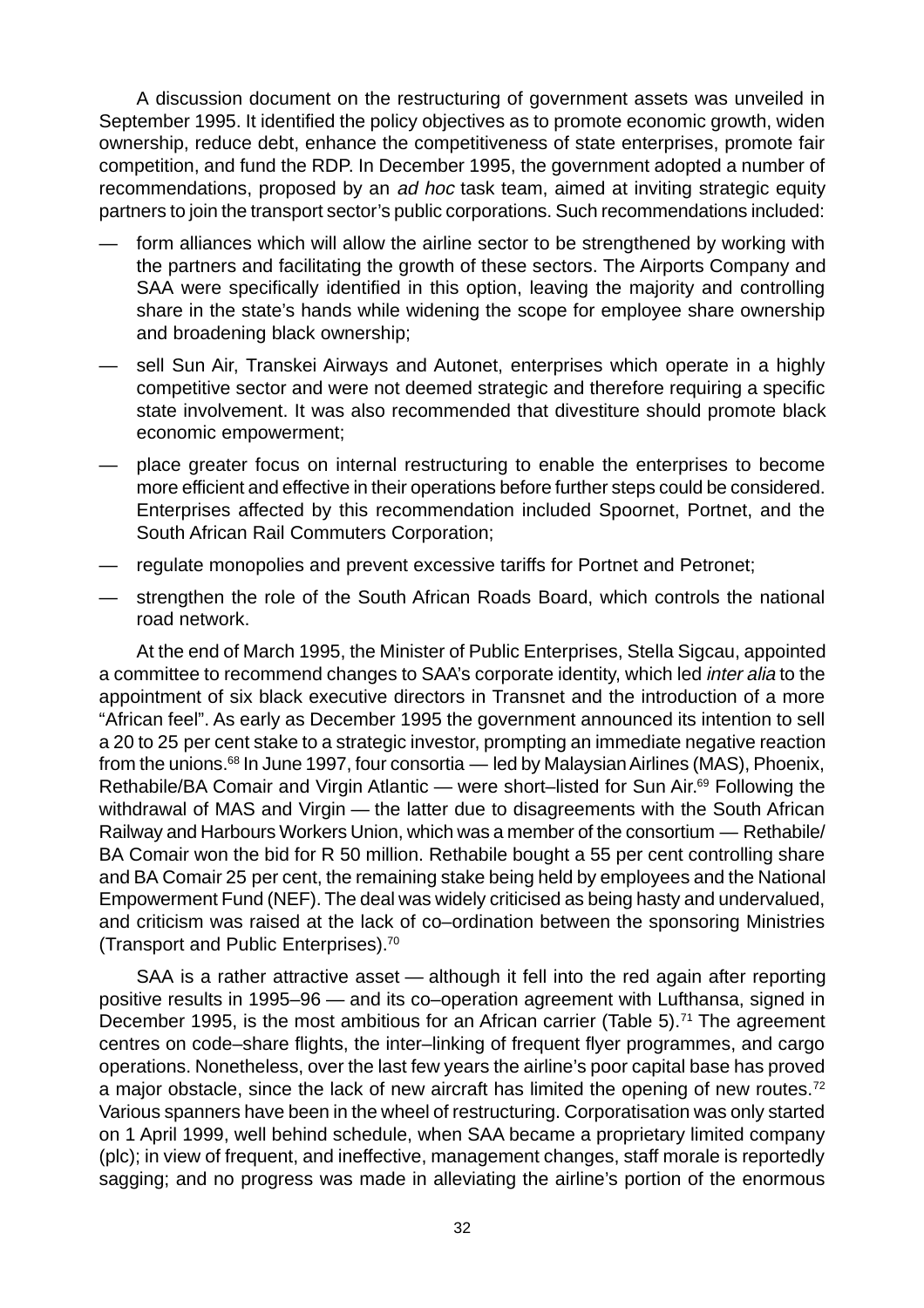pension fund liabilities of Transnet.74 A private SAA is also needed if the company wishes to invest in other African carriers without eliciting protests. Examining the shipping industry, Iheduru (1996) strongly makes the point that developments in African transport, especially in the Southern part of the continent, cannot be grasped without paying due attention to their impact on international relations. Johannesburg's development as a regional hub is already seen as further evidence of the country's somewhat imperialistic foreign economic policy (Maharaj 1998b).

The appointment of a new chief executive and the resolution of problems with the company's pension fund finally allowed restructuring to gain momentum in 1999. SAA moved back into the black in the year to March 1999, with a small profit against a loss of more than R 300 million the previous year. The first deadline for registering non–binding expressions for a 30 per cent strategic stake was extended in view of a spate of late bids. Although Lufthansa was credited as the leading contender, the SAirGroup, parent of Swissair, clinched the deal to purchase a 20 per cent stake for US\$ 230 million. SAA, Swissair and other Qualiflyer Group members account for over 40 per cent of all air traffic between South Africa and Europe.

Fixed infrastructure privatisation has proceeded much faster. The assets and operations of the nine previously state–operated airports were transferred to the Airports Company of South Africa (ACSA) in 1993.75 Another parastatal, the Air Traffic and Navigational Services Company (ATNS) remains responsible for air traffic control. An ad hoc Regulating Committee decides upon a CPI–x formula on regulated charges and specific service standards. Breaking with the past, when all charges were subject to a flat rate that was 2 per cent below inflation, costs for services are now billed directly to the airlines. More transparency was also introduced in the relationship with SAA, so as to avoid suspicions of favouritism.<sup>76</sup> In 1997, the Minister of Transport set up the Airports Company Restructuring Committee, bringing together government, management, and labour. In March 1998, a 49 per cent stake in the Airports Company of South Africa (ACSA) was put up for sale. Aeroporti di Roma bought a 20 per cent stake as strategic partner, paying a substantial premium on the prospects of raising non–aeronautical revenues to the levels prevailing in OECD countries. Minority stakes were placed with empowerment investors and the NEF (10 per cent each) and management and employees (9 per cent). $76$ 

### **Pending issues**

The dynamics of entry and exit have been rather similar to those of liberalised OECD markets, with more than a few companies entering and leaving within the space of months. It is not so clear, however, that these developments responded to market dynamics only. In 1993 the Competition Board, following a complaint from Flitestar accusing SAA of unfair competition, recommended that SAA increase its fares. In 1997 BA–Comair accused SAA of poaching cabin staff using illegal means.<sup>77</sup> Finally, the three privately–owned domestic airlines filed a complaint against SAA with the Competition Board in late 1998, accusing the parastatal of predatory behaviour. The three airlines argued that SAA's large capacity increases on a number of domestic routes, combined with pricing policies which "are clearly below cost, constitute predatory behaviour on the part of a dominant market share holder". The airlines charged that on the Johannesburg–Durban route, SAA has increased flight capacity by 50 per cent and charged prices that cannot even cover its costs.<sup>78</sup> As the country's overall competition policy is being overhauled, at the time of writing (mid–1999)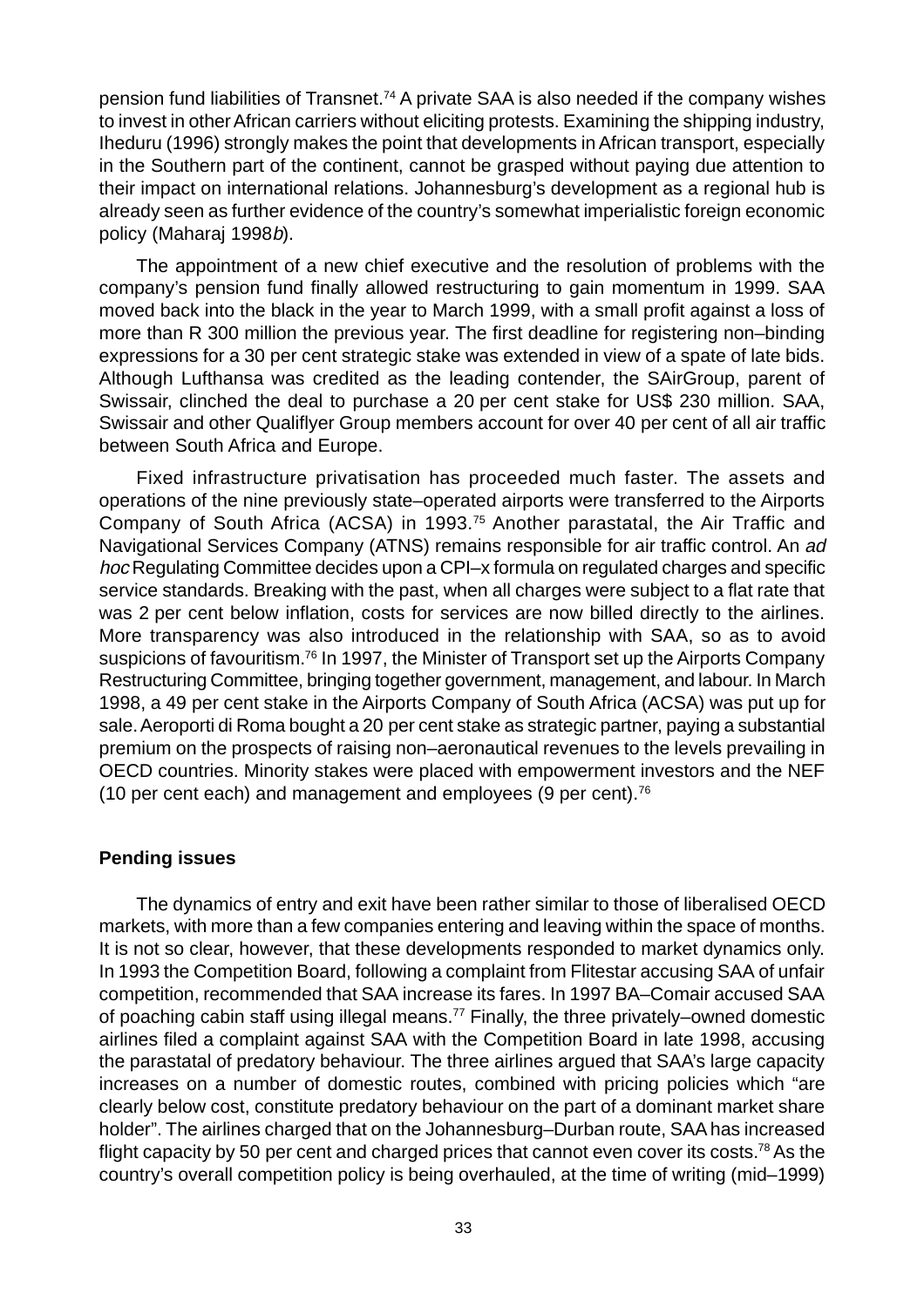no formal investigation had been launched. Additionally, some legal norms impede the full realisation of consumer gains. The most important one is SASOL's monopoly at Johannesburg International Airport (JIA). While SASOL may not market fuel at JIA, it holds the sole right to sell to petrol companies, which then sell to airlines. The result is that the fuel price is around 20 per cent dearer than in other major airports.<sup>79</sup>

The privatisation of ACSA has certainly been a success, and criticism that some degree of yardstick competition could have been introduced by carving up its assets and selling the airports separately (as in Mexico) may reflect theoretical more than practical considerations. Given the still limited size of the country's market, it is indeed questionable whether foreign investors would have shown interest in airports other than JIA. From the start in 1994, the Regulating Committee has employed the common till approach, where total revenue is pooled to offset total expenditures, in order to force directly regulated tariffs to converge towards their efficient levels. Following its privatisation, ACSA has tendered concessions for non–aeronautical services (including land transport) and liberalised ground handling services. While in 1997, in the first revision of ACSA's permission, the common till approach has been maintained, the Committee came out strongly in favour of phasing it out to ensure that resources, funds, and risks are apportioned accurately and individual services are priced in line with actual costs. Over the medium term, the main policy issue has to do with the allotment of slots at JIA. According to the 1998 Comair IPO prospectus, current facilities are saturated, especially in the international terminal — during peak periods optimum capacity is exceeded by 30 per cent. Slots remain allocated according to the grandfathering rule, whereby airlines holding such rights in the past continue to receive them, but the introduction of market–based mechanisms to reflect true economic value should be contemplated as this rule discriminates against new entrants.

Concerning SAA, the limited progress made so far may not be sufficient for assuring the carrier's future, expansion, and contribution to trade and tourism growth. Transnet's weak capital base has kept investment at a minimum. It would be naïve, however, to try dissociating the case of the airline from the more general features of South African privatisation, where, despite a genuine start, there is certainly significant room for a bolder approach. On the one hand, the use of privatisation policy for contributing to solving the country's biased economic structure, while fully justified on political and social grounds, has certainly not made things easier. It is sad, but nonetheless true, that affirmative action appointments within public enterprises in general, and SAA in particular, have not always allowed the choosing of the best management team for SAA, as proved by the marked improved following the naming of a new American CEO in mid-1998.<sup>80</sup> On the other hand, trade unions in parastatals like SAA have been traditionally dominated by whites, Afrikaners in particular. They have taken a very strong stance against privatisation that has made things equally difficult in the context of the consensus–oriented approach to economy policy taken by the ANC government with the establishment of the quadripartite National Economic Development and Labour Council.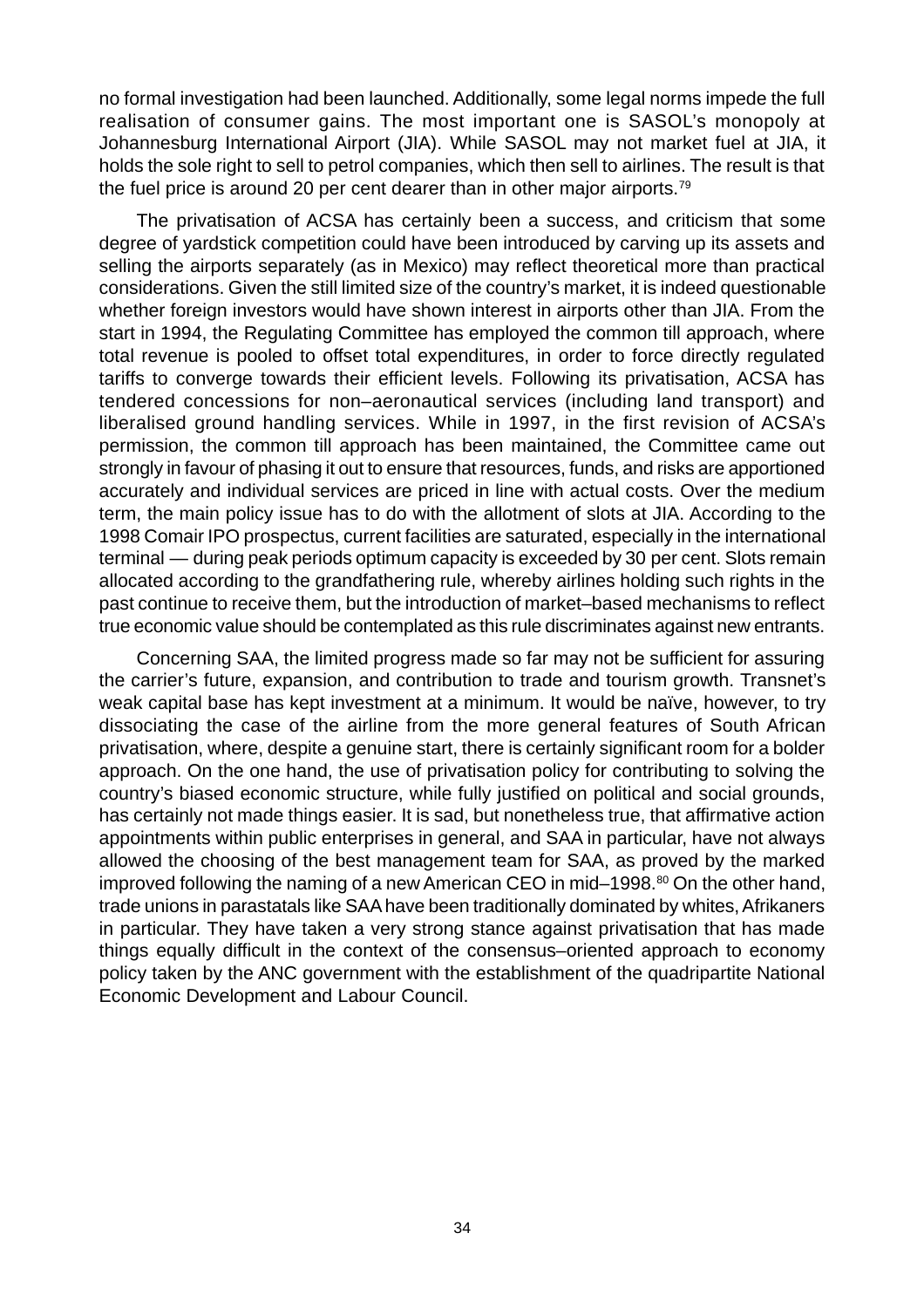# **VII. CONCLUSION**

The world of air transport is moving fast, and Africa cannot fall further behind. In a market still dominated by bilateral agreements, the continent already trails well behind regulatory reforms undertaken in the rest of the world, both in the OECD area and in the emerging markets of Asia and Latin America. An inefficient, costly, and non–economical civil aviation sector may not allow the continent to increase tourism flows, share in the OECD countries' rising consumption of fresh perishable foodstuffs, attract FDI and integrate it into the just–in–time and lean production systems.

In OECD countries, behind liberalisation lay a political dynamic, a regional dimension, and some major regulatory issues. A consensus slowly emerged, first in the United States and then spreading to Europe and Asia, concerning the advantages of private provision of air transport, of the removal of entry barriers, and of competition whenever and wherever possible. While the combination varies in different national contexts, in all cases interest groups — notably trade associations and organised consumers — pushed for reforms, finding a more or less attentive audience in public authorities, such as the Federal government in Washington or the EC Commission in Brussels. As competition grew, so did the propensity for countries to designate more than one carrier to operate their international routes, thus weakening the very foundations of the protectionist building. Even in Asia and Latin America, where the pressures from foreign airlines and governments are playing a very important role in opening up domestic, regional, and international air markets, the basic predicament of pluralist political theory — that policies reflect at least partly interest groups' preferences — applied.

In sub–Saharan Africa, however, it is probably naïve to expect these forces to exercise the same strength. It is true that many national business associations have pushed for more investment and liberalisation in air transport, but governments remain the main players. In Kenya and Mauritius, where privatisation has advanced most, this has come thanks to a peculiar combination of political factors, lacking which even a more developed country like South Africa, and one with a vocal and well–organised business community, continues to trail behind its own divestiture timetable. The same is true for the establishment of purely regional airlines, a goal to which all governments pay constant lip service, but that also necessitates sacrifices that few are willing to make.<sup>81</sup>

Foreign countries have lately stepped up the profile of their civil aviation co–operation with Africa. While in the past ex–colonial powers, and France in particular, were the main actors, the US government has made major inroads, to the extent that air transport has become one of the pillars of Washington's Africa policy. Foreign governments are unlikely to be purely disinterested in their motives, but they can provide sound foundations for the emergence of a competitive airline industry. What role, then, can OECD countries play? There are two dimensions, that while not strictly separate deserve to be treated separately. On the one hand, the growth in traffic, and especially the rapid increase in the number of frequencies into and out of South Africa, has posed almost intolerable pressure on infrastructure. The lack of an international authority capable of enforcing safety standards on states, thus ensuring that safe aeronautical services are provided, seems to be the crux of the problem. At least in Africa, if not in other developing areas, ICAO, which has traditionally supervised aircraft operations, air worthiness, and licensing, could expand its mandate to the implementation of standards in air traffic services, airports, and support facilities.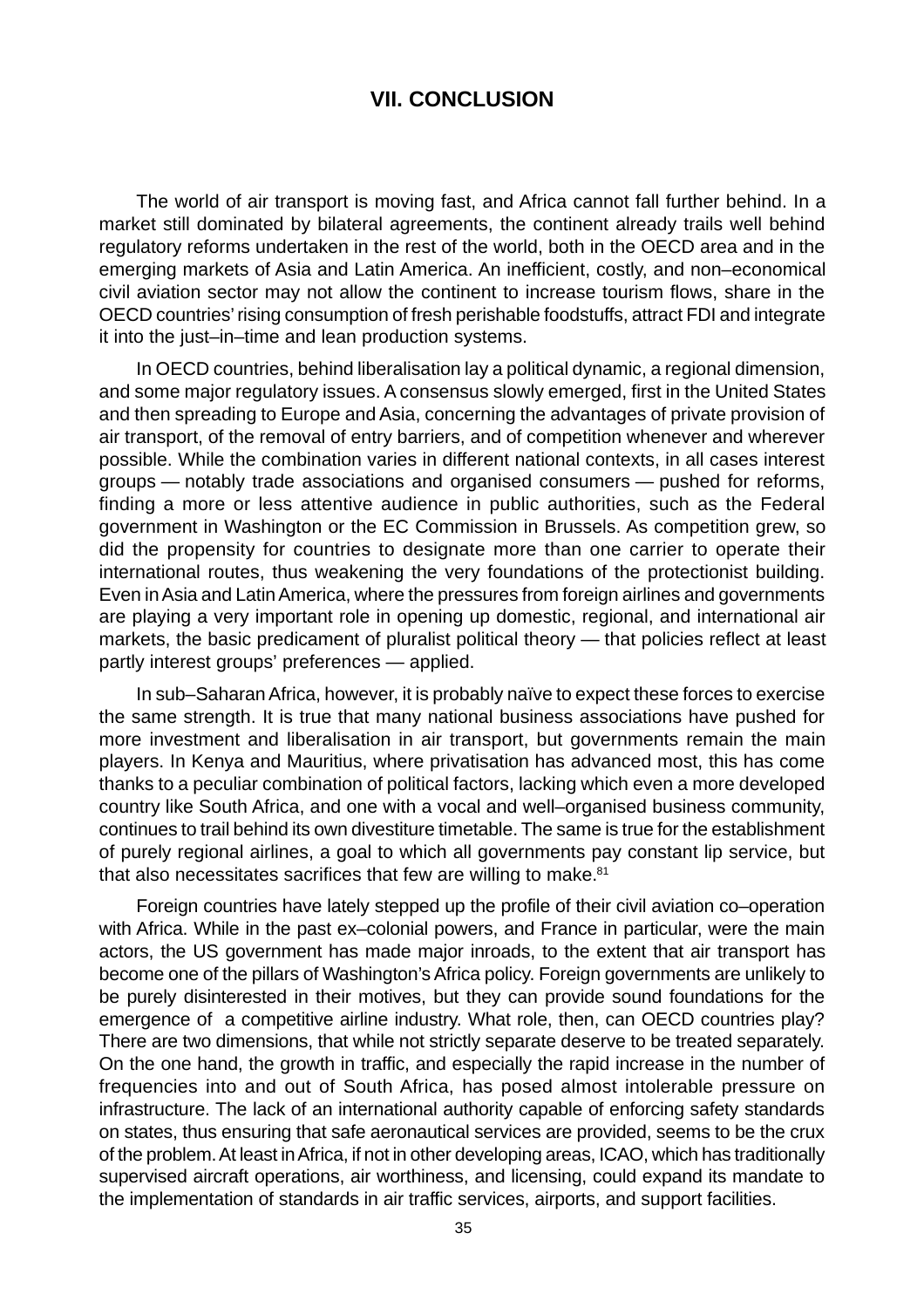The second dimension is the economic one. In a global economy, it is obvious that African airlines cannot survive in their present form. Aid therefore can be a means of accelerating restructuring and privatisation, although this is certainly a more contentious issue. It is clear that African states do not have the financial resources to aid their airlines, nor would they have the capacity to control the respect of performance criteria. This means that African countries would certainly gain from the introduction of multilateral restraints on the granting of public aid, and the European experience may contain some positive lessons on the methodology for making donors' restructuring aid effective. In most European countries, privatisation, which was unthinkable before the public capital injections, is today a reasonable and feasible project, mainly dependent on the political will of the owners. The complement to this, however, must be sincere political will to act transparently and an increasing policy effort to increase the degree of product market competition. As for the former element, the changing attitude of donors, that make their support contingent on good governance, will potentially percolate to privatisation in general. As regards competition promotion and enforcement, the experience accumulated so far points to the scarce attention paid to this issue in Africa, a choice that risks to forfeit some of the welfare gains from ownership change.

Finally, what position would be most appropriate for Africa in the forthcoming review of the GATS Annex on Air Transport Services (WTO 1998)? And what can OECD countries do to limit the fears that "the negotiation of increasingly liberal agreements [may not] provide for the necessary security, predictability, and increased participation of developing countries in trade in air transport services" (UNCTAD 1999, p. 9)? The application of the MFN rule to air transport services may put at risk the very existence of carriers from Africa and other developing countries. Stricter anti–pollution rules on a global scale, while certainly desirable for the defence of the environment, may also prove very costly for airlines from the developing world. This is why the idea of a staggered liberalisation in a regional and sub–regional framework — market opening within a bloc and use of the critical mass as a bargaining tool vis–à–vis the rest of the world — was mooted by the Director General of IATA already in 1995 (Findlay et al. 1998). The ICAO Secretariat has more recently expressed its preference for a set of non–reciprocal measures in the regulation of routes, fifth freedom rights, capacity, and slot allocation, as well as a waiver of the national ownership requirement (Abeyratne 1998). It is also important to consider with due attention the concern of developing countries for the proliferation of "flags of convenience" in air transport. While these are based in non-OECD countries, they are most likely to be financed and insured by OECD (or at least OECD–based) financial institutions. As always, a co–operative solution would be optimal for both parties. Aid could be made conditional on the respect of safety standards in recipient countries, while OECD countries should monitor investment outflows, in order to maximise the penalties for "regulatory dumping" in air transport.

It is also true that the possible inclusion of air transport in the multilateral trading system may provide Africa, and other developing areas, a powerful bargaining tool. For this to be effective, however, African governments should be able to present a common position on the negotiating table. The experience of the European Union in this domain is not very auspicious, as member countries have concluded individual and separate "open skies" agreements with the United States, to the dismay of the Commission itself. More fundamentally, widening liberalisation to all possible services should not obscure the need for addressing the existing and rising obstacles to Southern trade to the North. The advantages to Northern consumers and Southern producers have been shown and quantified often enough to prove this point. Needless to add, this is the area where political leadership by OECD member countries can do the most to alleviate the cost of underdevelopment and promote equitable and sustainable growth.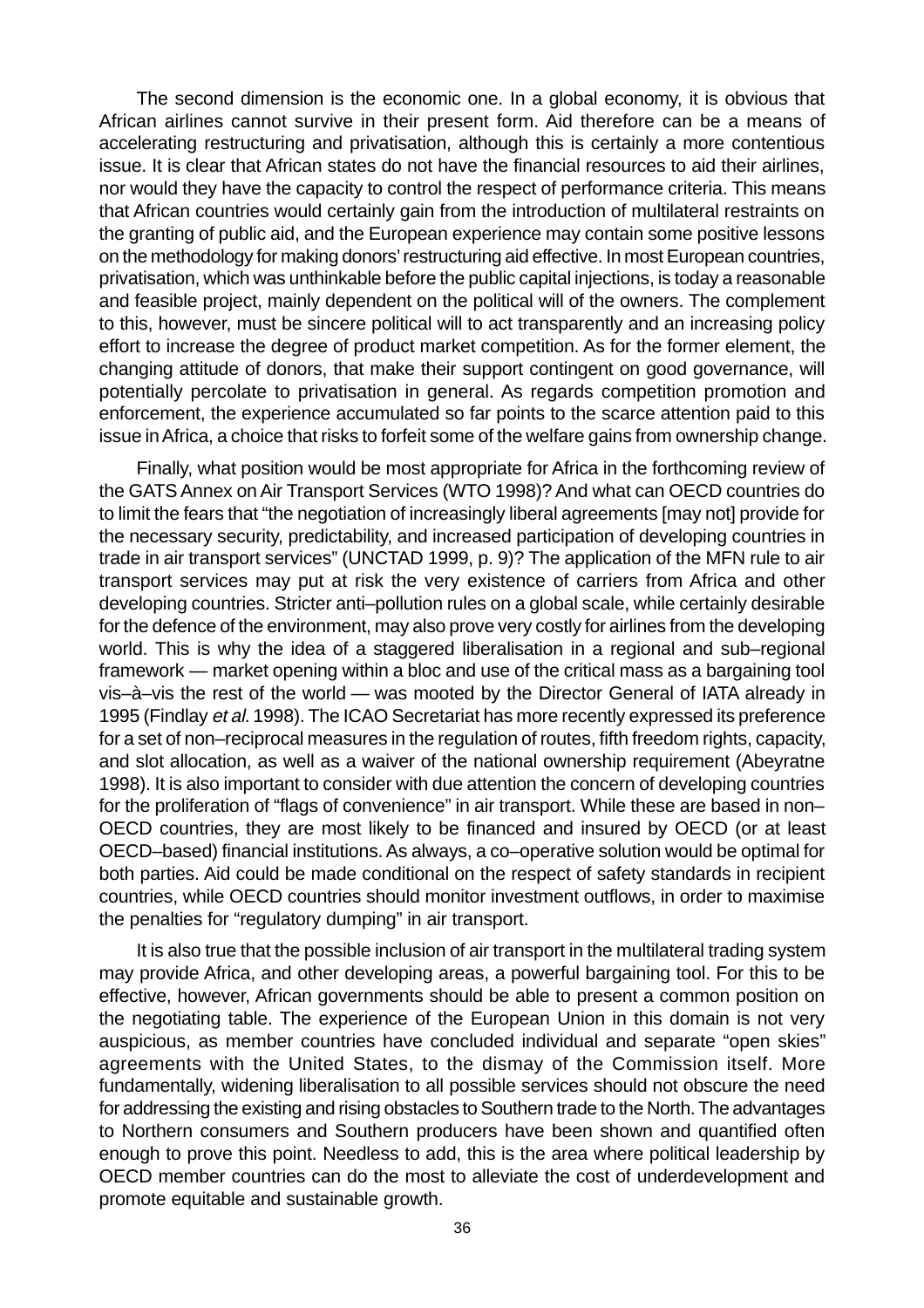# **NOTES**

- 1. It should be rather natural to expect transport costs to have a significant effect on intra–African trade. Coe and Hoffmaister (1998), however, find that after controlling for a country's access to the sea, composition of exports, linguistic ties with OECD countries, and trade policies, African regional trade is not low by developing countries' standards. Their result should hold a fortiori when controlling for transport costs.
- 2. An extreme case of market barrier concerns flights of Senegalese pilgrims to Mecca. Between 1993– 98, the government had chosen the official carrier through an open tender based on some minimum requirements. In 1998, after the Saudi airline had won the tender against Air Afrique, the air transport union at Dakar airport went on strike. The president of Senegal therefore decided to assign Air Afrique a monopoly on this route starting with the 1999 hadj. Jeune Afrique, 31 March 1998, p. 83.
- 3. Because of their visibility, national–flag carriers can also be the object of more or less violent actions targeted at the whole country. While difficult to test empirically, it is thus possible to argue that the risk of asset confiscation in a given developing country may restrain an industrialised nation's airline from flying there.
- 4. While there are no example of "pure" vertical relationships between airports and airlines, a quasi–pure case was until recently that of Italy, where IRI, the public sector holding company, controlled both Alitalia and Aeroporti di Roma. In Australia, the Airports Act of 1996 forbids airlines from acquiring a participation in an airport company exceeding 5 per cent. In Belgium, in 1997 the European Commission ordered Brussels Airport to stop subsidising Sabena by making it pay lower landing rights.
- 5. Civil aviation freedoms are 8 in total. The sixth is the combination of the third, fourth, and fifth; the seventh allows a company to operate between two countries, none of which is the airline's one; and the eight (cabotage) allows a company to operate a domestic flight in a foreign country.
- 6. Under Title 49 of the United States Code, anyone who wants to provide air transportation service as an air carrier must first obtain two separate authorisations from the Department of Transportation: "safety" authority in the form of an Air Carrier Certificate from the Federal Aviation Administration, and "economic" authority from the Office of the Secretary of Transportation. Economic authority may be in the form of either a certificate for interstate or foreign passengers and/or cargo and mail authority, an all–cargo air transportation certificate, or authorisation as a commuter air carrier.
- 7. However, as shown by Nicoletti (1997) for Italy, the process of liberalisation is not happening without resistance.
- 8. The Council has so far refused the Commission a full mandate to negotiate the creation of a common aviation area with the United States.
- 9. In Latin America, an open sky regime was established in the Andean Pact as early as in 1991. Mercosur countries signed the Fortaleza Agreement in December 1996, establishing freedom of the air for sub– regional airlines for intra–zone traffic on routes not served by existing bilateral agreements. Also in 1996, 14 Caribbean states concluded the Multilateral Agreement Concerning the Operation of Air Services, which entered into force at the end of 1998. See UNCTAD (1999).
- 10. Carriers have adopted the hub–and–spoke system, that permit them to combine traffic flows from many routes (the "spokes") at a central point (the "hub") and transport them to another point.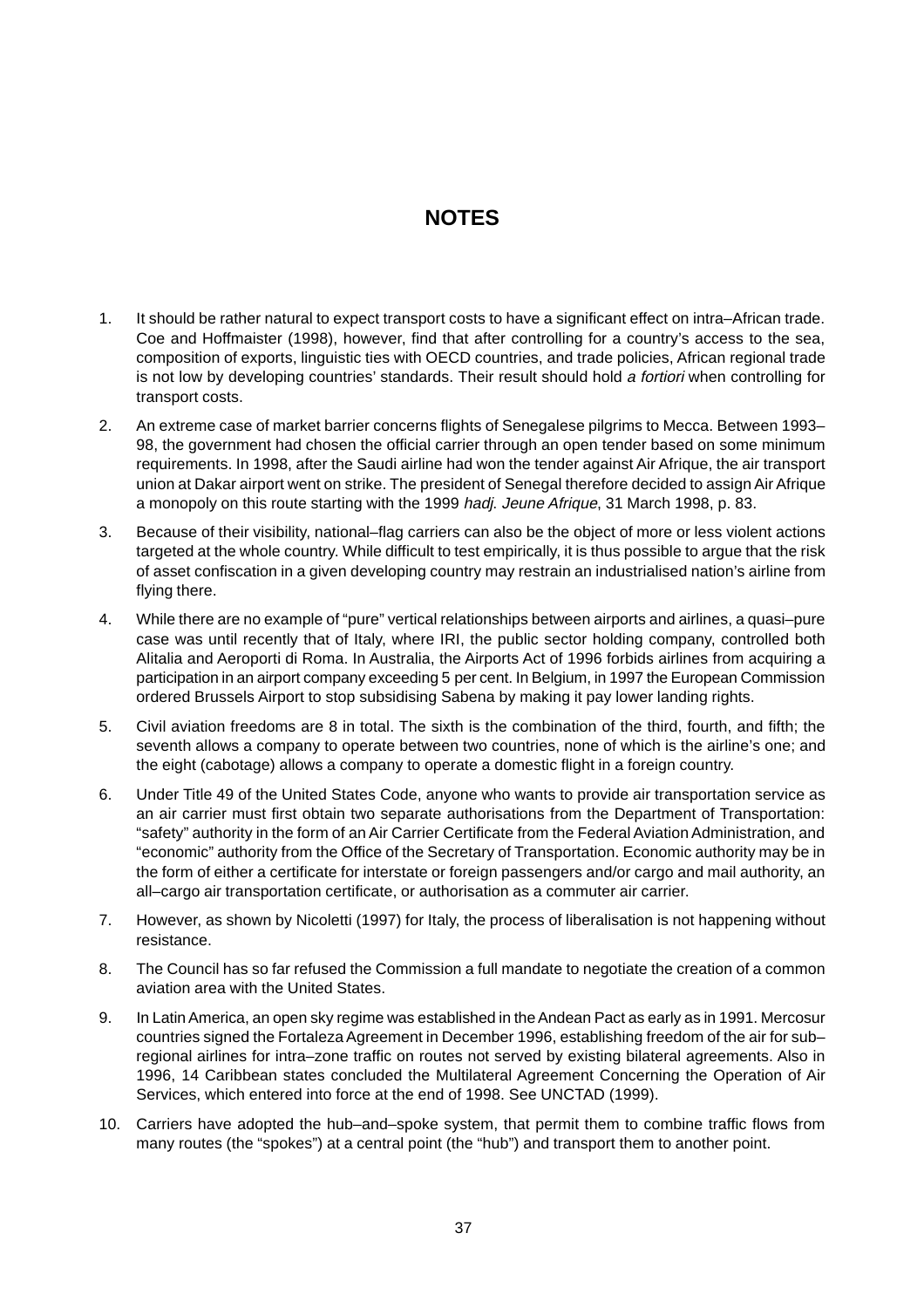- 11. Aviation Week & Space Technology, 21 September 1998, p. 37. Moreover, by 1997, today's top ten US airlines had increased their share of domestic revenue per passenger kilometres (RPKs) to 91 per cent compared to just 67 per cent prior to deregulation (Airbus 1998, p. 10).
- 12. Aviation Week & Space Technology, 29 June 1998, p. 49.
- 13. The bulk of the world's air cargo (freight and mail) is still carried by combination airlines (passenger/ cargo) in scheduled and non–scheduled operations. In 1996, approximately 50 per cent of the world's total air cargo was performed using the belly compartments of passenger aircraft, and 25 per cent was carried on freighter aircraft belonging to combination carriers (OECD 1998, p. 17).
- 14. The US Department of Transport has approved a number of international alliances (KLM–Northwest, United–Lufthansa, and Delta–Swissair), insisting on carve–outs — the requirement that partners have to continue to offer competing services and fares — on routes where the partners are particularly dominant. The EU Commission, which is also scrutinising all the transatlantic alliances, has instead demanded restrictions on the number of flights that partners are allowed to offer on routes where they are dominant. Alliances would only have to give up frequencies if other airlines were ready to compete. A revision of Bermuda II, on the other hand, would provide American Airlines and British Airways with the necessary antitrust immunity to co–operate in setting fares and schedules.
- 15. See also Nicoletti (1997).
- 16. The 1999 results of the Airline Quality Rating survey in the United States show an industry that is declining in quality relative to customer performance criteria (Bowen and Headley 1998). On–time percentage declined slightly, denied boarding per passenger served improved, mishandled baggage rates worsened, and consumer complaint rates increased by over 25 per cent. This continued increase in complaints gave reasonable cause for Congress to pass the Airline Passenger Fair Treatment Initiative, commonly called the Airline Passengers' Bill of Rights. This consumer–oriented measure would require airlines to provide accurate and timely information to consumers about problems and flight delays, increase reporting requirements regarding consumer complaints, increase airline liability regarding lost or damaged luggage, and increase penalties for involuntary denied boarding.
- 17. Interlining refers to an agreement between airlines allowing one to issue tickets for a journey or transportation on another airline, or allowing the consumer to change airlines with the same ticket. The agreement includes specifications on how the price of the travel is reimbursed to the airline or how it is shared between the different airlines which have effectively operated the transportation. This flexibility offered to passengers and freight is only possible for tariffs approved by all airlines attending the IATA tariffs conferences, or for tariffs specified in bilateral interlining agreements between two airlines.
- 18. A recent report by the Intergovernamental Panel on Climate Change estimates that in 1992 aircraft accounted for about 3.5 per cent of global warming from greenhouse gas emissions relating to human activities, against 13 per cent for the transport sector as a whole. Financial Times, 6 June 1999, p. 4.
- 19. A more detailed analysis on indicators such as financial performance, labour and capital productivity, and state subsidies has proved impossible to perform due to the lack of comparable data in ICAO (1998), (1999b) and (1999c).
- 20. Ethiopian Airlines was established in 1946 by TWA, the US company, and has always been run on commercial terms. Even when Ethiopia was a socialist economy, for example, it did not substitute its Boeing jets with Soviet ones, and it prioritised African and Asian routes relative to European ones, establishing Addis Ababa as a primordial regional hub. There was indeed a time in the 1960s when Ethiopia could do the major maintenance and establish an African centre for regional air travel competence. Focusing capabilities in one or two centres might help develop overall capabilities. In 1998 Ethiopian Airlines started a new service to Washington, flying through Rome with fifth freedom rights, the only carrier connecting the Italian and US capitals. Ethiopian authorities have stated quite clearly that privatisation is not an issue at present. Jeune Afrique, 19 May 1998, pp. 38–40 and Bill Swan, Chief Economist, Boeing Commercial Airplane Group, personal communication.
- 21. Founded in 1970 in partnership with the national airlines of France, India, and the United Kingdom, Air Mauritius inaugurated a weekly service to London in 1973, rapidly expanding to Europe. A link was established with Singapore in 1985, followed by other destinations in the area, thus setting Mauritius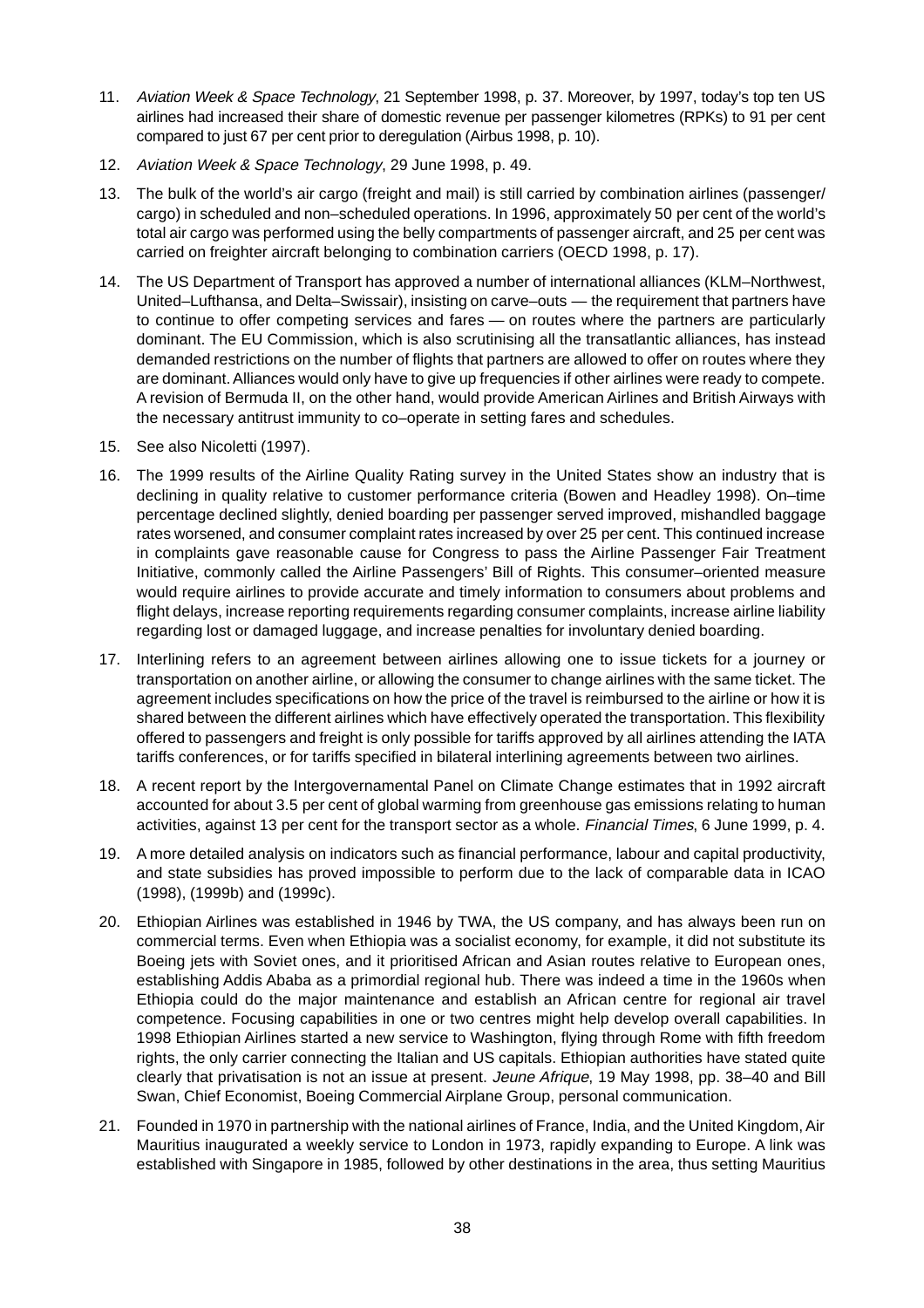as a hub for air traffic between South East Asia and South Africa. Mauritius being highly dependent on tourism, garments, and flowers, a fast–perishable export good, efficient air transport has been key to its development. While the authors say that the evidence is not conclusive, air freight rates shown by Lall and Wignaraja (1998, Table 7.5, p. 142) are the lowest for a selection of newly–industrialised countries.

- 22. Routes served by two code–sharing airlines are coded as monopolies. It is important to highlight that on most routes, especially intra–African ones, the frequency is far from daily. This means that even if airlines compete on tariffs, the choice for time–sensitive passengers is often much more limited. Also note that on some routes the monopoly may not be enjoyed by the flag–carrier; this means that this indicator does not strictly show the degree of market power in the hub which is usually analysed for OECD markets.
- 23. In other words, while there may be a limited point–to–point competition between, say, Johannesburg and Milan, customers face a much wider menu of choice by connecting through Amsterdam, Brussels, Frankfurt, London, Madrid, Paris, Sofia, Tel Aviv, and Zurich.
- 24. Indicator calculated on the basis of the Major Airline Disasters database (http://dnausers.d–n–a.net/ dnetgojg/disasters.html).
- 25. Aviation Week & Space Technology, 6 April 1998, p. 59.
- 26. Aviation Week & Space Technology, 2 June 1997, p. 34. Having determined that no effective security measures are carried out at Lagos' Murtala Muhammad, the US Department of Transport discontinued in 1993 the authority of any air carrier to operate between the United States and this airport, the only international one in the world where such rule applies (DOT Order 93–8–15).
- 27. Aviation Week & Space Technology, 6 July 1998, p. 47.
- 28. Aviation Week & Space Technology, 12 May 1997, p. 65.
- 29. Since the average age is high, the fleet of African airlines is dominated by US–made aircraft.
- 30. The chairman of Lufthansa recently estimated that the Star Alliance of which his airline is a member could achieve savings of US\$ 1 billion a year through joint purchase. Financial Times, 6 May 1999, p. SII.
- 31. Aviation Week & Space Technology, 17 November 1997, p. 82.
- 32. 32 The Economist, 4 March 1995. In 1997 Sierra Leone signed the Banjul Accord to implement the Yamoussoukro Declaration with Cape Verde, the Gambia, Ghana, Guinea Bissau, and Nigeria.
- 33. 33 The problems of EAA, perhaps the Community's most notable success, played a role in bringing on its demise. Kenya is a more compact country with a more sophisticated transportation infrastructure than Tanzania, whose policy of rural development, coupled with its inferior transport systems and resources, resulted in wide population dispersion. Consequently Tanzania determined that EEA should serve primarily as a domestic carrier (serving 20 destinations), while Kenya only had 4 destinations, saw it as an international one, primarily ferrying tourists from Europe. Opposed to Kenyan instance on cutting back services on uneconomical domestic routes, Uganda and Tanzania withheld payments (Fredland 1980). A similar fate was that of the Eastern Africa National Shipping Line, which also comprised Zambia. After a promising start in the early 1970s, the company started accumulating debt arrears, leading to the withdrawal of Kenya and bankruptcy in 1981 when one of the ships was seized by creditors (Nkonoki 1983).
- 34. Both countries subsequently created their own independent airlines, associating Air France as investor.
- 35. Roland–Billecart argued at the time that Airbus was offering very good terms, since the prospective buyers of the planes (one of which was Air France) had withdrawn, and that this constituted a window of opportunity for Air Afrique. Finance was also provided by a French source, Crédit Lyonnais.
- 36. Jeune Afrique, 14 July 1998, pp. 9–11.
- 37. Aviation Week & Space Technology, 17 November 1997, p. 84.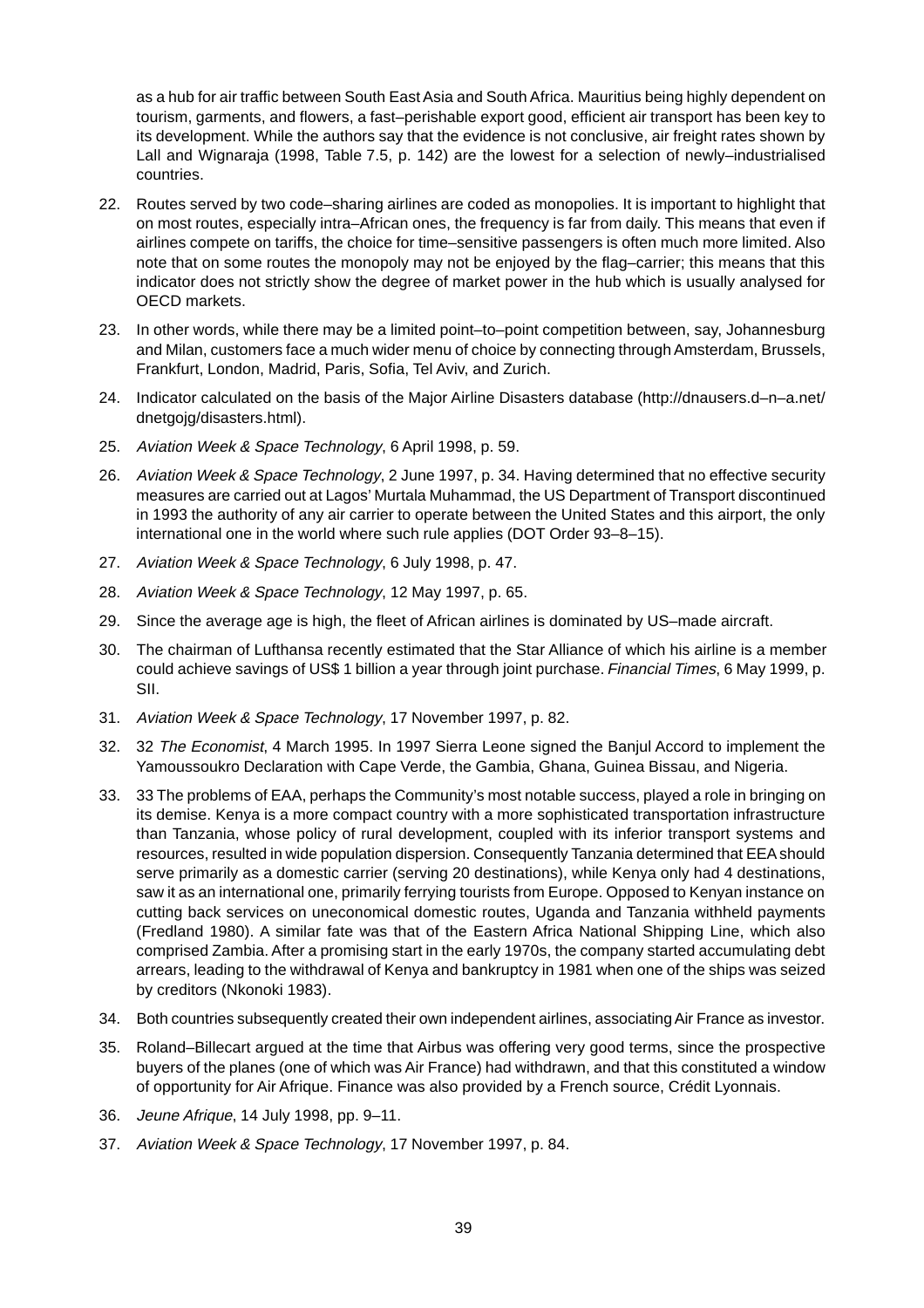- 38. Sir Tirvengadum had estimated that a staff reduction of about 20 per cent was necessary to slash costs and improve the airline's overall efficiency. See Aviation Week & Space Technology, 22 June 1998, p. 49; Jeune Afrique Economie, 2 November 1998, p. 35; African Business, March 1999; and Financial Times, 4 March 1999.
- 39. Established in 1959 by 15 former French colonies and France, ACSENA is responsible for air traffic control in regional member countries. The African nature of the agency has been strengthened since its creation by the transfer of the head–quarter from Paris to Dakar and by the appointment of local directors.
- 40. Jeune Afrique Economie, 2 December 1996, p. 42; 16 March 1998, pp. 42–3; and 31 August 1998, pp. 46–7.
- 41. Airline Business, December 1998, pp. 38–9; Jeune Afrique Economie, 15 February 1999, pp. 44–6.
- 42. Fuel represents 18–20 per cent of total cost for Air Afrique, compared to an industry average of 12 per cent (Jeune Afrique, 21 July 1998, p. 52).
- 43. In 1995 Air Afrique had an own capital–to–debt ratio of 0.29, compared to an industry norm of around 0.6.
- 44. The average load factor hovers around on 65 per cent, compared to 75 per cent for Air France's African network, while Air Afrique's market share on European routes has fallen from 32 to 26 per cent (Jeune Afrique, 29 September 1998, pp. 72–4).
- 45. "Un autre phénomène auquel je ne m'attendais pas du tout: la bureaucratie qui sévit dans cette entreprise. […] Air Afrique ne manque pas d'employés et de cadres compétents. Malheureusement, il y a aussi beaucoup de salariés incompétents. Et ce, en raison d'une politique de recrutement qui avait tendance à privilégier la représentativité des Etats membres au détriment de l'efficacité", Jeune Afrique, 16 December 1997, pp. 109–13 (interview with Sir Tirvengadum).
- 46. It is often argued that big transactions, such as the purchase of aircraft and military equipment, are conducive to corruption. Suspicions of corruption are indeed recurrent even for directors of Air Afrique, that have been accused of exploiting their position to receive free air tickets for them and their relatives (Jeune Afrique Economie, 14 October 1996, p. 48).
- 47. Iheduru (1993) analyses how similar economic and political nationalism prevented the establishment of a regional shipping hub in West Africa.
- 48. A limited degree of competition has also been introduced on intra–area flights in 1998. Air Ivoire, for example, can offer two flights a week from Abidjan to each of the other ten countries.
- 49. Le Jour (Abidjan), 3 May 1999.
- 50. According to Air France's general manager for Africa and the Middle East, the benefits for Air Afrique would be four times as large as those for the French airline. It is noteworthy that in the same interview the representative from Air France shared the concerns of Air Afrique about the "unfair" competition from charters (Jeune Afrique Economie, 4 November 1996, p. 46). In June 1999, Air Afrique moved its terminal in Paris to CDG2, Air France's hub. Air France of course may find buying into Air Afrique a better option than leaving the room to a competitor.
- 51. Besides South Africa, other countries such as Benin and Ivory Coast have also opened their airports to private investors.
- 52. Jeune Afrique, 7 April 1998, p. 11.
- 53. In 1997 Alliance bought a 49 per cent stake in state–owned Air Rwanda, forming a Kigali–based subsidiary, Alliance Express.
- 54. African Business, December 1998.
- 55. Le Monde, 24 April 1999, p. S13.
- 56. Mail & Guardian, 20 March 1997, 30 May 1997 and African Business, January 1998. The precedent set by the concession for a new terminal at Harare airport is not very auspicious. The contract was originally awarded in 1992 to Aéroport de Paris (ADP), but the government, saying it wanted a bid with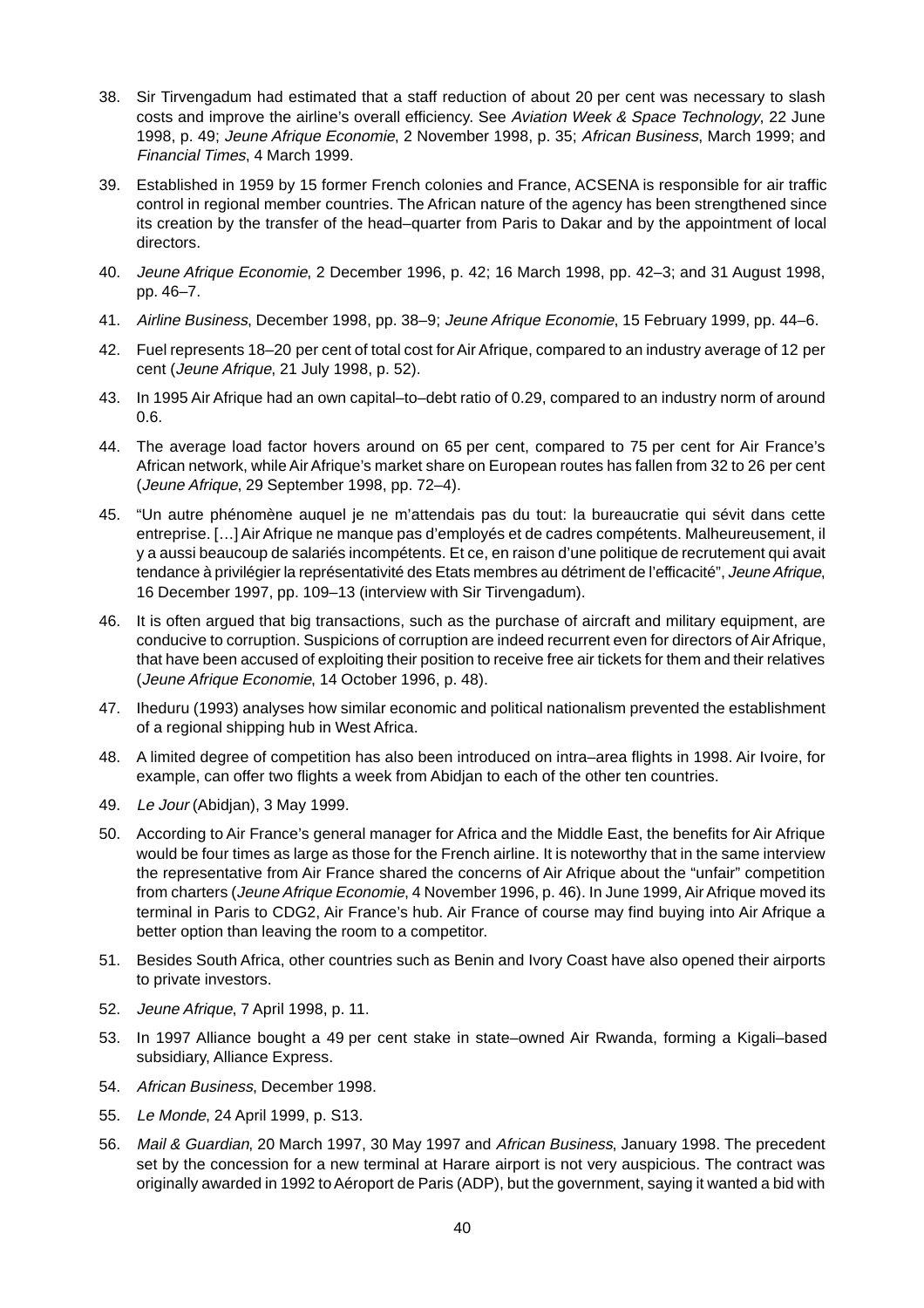"more Zimbabwean features", decided to drop the French firm and give the order to AHT, a Cyprus– based company. Under pressures from foreign donors, the government held a fresh bidding round, in which ADP put forward two new offers, but the authorities opted again for AHT, despite its offer being the dearest.

- 57. Zambia Express is a joint venture between South African Express and a Zambian investor.
- 58. The following section draws heavily on Tiller (1996).
- 59. The Weekly Review (Nairobi), 12 March 1999.
- 60. Financial Times, 14 July 1998. One of the reasons for the withdrawal of the IMF loan to Kenya has been the building of a new international airport at Eldoret, President Moi's home town, that has remained idle since its completion in 1997 (New African, November 1997 and February 1998).
- 61. African Review, September 1998, p. 41 and Financial Times, 2 June 1999, p. 7.
- 62. Transnet is a state–owned company, also founded on 1 April 1990, consisting of six transport businesses other than SAA — Spoornet (rail transport), Portnet (harbours), Autonet (road transport), Petronet (liquid petroleum transport), PX (container shipments) and Metrorail (commuter rail services), and a number of related and support businesses. A similar structure is in place in Namibia, where the national airline is run as a separate business division of TransNamib Limited, which is also engaged in rail, road, and sea transport.
- 63. A domestic airline, Phoenix Airways, took off in December 1994, but was also placed under provisional liquidation in October 1995.
- 64. Comair commenced business in 1946, and for 47 years operated on feeder routes to outlying areas, most notably transporting miners and builders to the Free State gold fields and fly–in safari tourists to Skukuza in the Krueger National Park. With deregulation, Comair launched a scheduled service between Cape Town and Johannesburg in 1992, expanding later on its routes to the rest of the country. In 1996 Comair entered into a franchise agreement with British Airways.
- 65. The carriers of each country were allowed to operate 11 weekly passenger flights during the first year, increasing to 21 by the fifth year. US carriers could previously operate only a total of seven weekly flights, including passenger and cargo. In addition, carriers from each country will be permitted to serve the other under a code–share alliance with a third–country carrier. No later than 18 months from now, the United States will be allowed two such alliances, increasing to four during the fourth year. Other provision of the agreement include: i) access for US carriers to Johannesburg, Cape Town and Durban, and code–sharing services to five additional South African cities; *ii*) access for South African carriers to New York, Miami and four additional US cities, and code–share services to 10 additional cities, increasing to 25 cities in late 1998; iii) all–cargo access by the carriers of each country to all cities in the other. In 1995, in order to push South Africa into accepting the principle of code–sharing flights with third–party airlines, US airlines opposed with the Department of Transport SAA's request for additional frequencies (Financial Mail, 22 September 1995).
- 66. The Economist, 28 September 1996 and Financial Mail, 26 September 1997. A new airline, African Star, was granted a licence in April 1999. It is expecting delivery of two Boeing 747–300 aircraft bought from Singapore Airlines to start flying from Johannesburg to London–Stansted and Munich.
- 67. Financial Mail, 1 March 1996.
- 68. Mail & Guardian, 15 December 1995.
- 69. Sun Air was initially the flagship airline of the apartheid homeland of Bophuthatswana. With the May 1994 elections Bop became part of greater South Africa and its "national" airline's licences and agreements suddenly became applicable in the newly constituted state.
- 70. African Business, January 1998, Financial Mail, 27 March 1998 and Mail & Guardian, 10 January 1997.
- 71. In spring 1999, SAA and Ghana Airways signed a memorandum of understanding, covering jointly air services and marketing co–operation, that is a first between African airlines.
- 72. In November 1995, SAA placed a R 3.5 billion contract with Boeing for the purchase of nine new aircraft, the airline's largest single order in its 61–year history. The airframe and the engine manufacturers agreed to place various counter trade contracts in South Africa. The order was cancelled in June 1996.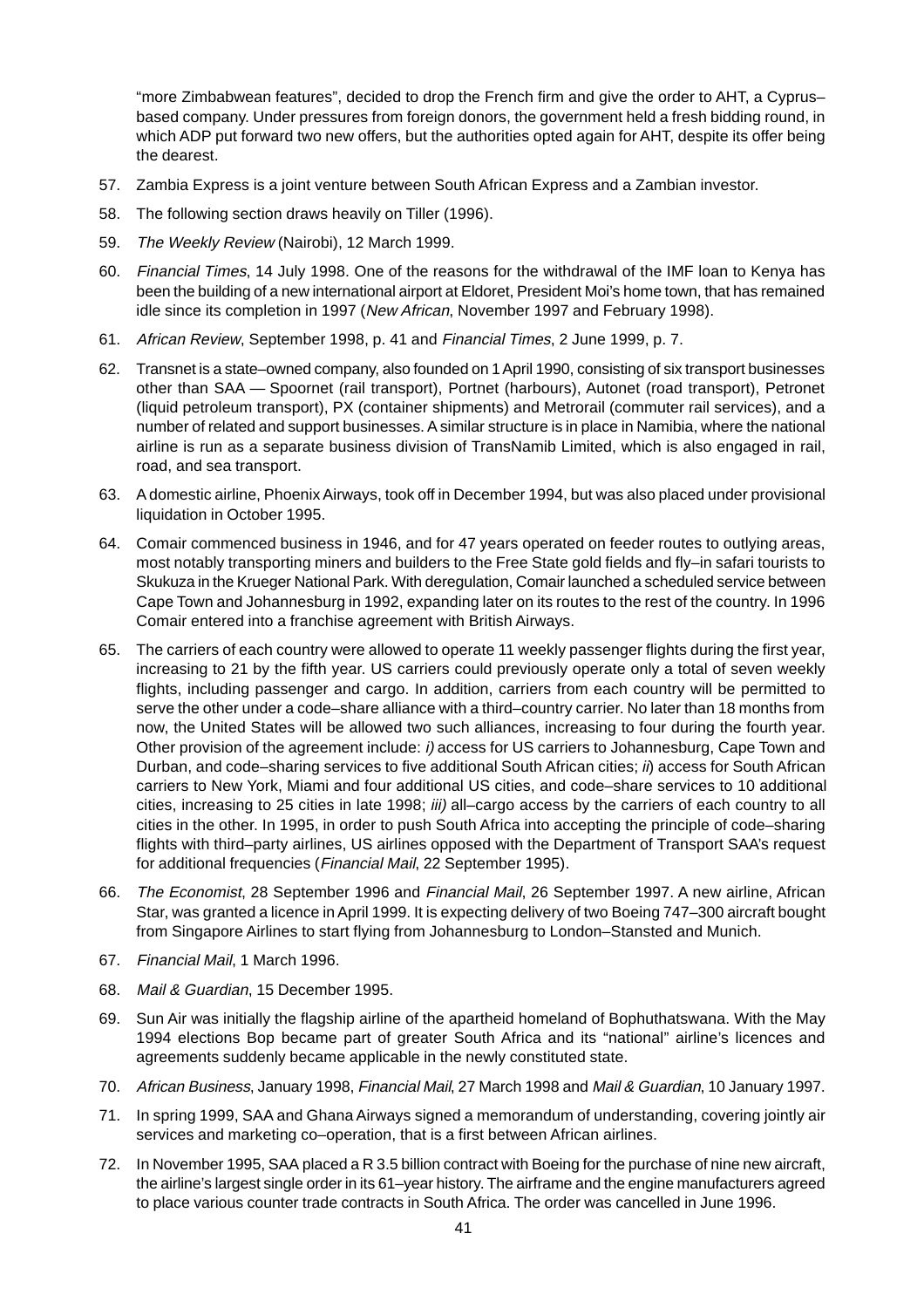- 73. Financial Mail, 24 April 1998 and Mail & Guardian, 11 April 1997.
- 74. International airports are those where the necessary facilities and services exist to accommodate international flights. They vary from small airports used for cross–border flights to and from neighbouring countries, to larger airports for flights to and from other African countries, to large airports for intercontinental flights. At present, there are over 30 such designated international airports in South Africa, but the intention is to reduce this number to eight in order better to control imports and exports, and criminal activities such as the smuggling of drugs. Gateway airports are those designated international airports with scheduled international flights. At present, there are only three such airports designated by the Department of Transport, namely at Cape Town, Johannesburg and Durban. These airports underwent a name change on 31 May 1995: Jan Smuts Airport to Johannesburg International, DF Malan Airport to Cape Town International, and Louis Botha Airport to Durban International.
- 75. Mail & Guardian, 8 August 1996.
- 76. While tangential to the core of this paper, it is important to note that ACSA, being one of the largest companies privatised so far, is charged with a highly symbolic role for the official black empowerment policy. By intervening in the procurement of goods and services to ensure equitable representation of black business, the company can contribute to social equity and true diversity in economic activity. ACSA intends to assist with the transfer of skills and technology in the property, retail, airport services, building and other industries in which it is involved and by encouraging the development of black consultants, contractors, concessionaires, and suppliers in all areas of business. To ensure that an increasing proportion of contracts and concessions are awarded to black–owned businesses and to businesses with a clear and proven commitment to black economic empowerment, economic empowerment criteria are taken into account in adjudicating all submissions. Where appropriate, ACSA intends to simplify procurement procedures and specification documents, review quality standards to ensure that they have not been "overdone" to exclude potential black businesses, split contracts or projects into smaller components to enable emerging black businesses to qualify; and assure that the payment process is not prolonged unnecessarily, in order to accommodate the possible cash flow problems likely to be experienced by such investors.
- 77. Business Times, 29 November 1998.
- 78. Mail & Guardian, 30 November 1998.
- 79. Financial Mail, 3 April 1998.
- 80. Business Times, 25 April 1999.
- 81. Similar considerations apply to maritime freight policy in Southern Africa. The "Moving South Africa" project unveiled in May 1999 does not make a clear choice between the competing Durban, Richards Bay, and Maputo container hubs, and sustaining more than one of them is clearly financially inefficient. Bénédict de Saint–Laurent, transport economist, DBSA, personal communication.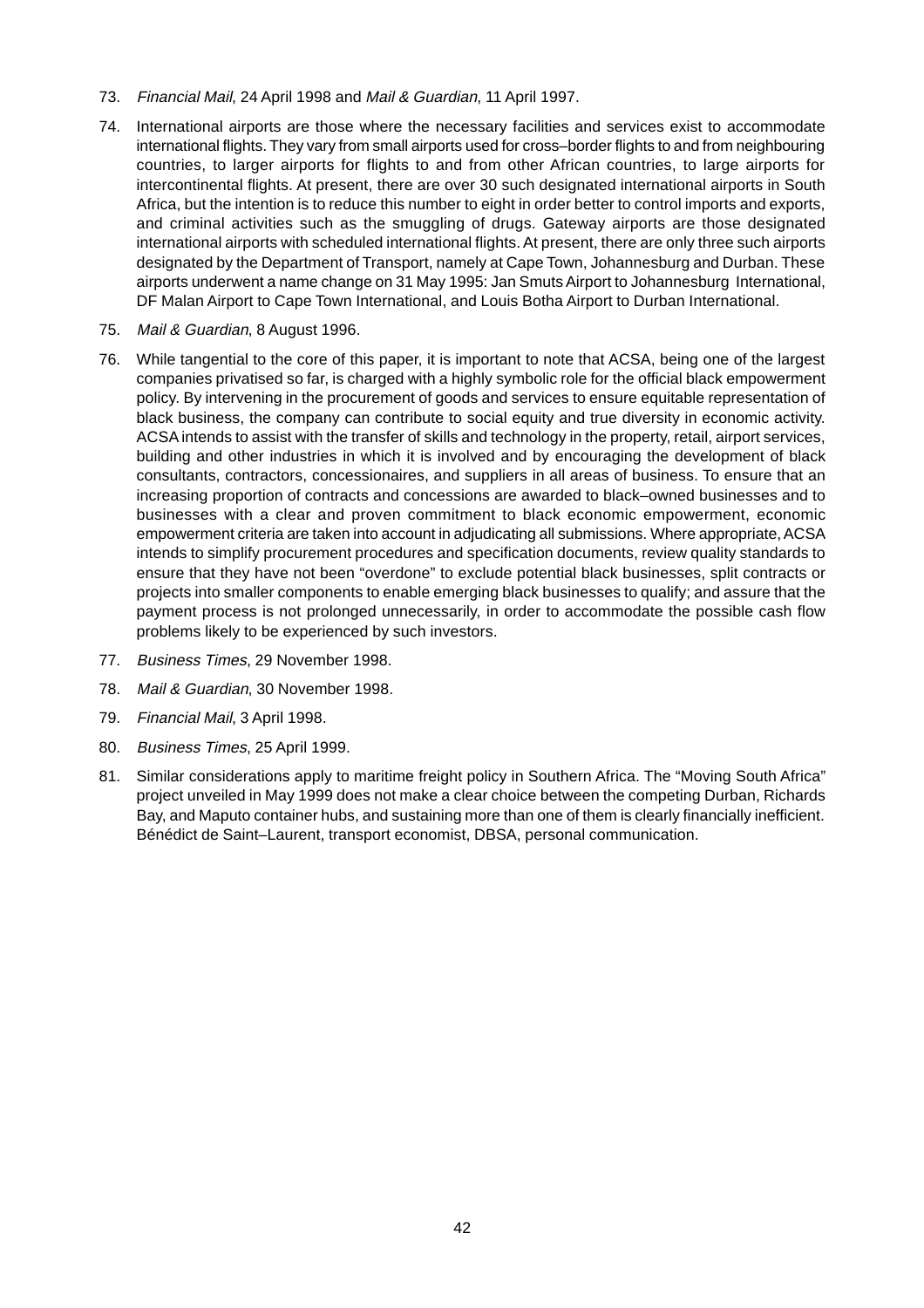### **BIBLIOGRAPHY**

- ABBOT, K. AND D. THOMPSON (1991), "De–regulating European Aviation: the Impact of Bilateral Liberalisation", International Journal of Industrial Organisation, vol. 9, no. 1.
- ABEYRATNE, R. (1998), "The Future of African Civil Aviation", Journal of Air Transport World–wide, vol. 3, no. 2.
- AIRBUS (1998), Global Market Forecast 1998–2027.
- BALILES, G. (1997), "Fear of Flying. Aviation Protectionism and Global Growth", Foreign Affairs, vol. 76, no. 3.
- BAILEY, E. AND J. PANZAR (1981), "The Contestability of Airline Markets during the Transition to Deregulation", Law and Contemporary Problems, vol. 44, no. 1.
- BLOOM, D. AND J. SACHS (1998), "Geography, Demography, and Economic Growth in Africa", Brookings Papers on Economic Activity, vol. 2.
- BOWEN, B. AND D. HEADLEY (1998), Airline Quality Rating 1999, W. Frank Barton School of Business, Wichita State University.
- BUTTON, K. (1996), "Aviation Deregulation in the European Union: Do Actors Learn in the Regulatory Game?", Contemporary Economic Policy, vol. 14, no. 1.
- CAMPBELL WHITE, O. AND A. BHATIA (1998), Privatization in Africa, The World Bank.
- COLLIER, D. AND J. GUNNING (1999), "Explaining African Economic Performance", Journal of Economic Literature, vol. 37, no. 1.
- COE, D. AND A. HOFFMAISTER (1998), "North–South Trade: Is Africa Unusual?", IMF Working Paper, no. 98/94.
- DEPARTMENT OF TRANSPORT (South Africa) (1997), White paper on National Policy on Airports and Airspace Management.
- DEPARTMENT OF TRANSPORT (South Africa) (1998), Annual Report 1997–1998.
- EUROPEAN COMMISSION (1994), The Way Forward for Civil Aviation in Europe.
- EUROPEAN COMMISSION (1996), Impact of the Third Package of Air Transport Liberalisation Measures.
- EUROPEAN COMMISSION (1999), The European Airline Industry: from Single Market to World–wide Challenges.
- FINDLAY, C., P. HOOPER AND T. WARREN (1998), "Resistances to and Options for Reform in International Air Transport", University of Adelaide, Centre for International Economic Studies, Policy Discussion Paper, no. 98/07.
- FREEMAN, R. AND D. LINDAUER (1999), "Why Not Africa?", NBER Working Paper, no. 6942.
- FREDLAND, R. (1980), "Who Killed the East African Community?", in Integration and Disintegration in East Africa, edited by C. Potholm and R. Fredland, University Press of America.
- FUNDANGA, C. AND A. MWABA (1997), "Privatisation of Public Enterprises in Zambia", African Development Bank, Working Paper, no. 35.
- GREEN, R. AND I. VOGELSANG (1994), "British Airways: A Turn–Around Anticipating Privatization" in Privatization and Economic Performance, edited by M. Bishop, J. Kay and C. Mayer, Oxford University Press.
- HERNÁNDEZ–CATÁ, E. (1999), "Sub–Saharan Africa: Economic Policy and Outlook for Growth", Finance and Development, vol. 36, no. 1.
- IATA (1998), Annual Report.
- ICAO (1984), Transport aérien international de passagers et de fret: Afrique.
- ICAO (1997), Report of the Seventh Africa–Indian Ocean Regional Air Navigation Meeting.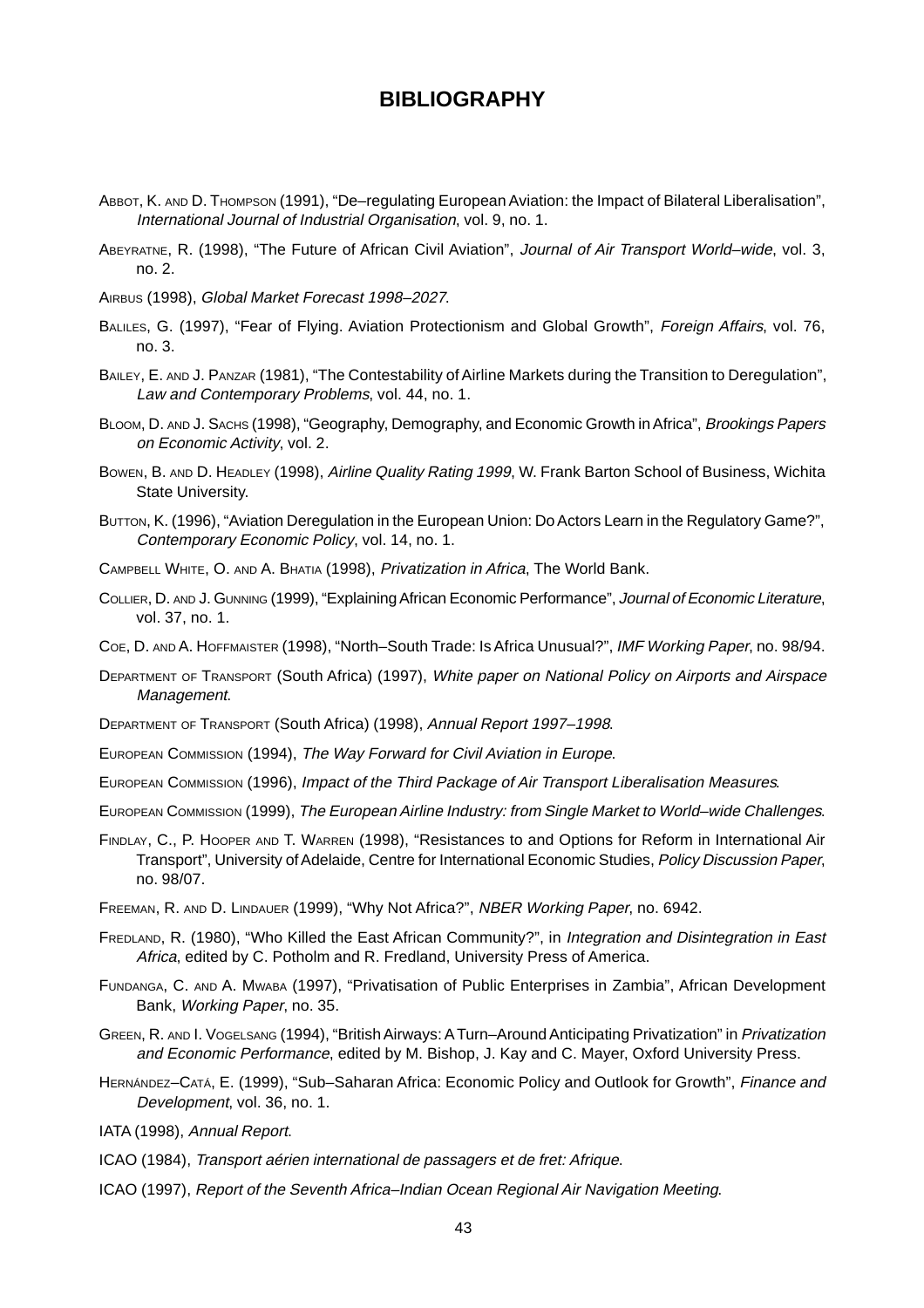ICAO (1999a), The World of Civil Aviation 1997–2000.

ICAO (1999b), Study on Aircraft Leasing.

- IHEDURU, O. (1993), "Competing Nationalism, Regional Cooperation, and the Politics of International Shipping in West Africa", Ocean Development and International Law, vol. 24, no. 3.
- IHEDURU, O. (1996), "Post–Apartheid South Africa and Its Neighbours: a Maritime Transport Perspective", The Journal of Modern African Studies, vol. 34, no. 1.
- IMF (1998a), Senegal Enhanced Structural Adjustment Facility Policy Framework Paper, 1998–2000.
- IMF (1998b), Uganda Enhanced Structural Adjustment Facility Policy Framework Paper, 1998/99–2000/01.
- IMF (1998c), Cameroon Enhanced Structural Adjustment Facility Medium–Term Economic and Financial Policy Framework Paper, 1998/99–2000/01.
- IMF (1999), "IMF Concludes Article IV Consultation with Madagascar", Public Information Notice (PIN), no. 99/15, 2 March.
- LALL, S. AND G. WIGNARAJA (1998), Mauritius. Dynamising Export Competitiveness, Commonwealth Secretariat.
- MAHARAJ, M. (1998a), "Launch of the SA Civil Aviation Authority", 23 November.
- MAHARAJ, M. (1998b), "Opening of British Airway's Lounge", 24 November.
- N<sub>AYAR</sub>, B.R. (1995), "Regimes, Power, and International Aviation", *International Organization*, vol. 49, no. 1.
- NICOLETTI, G. (1997), "Economia, struttura di mercato e regolamentazione dei sistemi aeroportuali", Economia e politica industriale, no. 95.
- NKONOKI, S. (1983), "The East African Community in Retrospect", The Chr. Michelsen Institute, DERAP Working Paper, no. 287.
- OECD (1998), Competition Policy and International Airport Services, DAFFE/CLP(98)3.
- OECD (1999), Regulatory Reform in International Air Cargo Transportation, DSTI/DOT(99)1.
- O'REILLY (1997), "From State–Control to EC Competence: Air Transport Liberalisation", European University Institute, Robert Schuman Centre working papers, no 97/33.
- PIRIE, G. (1992), "Southern African Air Transport After Apartheid", The Journal of Modern African Studies, vol. 30, no. 2.
- REGULATING COMMITTEE FOR AIRPORTS COMPANY AND ATNS COMPANY (1997), Report on the 1998/9–20002/3 Permission Issued to the Airports Company South Africa.
- SLATER, R. (1999), US Trade and Economic Initiatives Toward Africa, keynote address by the US Transportation Secretary at the African Trade and Investment Conference, Chicago, 20 April.
- TILLER, M. (1996), "A First for Africa: The Privatization of Kenya Airways", IFC Review, Summer.
- UNCTAD (1999), Air Transport Services. The Positive Agenda for Developing Countries, TB/D/COM.1/ EM.9/2.
- UN ECONOMIC COMMISSION FOR AFRICA (1995), Etude sur la planification de la flotte et étude financière sur la compagnie aérienne commune de la CEPGL, CEA/GSY/MUL/CIE/III/09.
- US DEPARTMENT OF TRANSPORTATION (1998), Competition in the U.S. Domestic Airline Industry: The Need for A Policy to Prevent Unfair Practices.
- WINSTON, C. (1993), "Economic Deregulation: Days of Reckoning for Microeconomists", Journal of Economic Literature, vol. 31, no. 3.
- WORLD BANK (1996), Tanzania. The Challenge of Reforms: Growth, Incomes and Welfare.
- WORLD TRADE ORGANIZATION (1998), "Air Transport Services", background note by the Secretariat, Council for Trade in Services, S/C/W/59.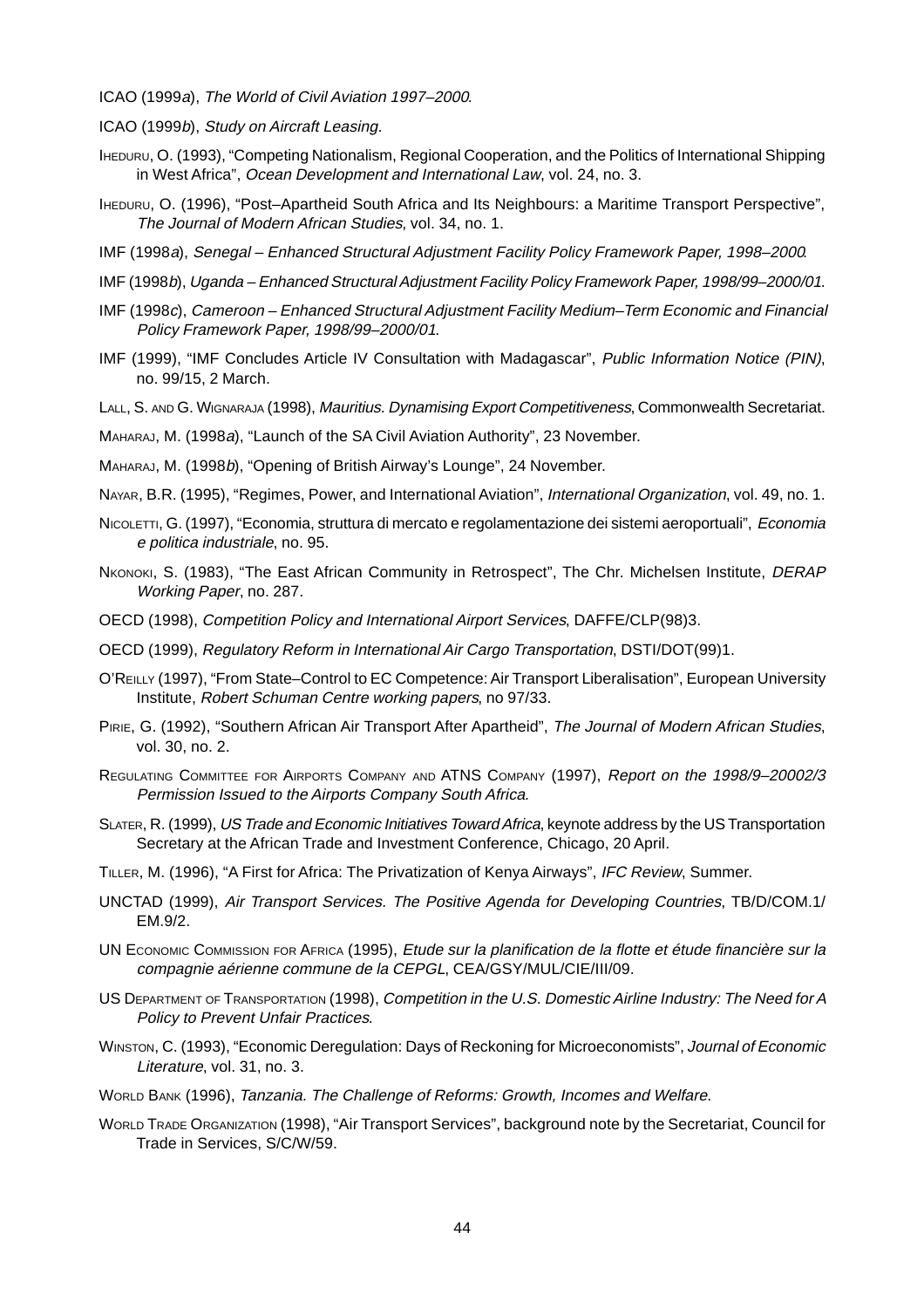### **OTHER TITLES IN THE SERIES/ AUTRES TITRES DANS LA SÉRIE**

All these documents may be downloaded from:

#### http://www.oecd.org/dev/pub/tp1a.htm, obtained via e-mail (cendev.contact@oecd.org) or ordered by post from the address on page 3

Technical Paper No.1, Macroeconomic Adjustment and Income Distribution: A Macro-Micro Simulation Model, by F. Bourguignon, W.H. Branson, J. de Melo, March 1989.

Technical Paper No. 2, International Interactions In Food and Agricultural Policies: Effect of Alternative Policies, by J. Zietz and A. Valdés, April, 1989.

Technical Paper No. 3, The Impact of Budget Retrenchment on Income Distribution in Indonesia: A Social Accounting Matrix Application, by S. Keuning, E. Thorbecke, June 1989.

Technical Paper No. 3a, Statistical Annex to The Impact of Budget Retrenchment, June 1989.

Technical Paper No. 4, Le Rééquilibrage entre le secteur public et le secteur privé : le cas du Mexique, by C.-A. Michalet, June1989. Technical Paper No. 5, Rebalancing the Public and Private Sectors: The Case of Malaysia, by R. Leeds, July 1989.

Technical Paper No. 6, Efficiency, Welfare Effects, and Political Feasibility of Alternative Antipoverty and Adjustment Programs, by A. de Janvry and E. Sadoulet, January 1990.

Document Technique No. 7, Ajustement et distribution des revenus : application d'un modèle macro-micro au Maroc, par Christian Morrisson, avec la collaboration de Sylvie Lambert et Akiko Suwa, décembre 1989.

Technical Paper No. 8, Emerging Maize Biotechnologies and their Potential Impact, by W. Burt Sundquist, October 1989.

Document Technique No. 9, Analyse des variables socio-culturelles et de l'ajustement en Côte d'Ivoire, par W. Weekes-Vagliani, janvier 1990.

Technical Paper No. 10, A Financial Computable General Equilibrium Model for the Analysis of Ecuador's Stabilization Programs, by André Fargeix and Elisabeth Sadoulet, February 1990.

Technical Paper No. 11, Macroeconomic Aspects, Foreign Flows and Domestic Savings Performance in Developing Countries. A "State of The Art" Report, by Anand Chandavarkar, February 1990.

Technical Paper No. 12, Tax Revenue Implications of the Real Exchange Rate: Econometric Evidence from Korea and Mexico, by Viriginia Fierro-Duran and Helmut Reisen, April 1990.

Technical Paper No. 13, Agricultural Growth and Economic Development: The Case of Pakistan, by Naved Hamid and Wouter Tins, April 1990.

Technical Paper No. 14, Rebalancing The Public and Private Sectors in Developing Countries. The Case of Ghana, by Dr. H. Akuoko-Frimpong, June 1990.

Technical Paper No. 15, Agriculture and the Economic Cycle: An Economic and Econometric Analysis with Special Reference to Brazil, by Florence Contre and Ian Goldin, June 1990.

Technical Paper No. 16, Comparative Advantage: Theory and Application to Developing Country Agriculture, by Ian Goldin, June1990. Technical Paper No.17, Biotechnology and Developing Country Agriculture: Maize in Brazil, by Bernardo Sorj and John Wilkinson, June 1990.

Technical Paper No. 18, Economic Policies and Sectoral Growth: Argentina 1913-1984, by Yair Mundlak, Domingo Cavallo, Roberto Domenech, June 1990.

Technical Paper No. 19, Biotechnology and Developing Country Agriculture: Maize In Mexico, by Jaime A. Matus Gardea, Arturo Puente Gonzalez, Cristina Lopez Peralta, June 1990.

Technical Paper No. 20, Biotechnology and Developing Country Agriculture: Maize in Thailand, by Suthad Setboonsarng, July 1990. Technical Paper No. 21, International Comparisons of Efficiency in Agricultural Production, by Guillermo Flichmann, July 1990.

Technical Paper No. 22, Unemployment in Developing Countries: New Light on an Old Problem, by David Turnham and Denizhan Eröcal, July 1990.

Technical Paper No. 23, Optimal Currency Composition of Foreign Debt: the Case of Five Developing Countries, by Pier Giorgio Gawronski, August 1990.

Technical Paper No. 24, From Globalization to Regionalization: the Mexican Case, by Wilson Peres Nuñez, August 1990.

Technical Paper No. 25, Electronics and Development in Venezuela. A User-Oriented Strategy and its Policy Implications, by Carlota Perez, October 1990.

Technical Paper No. 26, The Legal Protection of Software. Implications for Latecomer Strategies in Newly Industrialising Economies NIEs and Middle-Income Economies MIEs, by Carlos Maria Correa, October 1990.

Technical Paper No. 27, Specialization, Technical Change and Competitiveness in the Brazilian Electronics Industry, by Claudio R. Frischtak, October 1990.

Technical Paper No. 28, Internationalization Strategies of Japanese Electronics Companies: Implications for Asian Newly Industrializing Economies NIEs, by Bundo Yamada, October 1990.

Technical Paper No. 29, The Status and an Evaluation of the Electronics Industry in Taiwan, by Gee San, October 1990.

Technical Paper No. 30, The Indian Electronics Industry: Current Status, Perspectives and Policy Options, by Ghayur Alam, October 1990.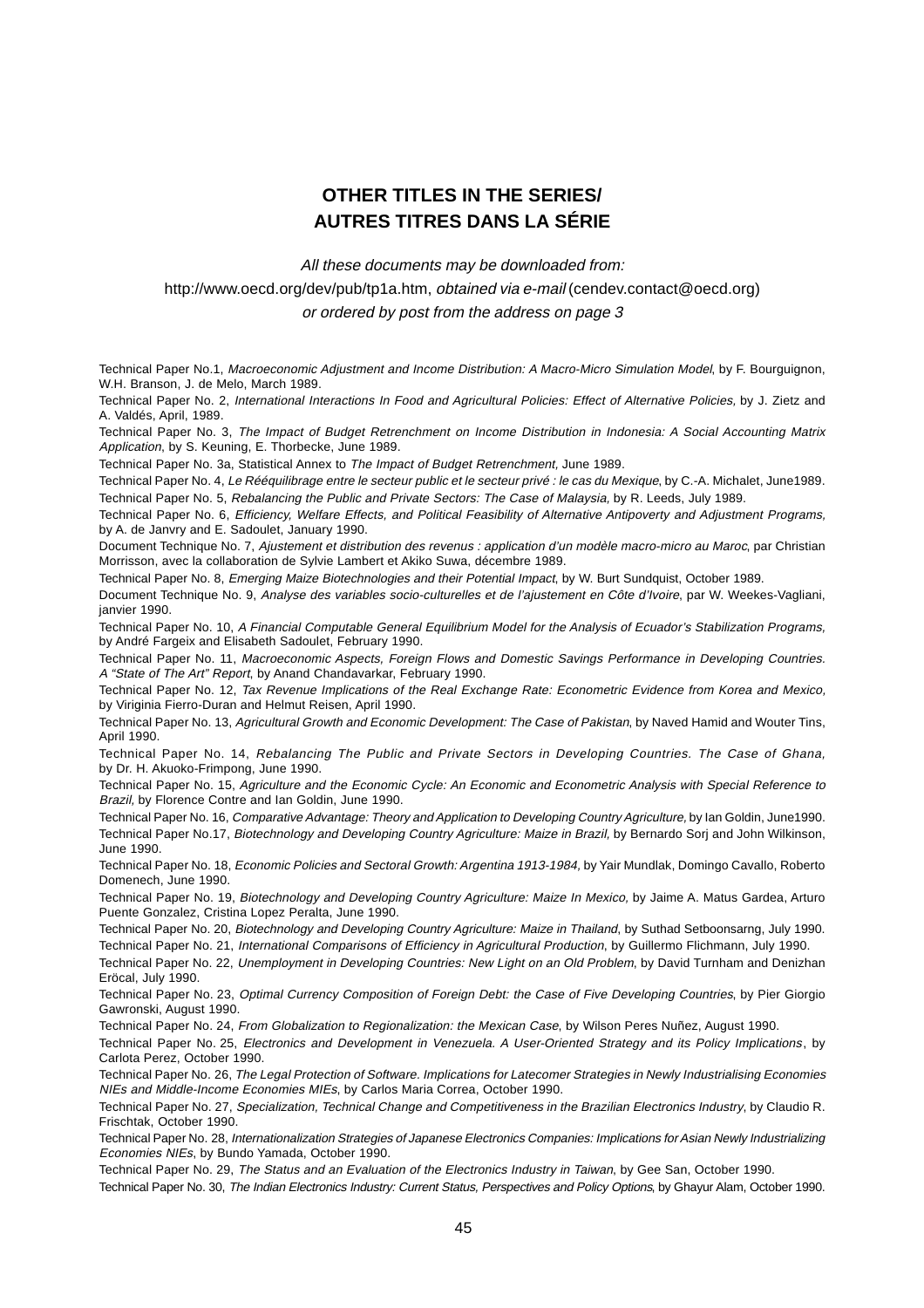Technical Paper No. 31, Comparative Advantage in Agriculture in Ghana, by James Pickett and E. Shaeeldin, October 1990. Technical Paper No. 32, Debt Overhang, Liquidity Constraints and Adjustment Incentives, by Bert Hofman and Helmut Reisen, October 1990.

Technical Paper No. 34, Biotechnology and Developing Country Agriculture: Maize in Indonesia, by Hidajat Nataatmadja et al., January 1991.

Technical Paper No. 35, Changing Comparative Advantage in Thai Agriculture, by Ammar Siamwalla, Suthad Setboonsarng and Prasong Werakarnjanapongs, March 1991.

Technical Paper No. 36, Capital Flows and the External Financing of Turkey's Imports, by Ziya Önis and Süleyman Özmucur, July 1991. Technical Paper No. 37, The External Financing of Indonesia's Imports, by Glenn P. Jenkins and Henry B.F. Lim, July 1991.

Technical Paper No. 38, Long-term Capital Reflow under Macroeconomic Stabilization in Latin America, by Beatriz Armendariz de Aghion, April 1991.

Technical Paper No. 39, Buybacks of LDC Debt and the Scope for Forgiveness, by Beatriz Armendariz de Aghion, April 1991.

Technical Paper No. 40, Measuring and Modelling Non-Tariff Distortions with Special Reference to Trade in Agricultural Commodities, by Peter J. Lloyd, July 1991.

Technical Paper No. 41, The Changing Nature of IMF Conditionality, by Jacques J. Polak, August 1991.

Technical Paper No. 42, Time-Varying Estimates on the Openness of the Capital Account in Korea and Taiwan, by Helmut Reisen and Hélène Yèches, August 1991.

Technical Paper No. 43, Toward a Concept of Development Agreements, by F. Gerard Adams, August 1991.

Document technique No. 44, Le Partage du fardeau entre les créanciers de pays débiteurs défaillants, par Jean-Claude Berthélemy et Ann Vourc'h, septembre 1991.

Technical Paper No. 45, The External Financing of Thailand's Imports, by Supote Chunanunthathum, October 1991.

Technical Paper No. 46, The External Financing of Brazilian Imports, by Enrico Colombatto, with Elisa Luciano, Luca Gargiulo, Pietro Garibaldi and Giuseppe Russo, October 1991.

Technical Paper No. 47, Scenarios for the World Trading System and their Implications for Developing Countries, by Robert Z. Lawrence, November 1991.

Technical Paper No. 48, Trade Policies in a Global Context: Technical Specification of the Rural/UrbanNorth/South RUNS Applied General Equilibrium Model, by Jean-Marc Burniaux and Dominique van der Mensbrugghe, November 1991.

Technical Paper No. 49, Macro-Micro Linkages: Structural Adjustment and Fertilizer Policy in Sub-Saharan Africa, by Jean-Marc Fontaine with the collaboration of Alice Sinzingre, December 1991.

Technical Paper No. 50, Aggregation by Industry in General Equilibrium Models with International Trade, by Peter J. Lloyd, December 1991. Technical Paper No. 51, Policy and Entrepreneurial Responses to the Montreal Protocol: Some Evidence from the Dynamic Asian Economies, by David C. O'Connor, December 1991.

Technical Paper No. 52, On the Pricing of LDC Debt: an Analysis based on Historical Evidence from Latin America, by Beatriz Armendariz de Aghion, February 1992.

Technical Paper No. 53, Economic Regionalisation and Intra-Industry Trade: Pacific-Asian Perspectives, by Kiichiro Fukasaku, February 1992.

Technical Paper No. 54, Debt Conversions in Yugoslavia, by Mojmir Mrak, February 1992.

Technical Paper No. 55, Evaluation of Nigeria's Debt-Relief Experience 1985-1990, by N.E. Ogbe, March 1992.

Document technique No. 56, L'Expérience de l'allégement de la dette du Mali, par Jean-Claude Berthélemy, février 1992. Technical Paper No. 57, Conflict or Indifference: US Multinationals in a World of Regional Trading Blocs, by Louis T. Wells, Jr., March 1992.

Technical Paper No. 58, Japan's Rapidly Emerging Strategy Toward Asia, by Edward J. Lincoln, April 1992.

Technical Paper No. 59, The Political Economy of Stabilization Programmes in Developing Countries, by Bruno S. Frey and Reiner Eichenberger, April 1992.

Technical Paper No. 60, Some Implications of Europe 1992 for Developing Countries, by Sheila Page, April 1992.

Technical Paper No. 61, Taiwanese Corporations in Globalisation and Regionalisation, by San Gee, April 1992.

Technical Paper No. 62, Lessons from the Family Planning Experience for Community-Based Environmental Education, by Winifred Weekes-Vagliani, April 1992.

Technical Paper No. 63, Mexican Agriculture in the Free Trade Agreement: Transition Problems in Economic Reform, by Santiago Levy and Sweder van Wijnbergen, May 1992.

Technical Paper No. 64, Offensive and Defensive Responses by European Multinationals to a World of Trade Blocs, by John M. Stopford, May 1992.

Technical Paper No. 65, Economic Integration in the Pacific, by Richard Drobnick, May 1992.

Technical Paper No. 66, Latin America in a Changing Global Environment, by Winston Fritsch, May 1992.

Technical Paper No. 67, An Assessment of the Brady Plan Agreements, by Jean-Claude Berthélemy and Robert Lensink, May 1992. Technical Paper No. 68, The Impact of Economic Reform on the Performance of the Seed Sector in Eastern and Southern Africa, by Elizabeth Cromwell, May 1992.

Technical Paper No. 69, Impact of Structural Adjustment and Adoption of Technology on Competitiveness of Major Cocoa Producing Countries, by Emily M. Bloomfield and R. Antony Lass, June 1992.

Technical Paper No. 70, Structural Adjustment and Moroccan Agriculture: an Assessment of the Reforms in the Sugar and Cereal Sectors, by Jonathan Kydd and Sophie Thoyer, June 1992.

Document technique No. 71, L'Allégement de la dette au Club de Paris : les évolutions récente en perspective, par Ann Vourc'h, juin 1992. Technical Paper No. 72, Biotechnology and the Changing Public/Private Sector Balance: Developments in Rice and Cocoa, by Carliene Brenner, July 1992.

Technical Paper No. 73, Namibian Agriculture: Policies and Prospects, by Walter Elkan, Peter Amutenya, Jochbeth Andima, Robin Sherbourne and Eline van der Linden, July 1992.

Technical Paper No. 74, Agriculture and the Policy Environment: Zambia and Zimbabwe, by Doris J. Jansen and Andrew Rukovo, July 1992.

Technical Paper No. 75, Agricultural Productivity and Economic Policies: Concepts and Measurements, by Yair Mundlak, August 1992.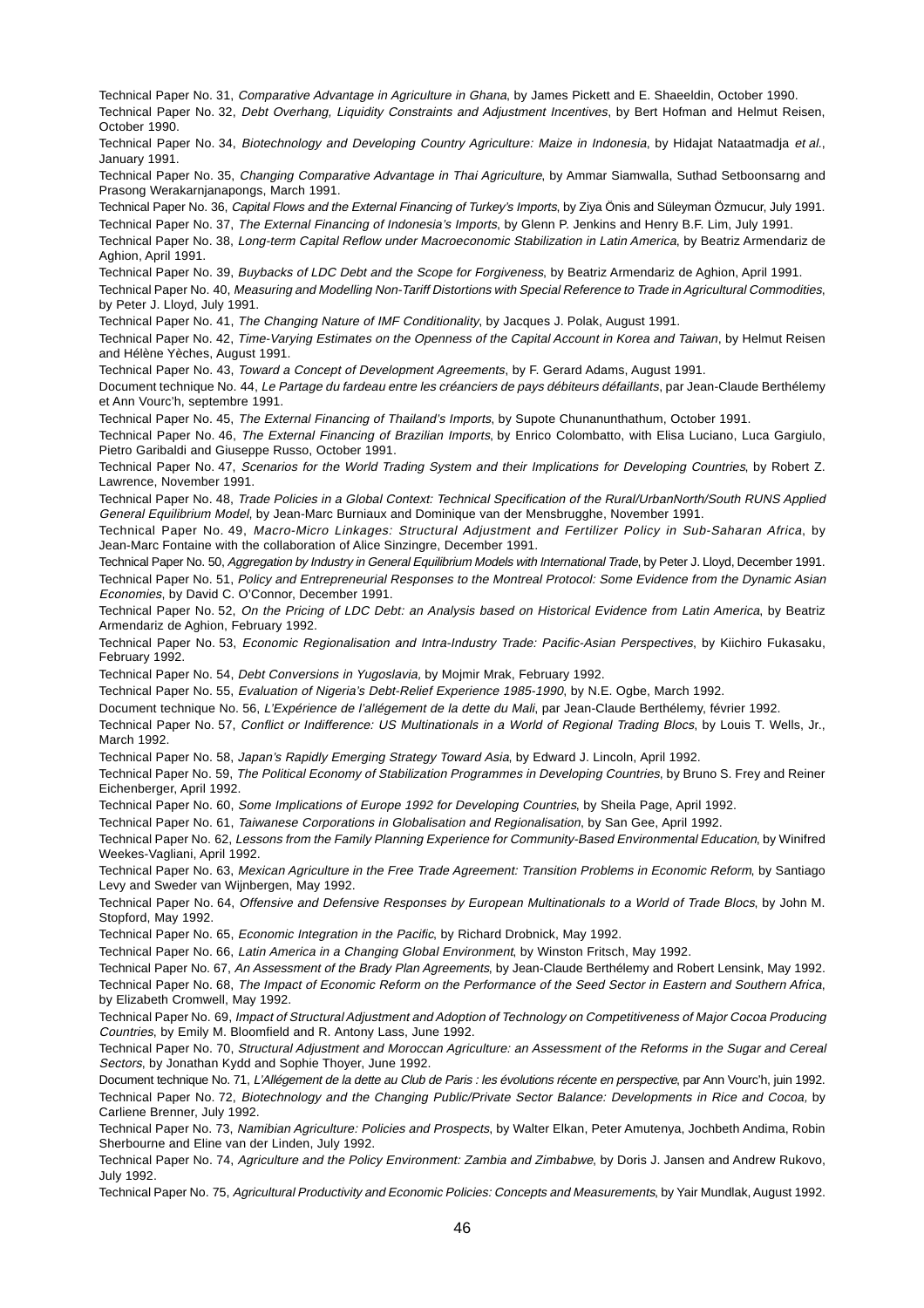Technical Paper No. 76, Structural Adjustment and the Institutional Dimensions of Agricultural Research and Development in Brazil: Soybeans, Wheat and Sugar Cane, by John Wilkinson and Bernardo Sorj, August 1992.

Technical Paper No. 77, The Impact of Laws and Regulations on Micro and Small Enterprises in Niger and Swaziland, by Isabelle Joumard, Carl Liedholm and Donald Mead, September 1992.

Technical Pa per No. 78, Co-Financing Transactions between Multilateral Institutions and International Banks, by Michel Bouchet and Amit Ghose, October 1992.

Document technique No. 79, Allégement de la dette et croissance : le cas mexicain, par Jean-Claude Berthélemy et Ann Vourc'h, octobre 1992.

Document technique No. 80, Le Secteur informel en Tunisie : cadre réglementaire et pratique courante, par Abderrahman Ben Zakour et Farouk Kria, novembre 1992.

Technical Paper No. 81, Small-Scale Industries and Institutional Framework in Thailand, by Naruemol Bunjongjit and Xavier Oudin, November 1992.

Technical Paper No. 81a, Statistical Annex, November 1992.

Document technique No. 82, L'Expérience de l'allégement de la dette du Niger, par Ann Vourc'h and Maina Boukar Moussa, novembre 1992.

Technical Paper No. 83, Stabilization and Structural Adjustment in Indonesia: an Intertemporal General Equilibrium Analysis, by David Roland-Holst, November 1992.

Technical Paper No. 84, Striving for International Competitiveness: Lessons from Electronics for Developing Countries, by Jan Maarten de Vet, March 1993.

Document technique No. 85, Micro-entreprises et cadre institutionnel en Algérie, by Hocine Benissad, March 1993.

Technical Paper No. 86, Informal Sector and Regulations in Ecuador and Jamaica, by Emilio Klein and Victor E. Tokman, August 1993. Technical Paper No. 87, Alternative Explanations of the Trade-Output Correlation in the East Asian Economies, by Colin I. Bradford Jr. and Naomi Chakwin, August 1993.

Document technique No. 88, La Faisabilité politique de l'ajustement dans les pays africains, by Christian Morrisson, Jean-Dominique Lafay and Sébastien Dessus, November 1993.

Technical Paper No. 89, China as a Leading Pacific Economy, by Kiichiro Fukasaku and Mingyuan Wu, November 1993.

Technical Paper No. 90, A Detailed Input-Output Table for Morocco, 1990, by Maurizio Bussolo and David Roland-Holst November 1993. Technical Paper No. 91, International Trade and the Transfer of Environmental Costs and Benefits, by Hiro Lee and David Roland-Holst, December 1993.

Technical Paper No. 92, Economic Instruments in Environmental Policy: Lessons from the OECD Experience and their Relevance to Developing Economies, by Jean-Philippe Barde, January 1994.

Technical Paper No. 93, What Can Developing Countries Learn from OECD Labour Market Programmes and Policies?, by Åsa Sohlman with David Turnham January 1994.

Technical Paper No. 94, Trade Liberalization and Employment Linkages in the Pacific Basin, by Hiro Lee and David Roland-Holst, February 1994.

Technical Paper No. 95, Participatory Development and Gender: Articulating Concepts and Cases, by Winifred Weekes-Vagliani, February 1994.

Document technique No. 96, Promouvoir la maîtrise locale et régionale du développement : une démarche participative à Madagascar, by Philippe de Rham and Bernard J. Lecomte, June 1994.

Technical Paper No. 97, The OECD Green Model: an Updated Overview, by Hiro Lee, Joaquim Oliveira-Martins and Dominique van der Mensbrugghe, August 1994.

Technical Paper No. 98, Pension Funds, Capital Controls and Macroeconomic Stability, by Helmut Reisen and John Williamson August 1994.

Technical Paper No. 99, Trade and Pollution Linkages: Piecemeal Reform and Optimal Intervention, by John Beghin, David Roland-Holst and Dominique van der Mensbrugghe, October 1994.

Technical Paper No. 100, International Initiatives in Biotechnology for Developing Country Agriculture: Promises and Problems, by Carliene Brenner and John Komen, October 1994.

Technical Paper No. 101, Input-based Pollution Estimates for Environmental Assessment in Developing Countries, by Sébastien Dessus, David Roland-Holst and Dominique van der Mensbrugghe, October 1994.

Technical Paper No. 102, Transitional Problems from Reform to Growth: Safety Nets and Financial Efficiency in the Adjusting Egyptian Economy, by Mahmoud Abdel-Fadil, December 1994.

Technical Paper No. 103, Biotechnology and Sustainable Agriculture: Lessons from India, by Ghayur Alam, December 1994.

Technical Paper No. 104, Crop Biotechnology and Sustainability: a Case Study of Colombia, by Luis R. Sanint, January 1995.

Technical Paper No. 105, Biotechnology and Sustainable Agriculture: the Case of Mexico, by José Luis Solleiro Rebolledo, January 1995. Technical Paper No. 106, Empirical Specifications for a General Equilibrium Analysis of Labor Market Policies and Adjustments, by Andréa Maechler and David Roland-Holst, May 1995.

Document technique No. 107, Les Migrants, partenaires de la coopération internationale : le cas des Maliens de France, by Christophe Daum, July 1995.

Document technique No. 108, Ouverture et croissance industrielle en Chine : étude empiriquesur un échantillon de villes, by Sylvie Démurger, September 1995.

Technical Paper No. 109, Biotechnology and Sustainable Crop Production in Zimbabwe, by John J. Woodend, December 1995. Document technique No. 110, Politiques de l'environnement et libéralisation des échanges au Costa Rica : une vue d'ensemble,

par Sébastien Dessus et Maurizio Bussolo, February 1996.

Technical Paper No. 111, Grow Now/Clean Later, or the Pursuit of Sustainable Development?, by David O'Connor, March 1996. Technical Paper No. 112, Economic Transition and Trade-Policy Reform: Lessons from China, by Kiichiro Fukasaku and Henri-

Bernard Solignac Lecomte, July 1996. Technical Paper No. 113, Chinese Outward Investment in Hong Kong: Trends, Prospects and Policy Implications, by Yun-Wing

Sung, July 1996.

Technical Paper No. 114, Vertical Intra-industry Trade between China and OECD Countries, by Lisbeth Hellvin, July 1996.